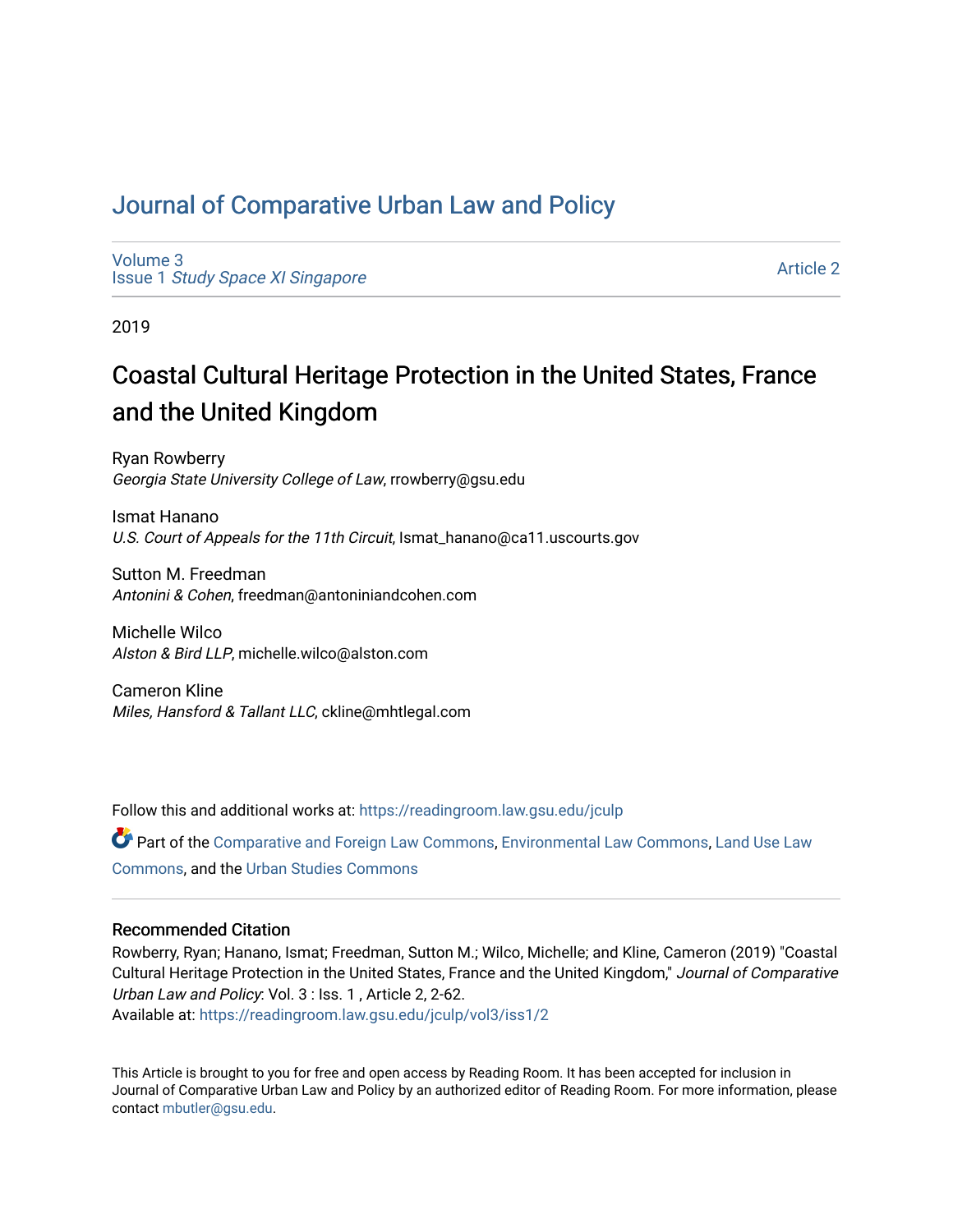## **COASTAL CULTURAL HERITAGE PROTECTION IN THE UNITED STATES, FRANCE AND THE UNITED KINGDOM**

## **Ryan Rowberry, Ismat Hanano, Sutton Freedman, Michelle Wilco, Cameron Kline<sup>1</sup>**

## **ABSTRACT**

Exacerbated by climate change, sea levels are rising rapidly. This poses a significant, immediate threat to coastal or riverine urban areas and the tangible cultural heritage (e.g. artifacts, buildings, monuments, archaeological sites) that makes them unique. Protecting coastal cultural resources from climate change is quickly becoming a global priority, and comparing cultural heritage laws designed to protect historic resources in coastal areas from several countries may illuminate potential paths forward. Following a brief discussion of the economic and public health benefits arising from the protection of cultural heritage, this article describes, examines, and compares the legal frameworks through which the United States, France, and the United Kingdom address cultural heritage protection in coastal areas. Several case studies from each country are also presented to demonstrate different preservation initiatives.

**KEY WORDS:** cultural heritage, preservation, law, France, United Kingdom, United States, historic resources

#### **INTRODUCTION**

As the Pacific Ocean continues to rise, the hundreds of ancient, giant stone anthropomorphic statues (*Moai*) ringing 15-mile wide Easter Island may soon need to be fitted for snorkels.<sup>2</sup> Although the image is comical, the global ramifications

[Ismat\\_hanano@ca11.uscourts.gov;](mailto:Ismat_hanano@ca11.uscourts.gov) Sutton Freedman, Associate Attorney, Antonini & Cohen, [freedman@antoniniandcohen.com;](mailto:freedman@antoniniandcohen.com) Michelle Wilco, Associate, Alston & Bird LLP, [michelle.wilco@alston.com;](mailto:michelle.wilco@alston.com) R. Cameron Kline, Associate, Miles, Hansford & Tallant LLC, [ckline@mhtlegal.com.](mailto:ckline@mhtlegal.com)

<sup>&</sup>lt;sup>1</sup> Ryan Rowberry, Associate Professor of Law, Georgia State University College of Law and Co-Director, Center for the Comparative Study of Metropolitan Growth[, rrowberry@gsu.edu;](mailto:rrowberry@gsu.edu) Ismat Hanano, Staff Attorney, U.S. Court of Appeals for the 11<sup>th</sup> Circuit,

<sup>2</sup> Nicholas Casey & Josh Haner, *Easter Island is Eroding*, N. Y. TIMES, (Mar. 15, 2018), [https://www.nytimes.com/interactive/2018/03/14/climate/easter-island](https://www.nytimes.com/interactive/2018/03/14/climate/easter-island-erosion.html?action=click&module=Top%20Stories&pgtype=Homepage)[erosion.html?action=click&module=Top%20Stories&pgtype=Homepage.](https://www.nytimes.com/interactive/2018/03/14/climate/easter-island-erosion.html?action=click&module=Top%20Stories&pgtype=Homepage)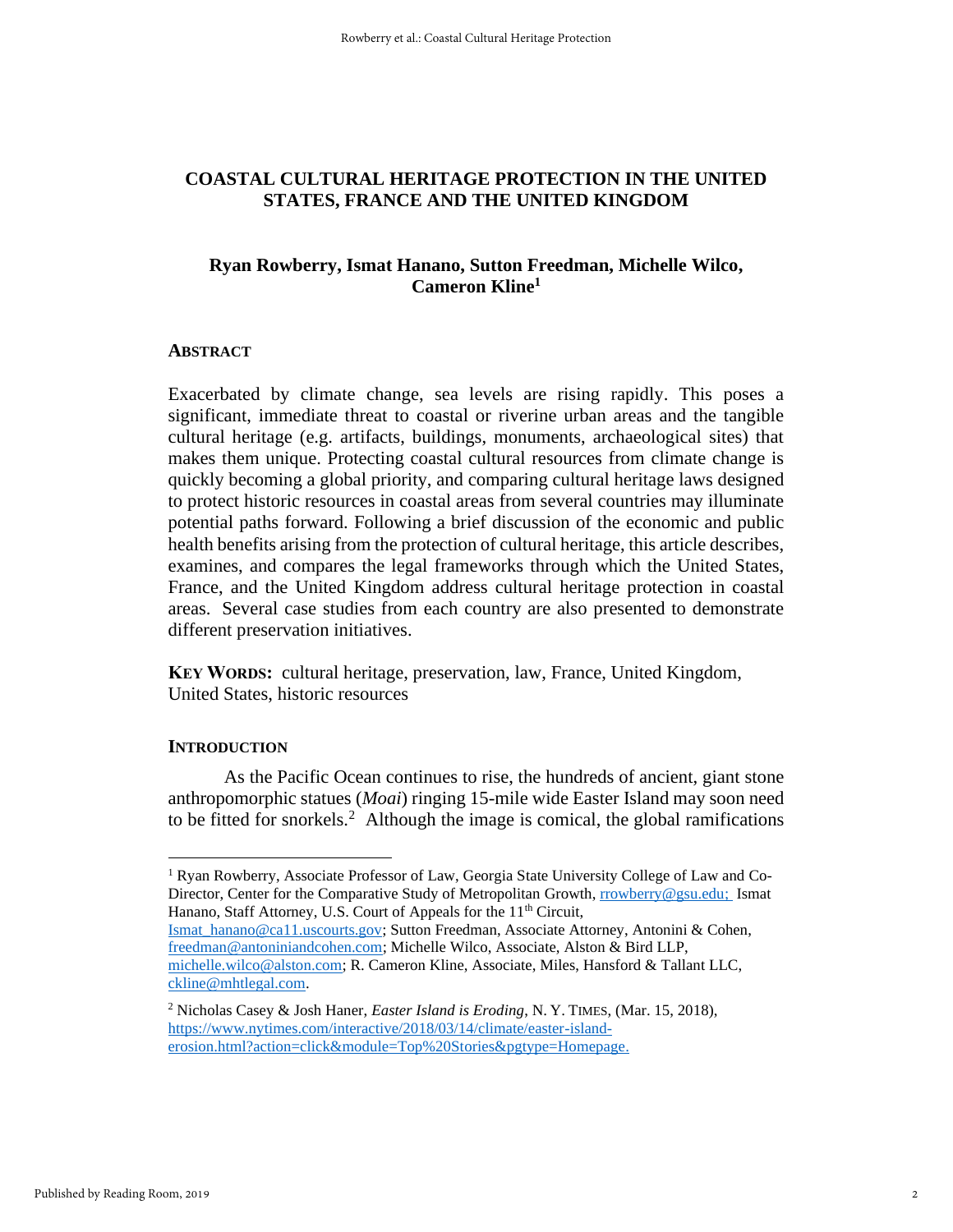of climate change on priceless cultural heritage are catastrophic. Rising sea levels and extreme weather events like cyclones and hurricanes are swamping low-lying areas from Fiji<sup>3</sup> to Florida.<sup>4</sup> Rivers, such as the Seine in France, are bursting their banks and flooding historic cities, like Paris, with increased frequency and intensity.<sup>5</sup> Myriad old villages in Tibet and the Caucasus mountains are likewise staring down bigger, faster avalanches.<sup>6</sup> Coastal and riverine cities around the world, in particular, face immediate and terrible challenges from the effects of climate change.

<span id="page-2-0"></span>Over half of the world's population currently lives in urban areas, and this number is increasing exponentially.<sup>7</sup> By the year 2050, more than two-thirds of the world's population  $(66-70%)$  will live in cities.<sup>8</sup> To place the importance of cities to a nation's economic health in context, roughly 80% of the U.S. population currently lives in cities, and these urban areas generate 85% of the national GDP.<sup>9</sup> Most major global cities are located near bodies of water, and in 2007 an estimated 634 million people worldwide lived in areas less than thirty feet above sea level,  $10$ with nearly half of the U.S. population (44.8% or ~180 million people) residing in coastal regions. $^{11}$ 

<sup>6</sup> Kendra Pierre-Louis, *Bigger, Faster Avalanches, Triggered by Climate Change*, N. Y. TIMES (Jan. 23, 2018), [https://mobile.nytimes.com/2018/01/23/climate/glacier-collapse](https://mobile.nytimes.com/2018/01/23/climate/glacier-collapse-avalanche.html?action=click&module=Discovery&pgtype=Homepage)[avalanche.html?action=click&module=Discovery&pgtype=Homepage.](https://mobile.nytimes.com/2018/01/23/climate/glacier-collapse-avalanche.html?action=click&module=Discovery&pgtype=Homepage)

<sup>7</sup> ADVISORY COMMITTEE FOR ENVTL. RES. & EDUC., SUSTAINABLE URBAN SYSTEMS: ARTICULATING A LONG-TERM CONVERGENCE RESEARCH AGENDA 8 (Jan. 2018), https://www.nsf.gov/ere/ereweb/ac-ere/sustainable-urban-systems.pdf.

8 *Id.* at 4, 8; HISTORIC URBAN LANDSCAPES GUIDEBOOK 4 (2016), http://historicurbanlandscape.com/themes/196/userfiles/download/2016/6/7/wirey5prpznidqx.pdf. For information about how the UN defines "city," *see What is a City? What is Urbanization?*, POPULATION RES. BUREAU (Oct. 13, 2009), https://www.prb.org/urbanization/.

<sup>9</sup> ADVISORY COMMITTEE FOR ENVTL. RES. & EDUC., *supra* note [7,](#page-2-0) at 8.

<sup>10</sup> Nell Greenfieldboyce, *Study: 634 Million People at Risk from Rising Seas*, NPR (Mar. 28, 2007), https://www.npr.org/templates/story/story.php?storyId=9162438.

<sup>11</sup> *Population Rising in Coastal Counties—Data Key to Hurricane Response, U.S. CENSUS* BUREAU, (Sept. 2017) https://www.census.gov/library/stories/2017/08/hurricane-season.html.

<sup>3</sup> *Fiji PM: Climate Change Threatens our Survival*, BBC NEWS, (April 3, 2018), https:www.bbc.com/news/world-asia-43625608.

<sup>4</sup> Laura Parker, *Sea Level Rise will Flood Hundreds of Cities in the Near Future*, NATIONAL GEOGRAPHIC (July 12, 2017), [https://news.nationalgeographic.com/2017/07/sea-level-rise-flood](https://news.nationalgeographic.com/2017/07/sea-level-rise-flood-global-warming-science/)[global-warming-science/](https://news.nationalgeographic.com/2017/07/sea-level-rise-flood-global-warming-science/)

<sup>5</sup> *Paris Readies for Floods as Seine Surges Higher*, BBC NEWS (Jan. 27, 2018), [http://www.bbc.com/news/world-europe-42841615.](http://www.bbc.com/news/world-europe-42841615)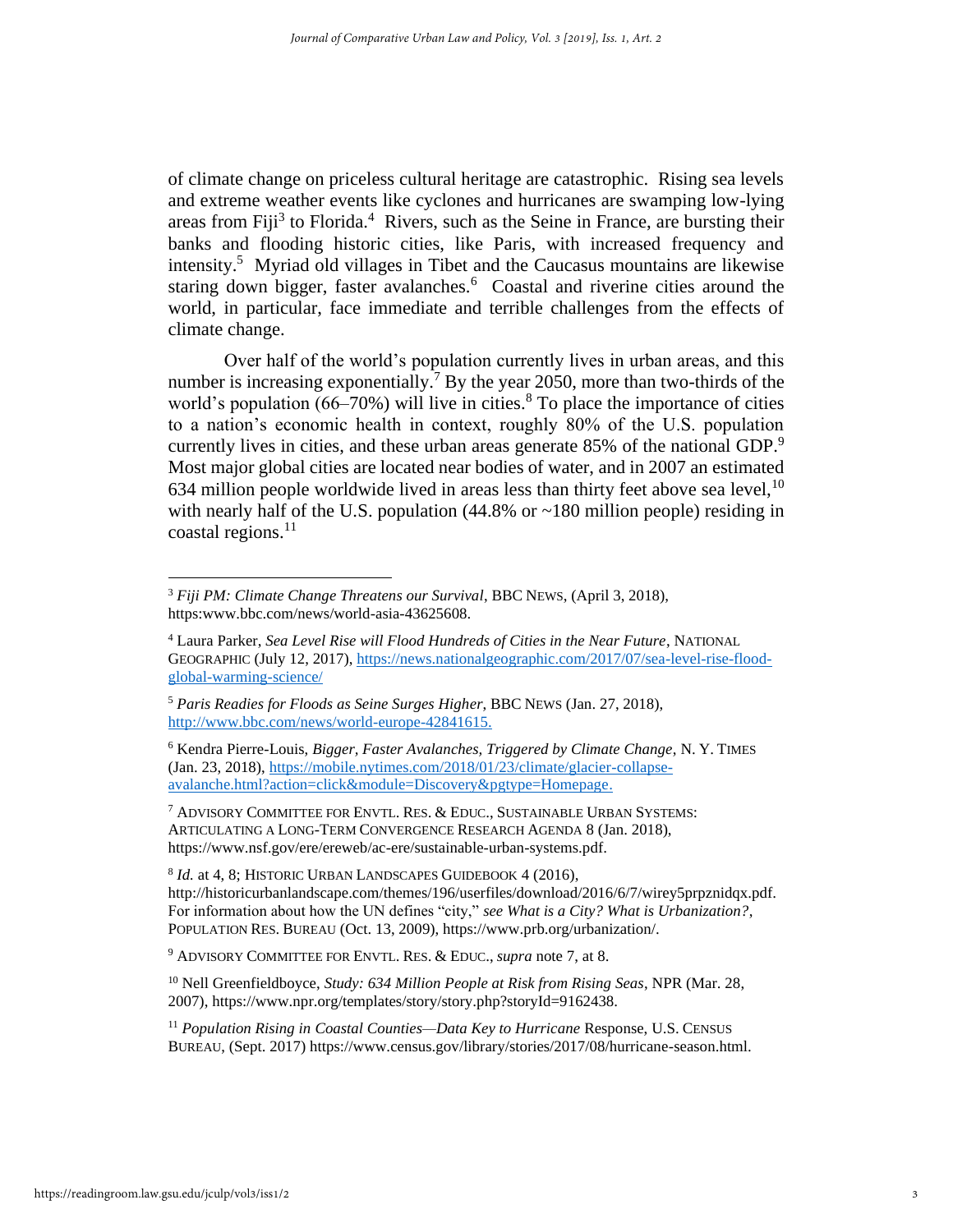<span id="page-3-1"></span><span id="page-3-0"></span>Exacerbated by climate change, sea levels are rising rapidly.<sup>12</sup> This poses a significant, immediate threat to coastal or riverine areas and the tangible cultural heritage (e.g. paintings, monuments, archaeological sites)<sup>13</sup> that makes them unique.<sup>14</sup> The inundation of historic New Orleans after Hurricane Katrina in 2005, for instance, left the city uninhabitable for months.<sup>15</sup> At that time, Hurricane Katrina was the third most expensive natural disaster in modern world history, and the governor of the Bank of England, Mark Carney, presciently warned that climate change would have a "catastrophic impact" on the world's financial systems unless banks and insurers realistically assessed and disclosed their vulnerabilities.<sup>16</sup> Of course, Hurricane Katrina is merely one example of the rising incidence of natural disasters affecting historic coastal communities around the world. It is impossible to forget the mass casualties and widespread devastation of historic coastal communities in southeast Asian nations caused by the 2004 tsunami in the Indian

https://www.nytimes.com/interactive/2017/06/15/world/europe/climate-change-rotterdam.html.

<sup>12</sup> R.S. Nerem et al, *Climate-change-driven accelerated sea-level rise detected in the altimeter era,*  PNAS (Feb. 12, 2018), http://www.pnas.org/content/early/2018/02/06/1717312115; Brandon Miller, *Satellite observations show sea levels rising, and climate change is accelerating* it, CNN (Mar. 13, 2018) https://www.cnn.com/2018/02/12/world/sea-level-rise-accelerating/index.html. *See also* Michael Kimmelman, *The Dutch Have Solutions to Rising Seas. The World is Watching.*, N.Y. TIMES (June 15, 2017),

<sup>&</sup>lt;sup>13</sup> The United Nations Educational, Scientific and Cultural Organization (UNESCO) separates cultural heritage into two main categories: tangible (e.g. paintings, monuments, and archaeological sites) and intangible (e.g. rituals and performing arts). *Tangible Cultural Heritage*, UNESCO, http://www.unesco.org/new/en/cairo/culture/tangible-cultural-heritage/ (last visited Mar. 30, 2018) ("Cultural heritage is the legacy of physical artefacts and intangible attributes of a group or society that are inherited from past generations, maintained in the present and bestowed for the benefit of future generations."). From an even wider perspective, cultural heritage may be viewed as a concept that encompasses the history and tradition of places, societies, and civilizations, all relating to a group's culture, or "set of practices and behaviors defined by customs, habits, language, and geography." CULTURE AND HEALTH, THE LANCET COMMISSION 1607, 1609 (Nov. 1, 2014), [http://dx.doi.org/10.1016/S0140-6736\(14\)61603-2.](http://dx.doi.org/10.1016/S0140-6736(14)61603-2)

<sup>14</sup>*See, e.g.*, Ryan Rowberry, *Avoiding Atlantis: Protecting Urban Cultural Heritage from Disaster, in* HOW CITIES WILL SAVE THE WORLD 49, 50 (Ray Brescia & John Marshall eds., 2016) ("...[L]ike many residents of modern coastal cities, Alexandrians believed their city to be immune from the natural catastrophes that ultimately consumed it.").

<sup>15</sup> John Travis Marshall & Ryan Max Rowberry, *Urban Wreckage and Resiliency: Articulating a Practical Framework for Preserving, Reconstructing, and Building Cities*, 50 IDAHO L. REV. 50, 50 (2014).

<sup>&</sup>lt;sup>16</sup> *Id.*; Richard Partington, *Mark Carney warns of climate change threat to financial system*, THE GUARDIAN (Apr. 6, 2018), https://www.theguardian.com/business/2018/apr/06/mark-carneywarns-climate-change-threat-financial-system?CMP=share\_btn\_link.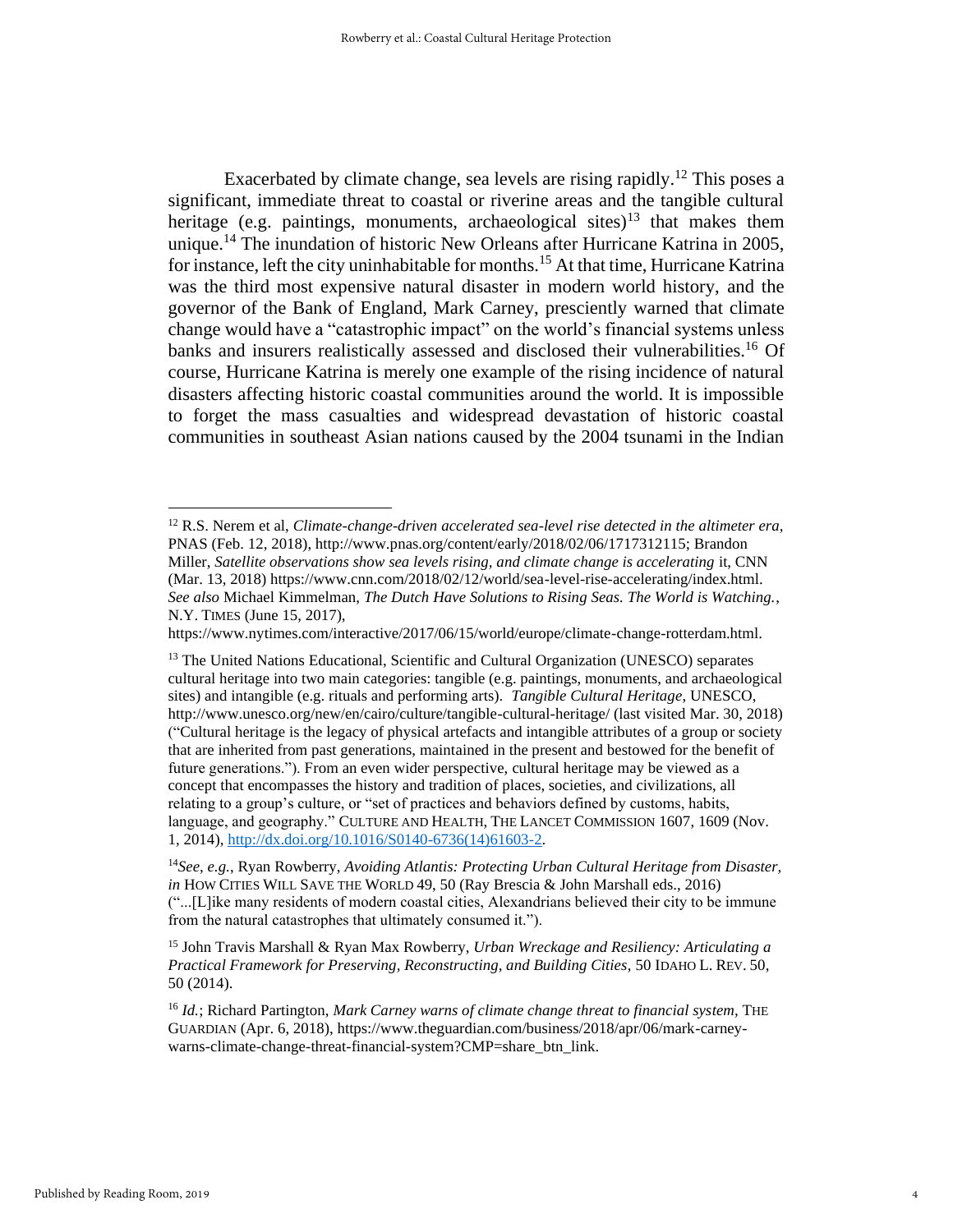Ocean, or the palpable fear engendered by the 2011 tsunami that crippled and exposed nuclear reactors in ancient Fukushima, Japan.

<span id="page-4-0"></span>In the face of widespread loss of life and culture, legal protections for cultural heritage are critical to preserving the vitality and character of coastal urban areas. It is human nature to seek to preserve objects and sites that people deem significant, and throughout history people have sought to collect, catalogue, and honor important heritage.<sup>17</sup> However, striving to protect historic resources through law is a relatively recent phenomenon.<sup>18</sup> For example, the United States has recognized historic preservation as a critical national priority only since 1966, when the U.S. Congress enacted the National Historic Preservation Act (NHPA) to "give a sense of orientation to the American people" and protect a "vital legacy of cultural, educational, aesthetic, inspirational, economic, and energy benefits."<sup>19</sup> Many U.S. states followed suit, enacting legislative counterparts to the NHPA starting in the 1970s and 1980s.<sup>20</sup> Furthermore, while several national and multinational organizations, including UNESCO, have compiled reports about preand-post natural disaster cultural heritage preservation, $21$  nascent legal regimes protecting historic resources in many younger countries often lack the flexibility and adequate protection necessary to guard cultural resources from sea level rise induced by climate change.<sup>22</sup> Thirteen Caribbean nations, for instance, recently petitioned the Organization of American States—the world's oldest international regional organization—for assistance in developing effective legislation to define, catalogue, and protect their abundant cultural heritage. $^{23}$ 

<sup>17</sup> SARAH C. BRONIN & RYAN ROWBERRY, HISTORIC PRESERVATION LAW IN A NUTSHELL 2–3 (2nd ed. 2018). *See also* Rowberry, *supra* note [14,](#page-3-0) at 50 ("The first step in becoming a forgotten city is when a city forgets its past.").; T.M. Luhrmann, *How Places Let Us Feel the Past*, N.Y. TIMES (May 25, 2015), https://www.nytimes.com/2015/05/25/opinion/how-places-let-us-feel-thepast.html?action=click&pgtype=Homepage&module=opinion-c-col-right-region ("...[I]t can be so hard to shed possessions, because each knickknack, every book, carries the trace of a particular where and when and with whom, and we can feel that when we toss the object, part of who we are goes with it.").

<sup>18</sup> BRONIN & ROWBERRY, *supra* not[e 17,](#page-4-0) at 2.

<sup>19</sup> 16 U.S.C. § 470(b); BRONIN & ROWBERRY, *supra* note [17,](#page-4-0) at 16–17.

<sup>20</sup> BRONIN & ROWBERRY, *supra* not[e 17,](#page-4-0) at 5.

<sup>21</sup> Ryan Rowberry, *Anchoring Memory in the Face of Disaster: Technology and Istanbul's Cultural Heritage Preservation Regime*, 8 Bahçeşehir U. L. Rev. 195 (2014). Available at SSRN: https://ssrn.com/abstract=2479957.

<sup>22</sup> BRONIN & ROWBERRY, *supra* not[e 17,](#page-4-0) at 2.

<sup>23</sup> These nations include: Antigua and Barbuda, Barbados, Belize, Dominica, Grenada, Guyana, Jamaica, St. Christopher and Nevis, St. Lucia, St. Vincent and the Grenadines, Suriname, The Bahamas, and Trinidad and Tobago. For the cultural heritage legislation guidelines developed by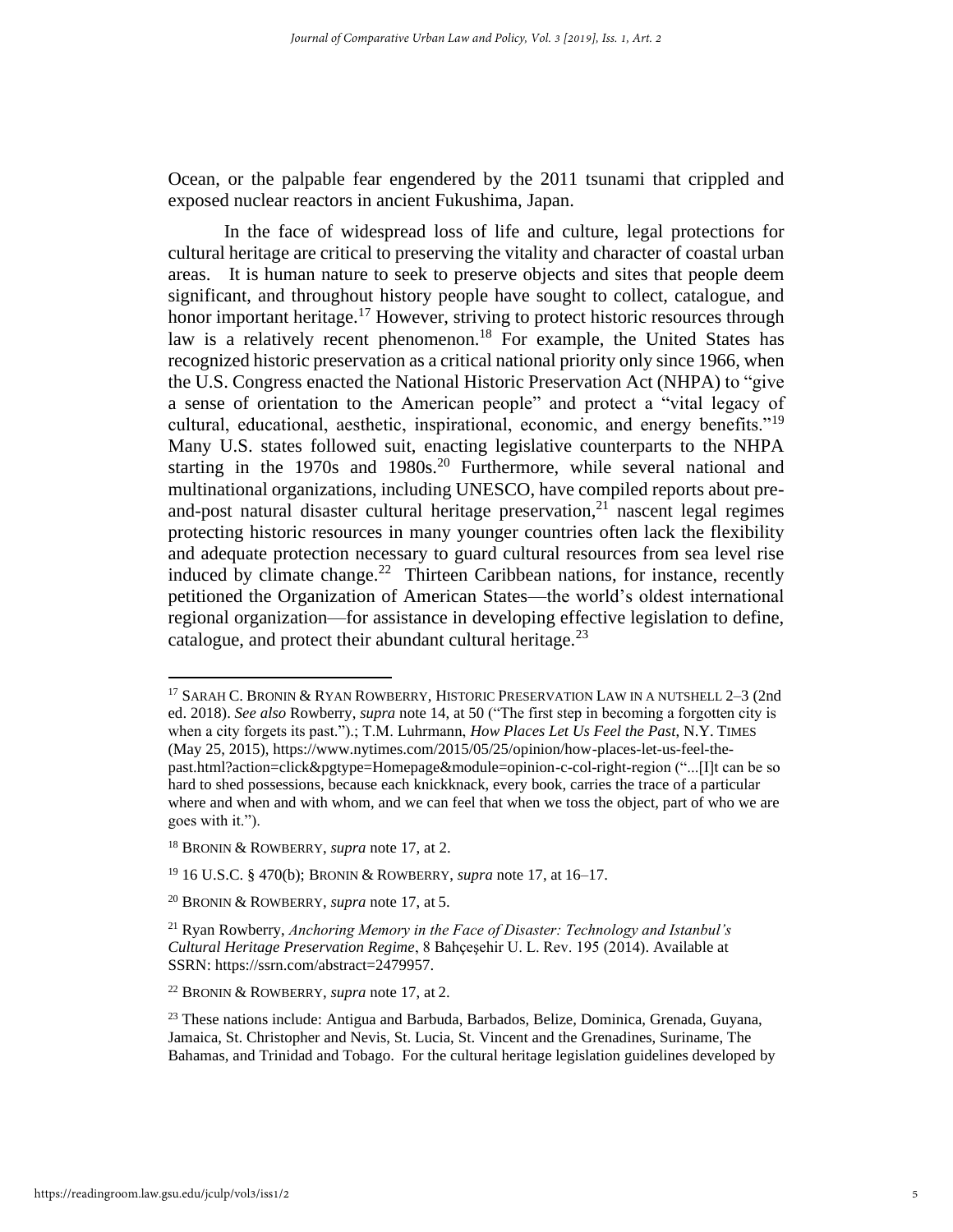As protecting coastal cultural resources from climate change becomes a global priority, comparing cultural heritage laws designed to protect historic resources in coastal areas from several countries may illuminate potential paths forward. Following a brief discussion of the economic and public health benefits arising from the protection of cultural heritage, this article will describe, examine, and compare the legal processes through which the United States, France, and the United Kingdom address cultural heritage protection in coastal areas. We selected these three countries because they are developed, highly populated nations with robust legal systems and abundant coastlines. Thus, each has either already begun to tackle the preservation problem or must address it soon. By comparing these three nations, we aim to unearth and identify sustainable legal tactics and tools that may be useful to other nations.

## **I. WHY PRESERVE CULTURAL HERITAGE?**

#### *A. Economic Benefits*

Research into the economic benefits of cultural heritage prevention has shown that protecting historic resources directly benefits economic growth and neighborhood stability.<sup>24</sup> The United States Department of the Interior—which oversees management and conservation of federal lands and natural resources—has implemented a Federal Historic Preservation Tax Incentives (HTC) program to encourage restoration, rehabilitation, and re-use of historic buildings.<sup>25</sup> This program provides: (1) a 20% income tax credit available for rehabilitating historic, income-producing buildings, (2) a 10% tax credit for rehabilitating non-historic, non-residential buildings placed in service before 1936, and (3) tax benefits for historic preservation easements.<sup>26</sup> Since 1978, the HTC program has created more than two million jobs, produced more than \$106.6 billion in income, generated \$41.7 billion in taxes, and has preserved nearly 40,000 historic properties.<sup>27</sup> In 2012, the federal historic preservation tax credit accounted for approximately 58,000 new jobs, generated \$3.4 billion in gross domestic product (GDP), and

<span id="page-5-0"></span>the Organization of American States, *see* ORGANIZATION OF AMERICAN STATES, *A Regional Standard for Protective Heritage Legislation: Expanding the Socio-Economic Potential of Cultural Heritage in the Caribbean* (June 2017).

<sup>&</sup>lt;sup>24</sup> See e.g., Brian Mikelbank, "Residential Historic Preservation and Neighborhood Stability," 11 *Journal of Urban Regeneration and Renewal* 371 (2018).

<sup>25</sup> *Tax Incentives for Preserving Historic Properties*, NAT'L PARK SERV., https://www.nps.gov/tps/tax-incentives.htm.

<sup>26</sup> *Id.*; BRONIN & ROWBERRY, *supra* not[e 17,](#page-4-0) at 441.

<sup>&</sup>lt;sup>27</sup> NAT'L PARK SERV., ANNUAL REPORT ON THE ECONOMIC IMPACT OF THE FEDERAL HISTORIC TAX CREDIT FOR FY 2016 1, 5–7 (2017), https://www.nps.gov/tps/taxincentives/taxdocs/economic-impact-2016.pdf; BRONIN & ROWBERRY, *supra* note [17,](#page-4-0) at 441.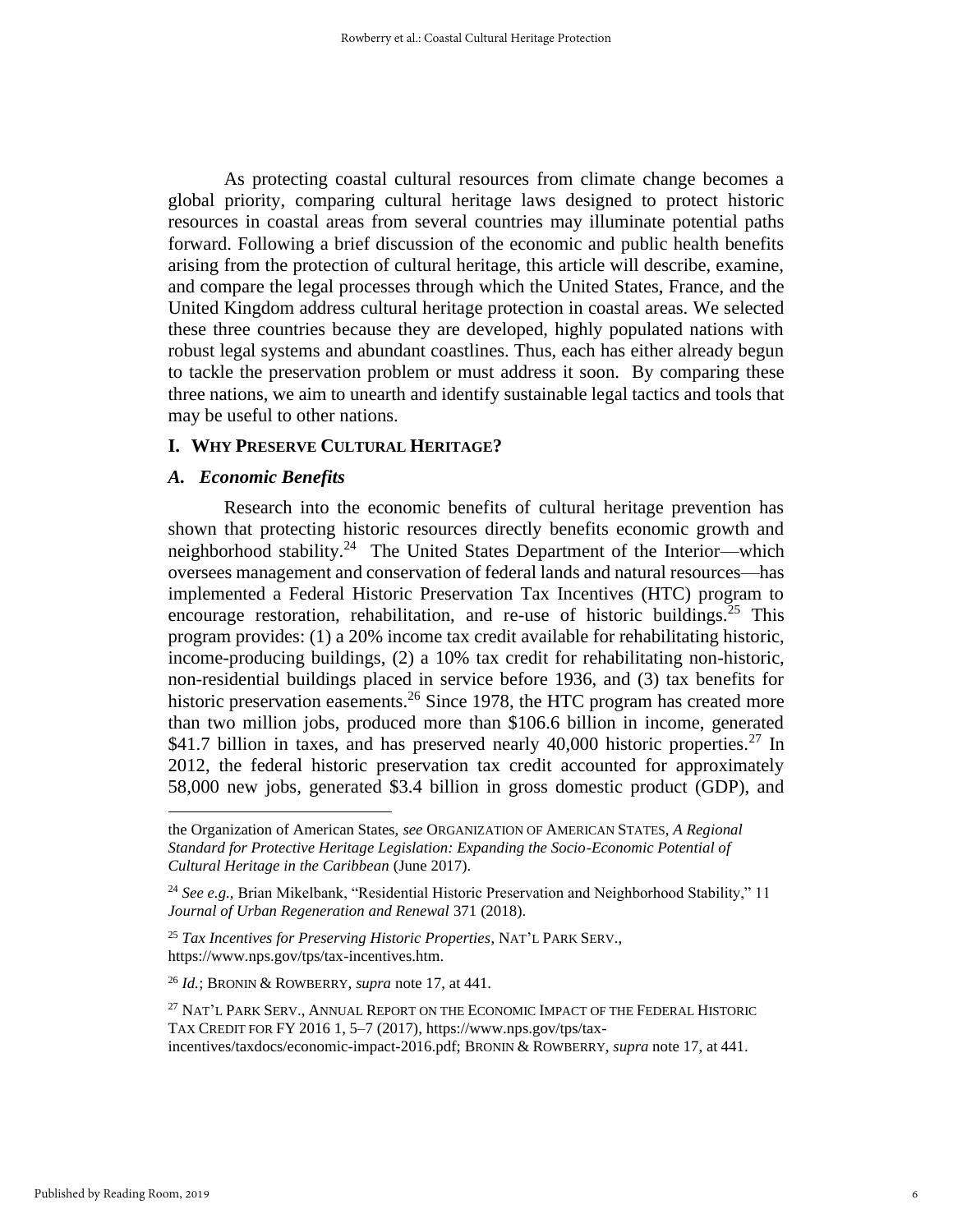produced more than \$2.5 billion in income.<sup>28</sup> Many of the 744 certified rehabilitated buildings that leveraged this credit in 2012 were "abandoned or underutilized, and all were in need of substantial rehabilitation to return them to, or for their continued, economic viability."<sup>29</sup> These figures continue to increase. In 2016 alone, the National Park Service certified 1,039 completed historic rehabilitation projects, representing \$5.85 billion in estimated rehabilitation costs that qualified for the 20% federal tax credit.<sup>30</sup> In 2016, this HTC program also created more than  $100,000$ new jobs and generated more than \$4 million in income.<sup>31</sup> In additional to federal government incentives, many states have developed historic preservation tax incentives that in many ways mirror the federal HTC program.<sup>32</sup>

<span id="page-6-0"></span>Additionally, the U.S. Congress has designated places with natural, cultural, and historic resources as National Heritage Areas (NHAs). NHAs assist in creating sustainable economic development by generating jobs and revenue for local government, while supporting local community revitalization and heritage tourism.<sup>33</sup> Currently, there are 49 NHAs across the United States, several of which are in coastal regions.<sup>34</sup> For example, the Mississippi Gulf Coast NHA preserves the region's historic Native American, Spanish, and French artifacts and buildings.<sup>35</sup> Preservation-related construction within NHAs also creates more local

<sup>&</sup>lt;sup>28</sup> NAT'L PARK SERV., ANNUAL REPORT ON THE ECONOMIC IMPACT OF THE FEDERAL HISTORIC TAX CREDIT FOR FY 2012 1, 3–5 (2013), http://www.nps.gov/tps/taxincentives/taxdocs/economic-impact-2013.pdf.

<sup>29</sup> *Id.* at 1; Marshall & Rowberry, *supra* not[e 15,](#page-3-1) at 72.

<sup>30</sup> NAT'L PARK SERV., *supra* note [27,](#page-5-0) at 1.

<sup>31</sup> *Id.* at 6.

<sup>32</sup> These states include Arkansas, Colorado, Connecticut, Delaware, Georgia, Indiana, Iowa, Kansas, Kentucky, Louisiana, Maine, Maryland, Massachusetts, Minnesota, Mississippi, Missouri, Montana, New Mexico, New York, North Carolina, North Dakota, Ohio, Oklahoma, Pennsylvania, South Carolina, Utah, Vermont, Virginia, and West Virginia, and Illinois, which has an incentive program that is not statewide. NAT'L TRUST FOR HIST. PRESERVATION, STATE TAX CREDITS FOR HISTORIC PRESERVATION 1, 4–9 (2013), http://ncshpo.org/State-Tax-Credits-Report%202013.pdf.

<sup>33</sup> *National Heritage Areas: Heritage Areas 101*, NAT'L PARK SERV., https://www.nps.gov/articles/what-is-a-national-heritage-area.htm.

<sup>34</sup> *National Heritage Areas: Discover NHAs,* NAT'L PARK SERV., https://www.nps.gov/subjects/heritageareas/discover-nhas.htm.

<sup>35</sup> *See* MISSISSIPPI GULF COAST NAT'L HERITAGE AREA, http://msgulfcoastheritage.ms.gov/.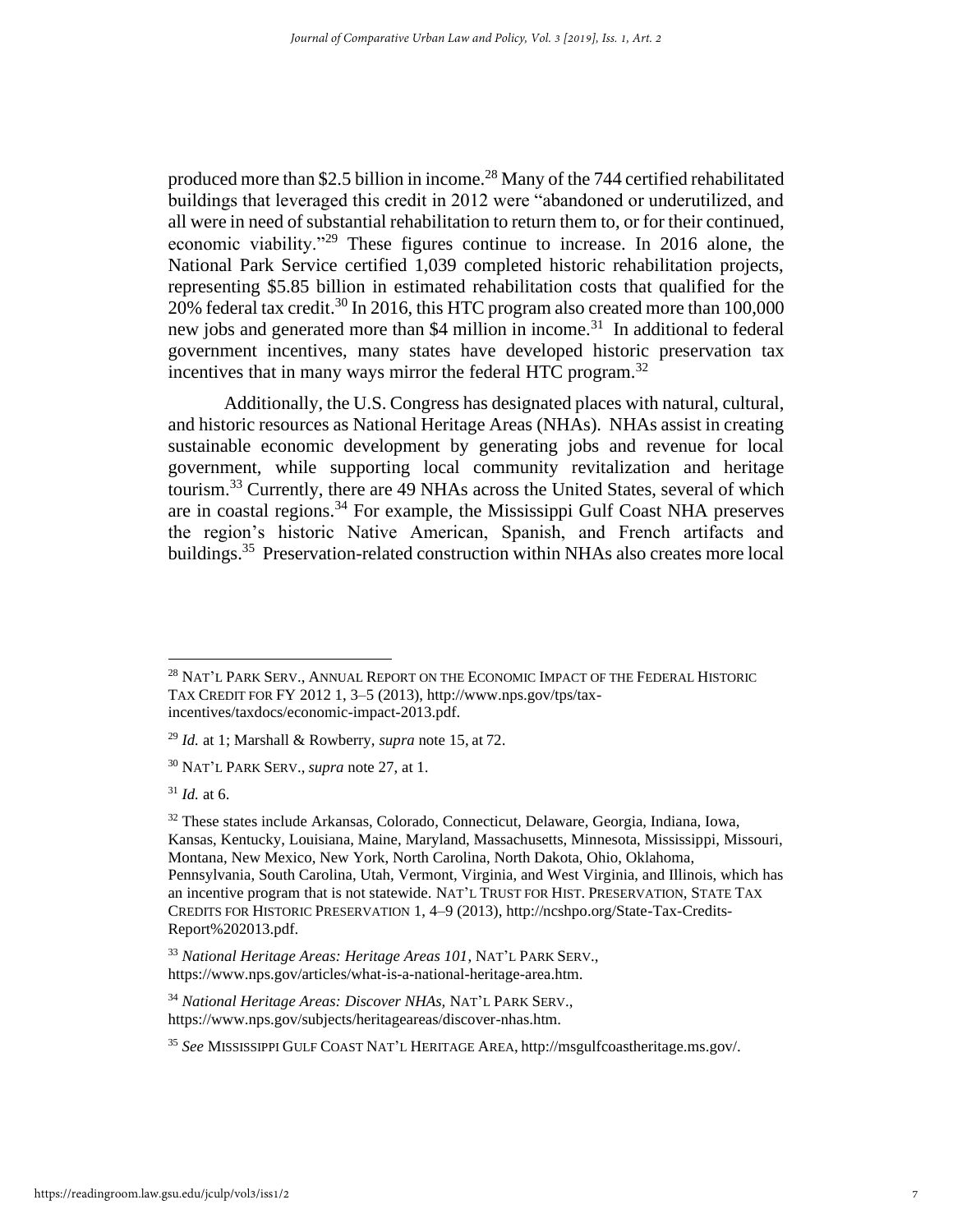jobs than work that is not related to preservation, <sup>36</sup> and research shows that property values tend to increase in neighborhoods that are designated as historic areas.<sup>37</sup>

The United States is not the only country working to evaluate the positive economic impact of cultural heritage preservation. Australia's Department of Environment, Water, Heritage and the Arts measured the value of cultural heritage according to a site's historical value, social value, and educational/scientific value to the Australian people.<sup>38</sup> Additionally, France has integrated heritage into an "overall urban vision" incorporated into the country's town planning initiatives.<sup>39</sup> Within this vision, the country enacted a law similar to the United States' NHA program, designating homogenous areas with "a character of historic or aesthetic value" for conservation, restoration, and enhancement efforts.<sup>40</sup> This "heritage safeguarding" initiative has shown that cultural preservation can be a "powerful contributor" to both a country's social stability and its sustainable economic  $d$ evelopment. $41$ 

## *B. Health Benefits*

Along with the economic benefits of preserving culture, research is beginning to show that, like healthy buildings, historic resources have a demonstrable positive effect on public health.<sup>42</sup> Intergovernmental entities, including UNESCO and the World Health Organization (WHO), are beginning to realize there is a connection between culture and health $43$  and have recently established a commission to research the best approach for identifying and

<sup>40</sup> *Id.* at 8.

 $41$  *Id.* at 3–4.

<sup>36</sup> BRONIN & ROWBERRY, *supra* not[e 17,](#page-4-0) at 15.

<sup>37</sup> *Id.*

<sup>38</sup> David Throsby et al, *Measuring the Economic and Cultural Value of Historic Heritage Places,* ENVTL. ECON. RES. HUB RES. REPORT (Nov. 2010).

<sup>39</sup> Antonella Versacia, *The Evolution of Urban Heritage Concept in France, Between Conservation and Rehabilitation Programs*, ELSEVIER 3, 3–4 (2016).

 $42$  Researchers at Harvard School for Public Health (www.forhealth.org) have found that by doubling ventilation rates in buildings—costing employers an extra \$10-\$40 per person per year the health benefits for each employee represented between "\$6,000--\$7,000 dollars per person per year, not including the co-benefits to health from diminished absenteeism and the avoidance of other so-called sick-building symptoms such as headaches and fatigue." Oset Babür, *Cognitive Benefits of Healthy Buildings*, HARVARD MAGAZINE 1, 16 (May–June 2017).

<sup>43</sup> *WHO and UNESCO experts explore the linkages between culture, health and well-being*, UNESCO (Mar. 19, 2017), https://ich.unesco.org/en/news/who-and-unesco-experts-explore-thelinkages-between-culture-health-and-well-being-00224.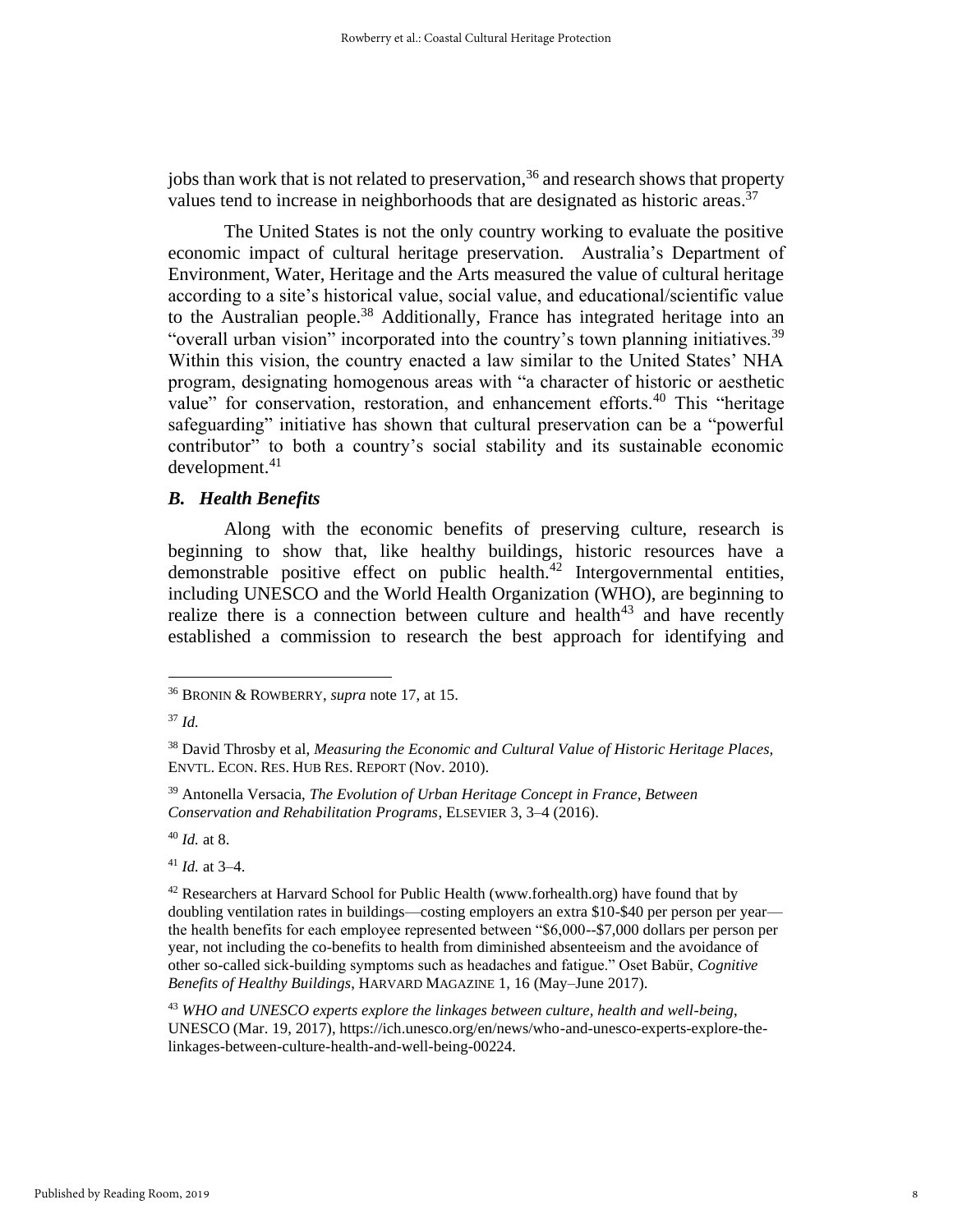measuring cultural factors that affect health and well-being.<sup>44</sup> Anthropologists researching the connection between heritage and health have discovered that people's memories are attached to places.<sup>45</sup> Researchers in the United Kingdom expanded on this concept and found that people experience wellbeing, contentment, and belonging more from places than from objects.<sup>46</sup>

Using in-depth fMRI (Functional Magnetic Resonance Imaging), researchers examined how the brain reacts when presented with places of personal significance. They discovered that an area of our brain associated with positive emotion displayed a significantly larger response to such meaningful places than to common/everyday places—which indicates that meaningful places can generate feelings of wellbeing and joy. $47$ 

Furthermore, in the United States, the National Park Service has found that NHA designations and historic preservation "foster[s] pride of place," improves local quality of life, and strengthens sense of place and community via engagement in conservation activities.<sup>48</sup> Moreover, the University of Florida as well as the City of San Antonio (Texas) Office of Historic Preservation recently concluded that preserving cultural and historic landmarks enhances residents' and tourists' lives by improving their sense of place and belonging.<sup>49</sup>

Preserving the past may also have a direct effect on the future of medicine. Antibiotic-resistant microbes are requiring scientists to constantly look for innovative treatments for ailments that have become immune to the current suite of antibiotics. In 2017, a team of medievalists, microbiologists, medicinal chemists,

<sup>48</sup> National Heritage Areas, *supra* note [33.](#page-6-0)

<sup>44</sup> *Cultural contexts of health,* WORLD HEALTH ORG. (2017), http://www.euro.who.int/en/data-andevidence/cultural-contexts-of-health.

<sup>45</sup> Luhrmann, *supra* not[e 17.](#page-4-0)

<sup>46</sup> *See* Caroline Davies, *Wellbeing enhanced more by places than objects, study finds* (Oct. 12, 2017), https://www.theguardian.com/education/2017/oct/12/wellbeing-enhanced-more-by-placesthan-objects-study-finds.

 $47$  Press Release, Univ. of Surrey, Nostalgia of special places plays an important part to wellbeing, (Oct. 23, 2017), https://www.surrey.ac.uk/mediacentre/press/2018/nostalgia-special-placesplays-important-part-well-being.

<sup>49</sup> *Historic Preservation Enhances Quality of Life of Floridians, UF Study Finds*, UNIV. OF FLA. LEVIN COLLEGE OF LAW (Dec. 20, 2006), https://www.law.ufl.edu/law-news/historic-preservationenhances-quality-of-life-of-floridians-uf-study-finds; *Historic Preservation Essential to the Economy and Quality of Life in San Antonio,* PLACEECONOMICS (Feb. 18, 2015), http://www.placeeconomics.com/resources/historic-preservation-essential-to-the-economy-andquality-of-life-in-san-antonio/.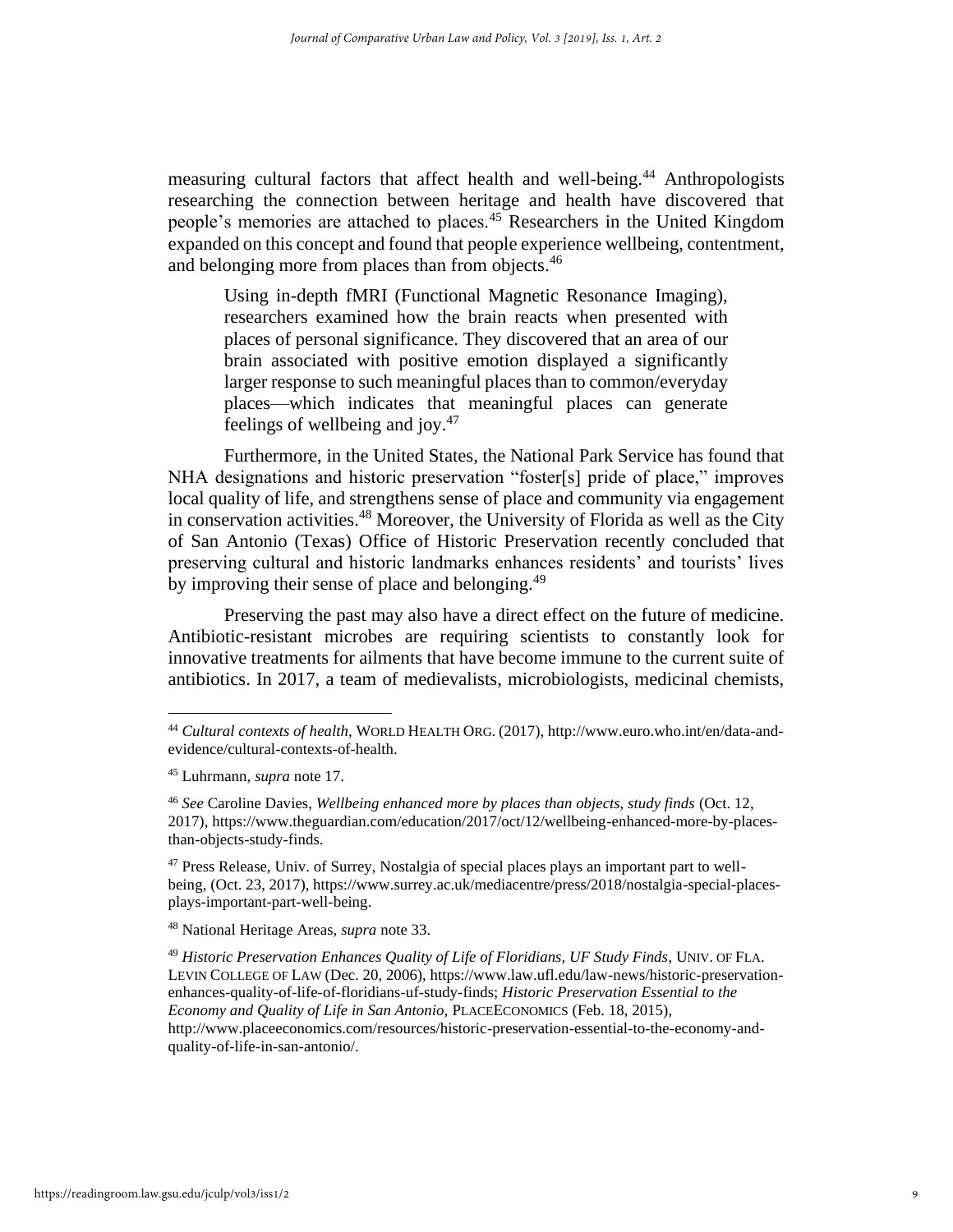parasitologists, pharmacists, and data scientists posited that studying medical history and the methods employed by early medieval doctors to treat disease could help researchers find new treatments for long-standing ailments.<sup>50</sup> Using an Old English medicinal compendium known as *Bald's Leechbook* along with a 15thcentury Middle English translation of this text, these researchers redeveloped a 1,000-year-old antibiotic salve.<sup>51</sup> This salve successfully killed strains of methicillin-resistant *Staphylococcus aureus* (MRSA), which were resistant to modern antibiotics.<sup>52</sup>

Mental health research also indicates that knowledge of the past boosts selfesteem, identity, and intercultural tolerance.<sup>53</sup> Psychological studies from Emory University show that children with a thorough understanding of their family's history manage the physical and mental effects of stress more effectively.<sup>54</sup> Similarly, research from the U.S. National Trust for Historic Preservation reveals that a strong emotional connection to personally-significant places can help children and adults relax, self-reflect, and re-evaluate stresses and concerns.<sup>55</sup> Studies on cultural health published in the United Kingdom's leading medical journal, *The Lancet,* found that social stress negatively impacts cultural innovation, partially because stress reduces both people's tolerance to those they see as "outsiders" and the number of caring relationships people maintain.<sup>56</sup> These studies also revealed that feeling mentally and emotionally connected to a place gives people a sense of identity, which can help give people perspective and view their problems within a broader social context.<sup>57</sup> Furthermore, case studies throughout Europe concluded that heritage preservation projects involving the public enhance

<sup>50</sup> Erin Connelly, *Medieval medical books could hold the recipe for new antibiotics*, THE CONVERSATION (Apr. 17, 2017), https://theconversation.com/medieval-medical-books-could-holdthe-recipe-for-new-antibiotics-74490.

<sup>51</sup> *Id.*

<sup>52</sup> *Id.* Staph and MRSA infections cause multiple severe and chronic infections.

<sup>53</sup> Marshall & Rowberry, *supra* note [15,](#page-3-1) at 73.

<sup>54</sup> *See, e.g.,* Tage Rai, *Mental Resilience and Narratives: Physiological Stress Responses to Media Coverage of 9/11*, ALFRED P. SLOAN CTR. FOR MYTH AND RITUAL IN AM. LIFE AT EMORY UNIV. 2, (2006), http://www.marial.emory.edu/research/index.html; Amber Lazarus, *Relationships Among Indicators of Child and Family Resilience and Adjustment Following the September 11, 2001 Tragedy*, ALFRED P. SLOAN CTR. FOR MYTH AND RITUAL IN AM. LIFE AT EMORY UNIV. 12 (2004), http://www.marial.emory.edu/research/index.html. *See also* Marshall & Rowberry, *supra* note [15,](#page-3-1)  at 73.

<sup>55</sup> NATIONAL TRUST, PLACES THAT MAKE US RESEARCH REPORT 1, 26 (2011).

<sup>56</sup> LANCET, *supra* note, at 1627.

<sup>57</sup> *Id.* at 26–28.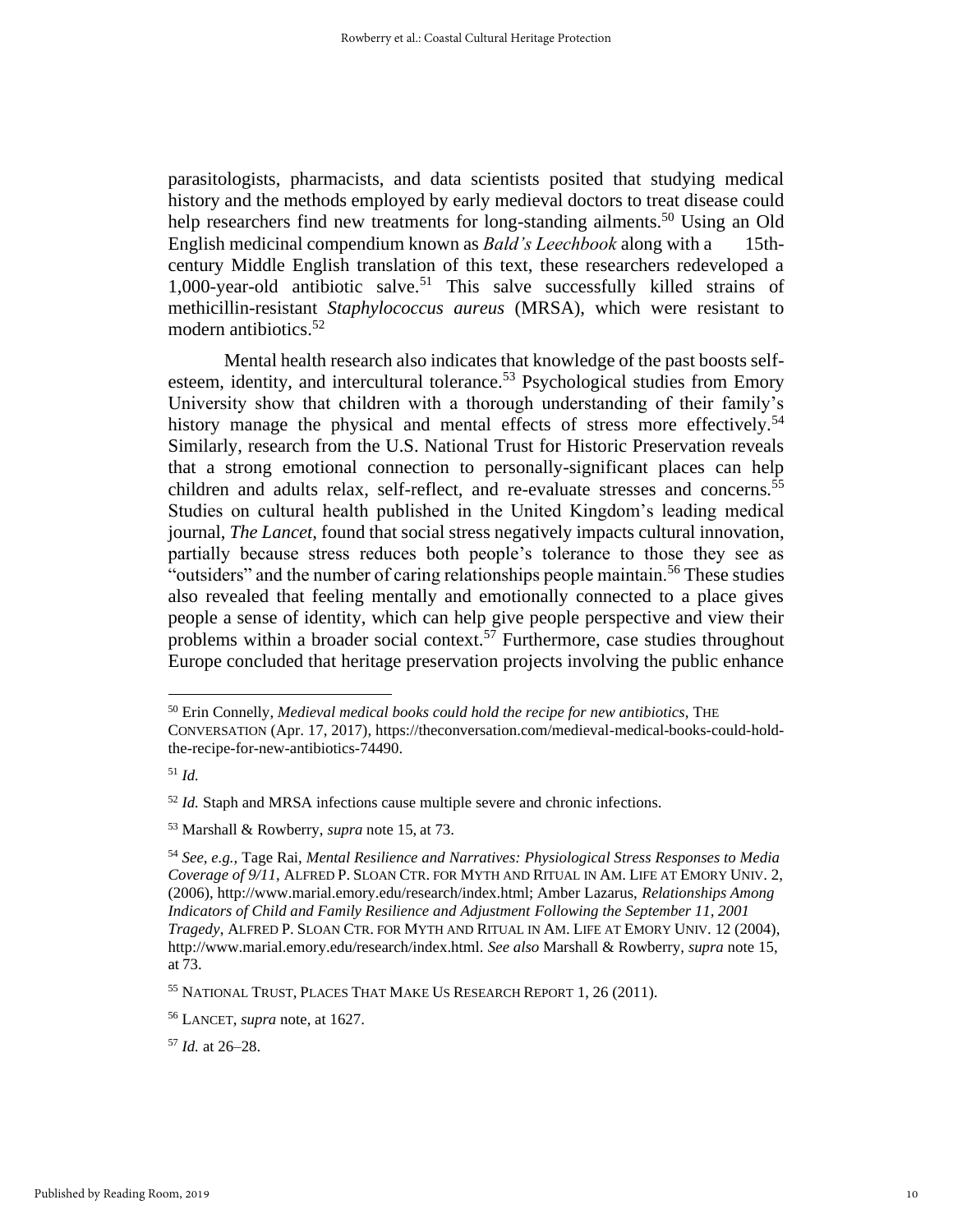social cohesion, inclusion, confidence, civil pride and tolerance, empower communities, and increase opportunities for learning and skill development, particularly when these projects are used to foster intercultural dialogue in communities.<sup>58</sup> British researchers have also found that having a sense of place connected to a personal historic environment has a positive impact on social capital (the connection between groups and individuals),<sup>59</sup> and that people living in cities and towns with a larger proportion of historic buildings are more likely to have a stronger sense of place than those living in areas with fewer preserved historic structures.<sup>60</sup>

#### **II. COASTAL CULTURAL HERITAGE PROTECTIONS IN THE UNITED STATES**

Coastal cultural heritage in the United States is protected by various federal and state laws. In theory, the type of law governing the management of historic resources depends upon the jurisdiction of the land on which (or under which) they are situated. That is, coastal historic resources on federal lands would be subject to federal laws, while those on state lands would fall under the purview of state laws. In reality, however, most coastal cultural heritage in the United States is protected by both federal *and* state laws, because any state project that is (1) under the management or control of the federal government; (2) requires a federal permit; or (3) receives funding from the federal government must *also* comply with federal laws. Taken together, these federal and state laws establish a complex regulatory regime governed by the Secretary of the Department of the Interior through the National Park Service at the federal level, and by the State Historic Preservation Officer at the state and local levels.<sup>61</sup>

In this section, we briefly examine the federal and state laws protecting coastal cultural heritage. Following this discussion, we outline three case studies that offer a taste of coastal cultural heritage protection in action in the United States.

## *A. Federal and State Laws Protecting Coastal Cultural Heritage in the United States*

<sup>58</sup> Cornelia Dümcke & Mikhail Gnedovsky, *The Social and Economic Value of Cultural Heritage: literature review*, EUROPEAN EXPERT NETWORK ON CULTURE 139–40 (July 2013), http://www.interarts.net/descargas/interarts2557.pdf.

<sup>59</sup> David Bradley et al., *Sense of Place and Social Capital and the Historic Built Environment: Report of Research for English Heritage* 8 (2009), http://hc.englishheritage.org.uk/content/pub/sense\_of\_place\_web.pdf; Marshall & Rowberry, *supra* not[e 15,](#page-3-1) at 73.

<sup>60</sup> Marshall & Rowberry, *supra* note [15,](#page-3-1) at 73.

<sup>61</sup> Historic resources on tribal lands are overseen by a Tribal Historic Preservation Officer who often works in concert with the SHPO.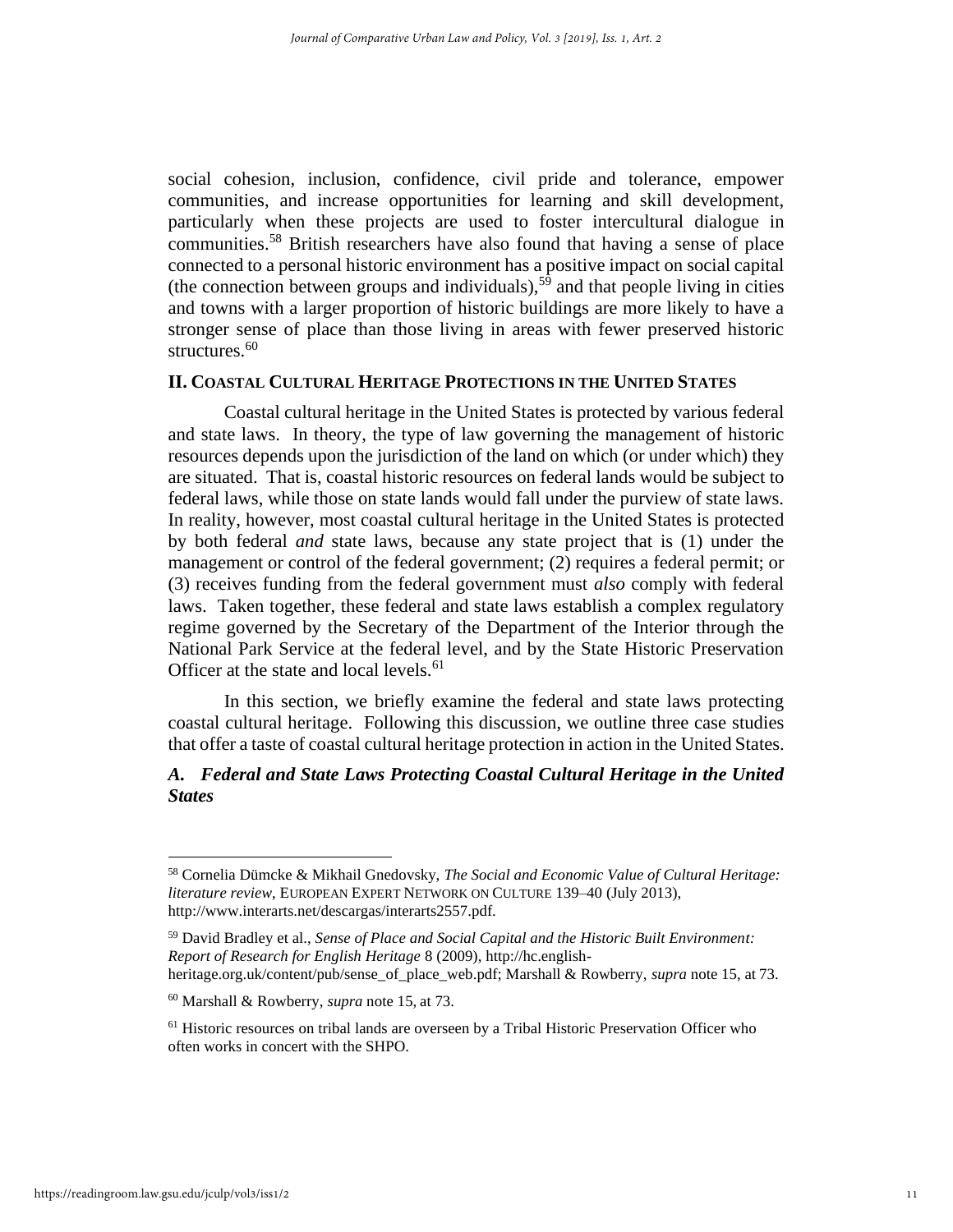#### *1. National Historic Preservation Act*

Federal laws outlining planning-related protections for coastal cultural heritage in the United States are manifold. The United States' National Historic Preservation Act of 1966 (NHPA) provides the primary legal framework for preserving and managing the country's cultural heritage, including that in coastal cities and areas.<sup>62</sup> The purpose of the NHPA is to "foster conditions under which our modern society and our historic property can exist in productive harmony and fulfill the social, economic, and other requirements of present and future generations."<sup>63</sup> The NHPA established the National Register for Historic Places (National Register)—the inventory of nationally significant historic properties, objects, districts, structures, and sites worthy of preservation—which is administered by the United States National Park Service.<sup>64</sup> Historic resources, including archaeological sites, monuments, and memorials, must be listed or eligible for listing on the National Register to receive legal protections under the NHPA.<sup>65</sup> For a monument or memorial to be listed or eligible for listing on the National Register, it must meet the following four criteria: (1) it must be one of five types of resources—a district, site, building, structure or object (intangible heritage resources are not currently recognized or protected by U.S. law); (2) it must be relevant to a prehistoric or historic context; (3) it must be significant; and (4) it must have integrity, that is, the monument or memorial must be able to communicate its significance.<sup>66</sup>

If a building, site, monument or object is listed or eligible for listing on the National Register, it receives procedural legal protections under Section 106 of the NHPA. Section 106 of the NHPA establishes a review process for actions carried out, funded, or approved by an agency of the federal government that may impact historic resources listed or eligible for listing on the National Register.<sup>67</sup> Regulations implementing the Section 106 process consider damage, destruction, relocation or removal of historic resources listed on the National Register as

<sup>62</sup> National Historic Preservation Act, Pub. L. No. 113-287, 128 Stat. 3187.

<sup>63</sup> 54 U.S.C. § 300101(1) (2018).

<sup>64</sup> 54 U.S.C. §§ 302101-302108 (2018).

<sup>65</sup> 36 C.F.R. § 800.16(l)(2) (2018); Sara Bronin and Ryan Rowberry, *Historic Preservation Law in a Nutshell* (West Academic, 2014) pp. 86-87.

<sup>66</sup> Each of these four criteria—type, context, significance, integrity—has been further defined and elaborated through regulation. For "type" see 36 C.F.R. § 60.3 (2018); for "context" see 16 U.S.C. § 470a(a)(1)(A) (2018); for "significance" see 36 C.F.R. § 60.4; for "integrity" see 36 C.F.R. § 60.4; See also National Register Bulletin No. 15, *How to Apply the National Register Criteria for Evaluation*.

<sup>67</sup> 54 U.S.C. § 306108 (2018).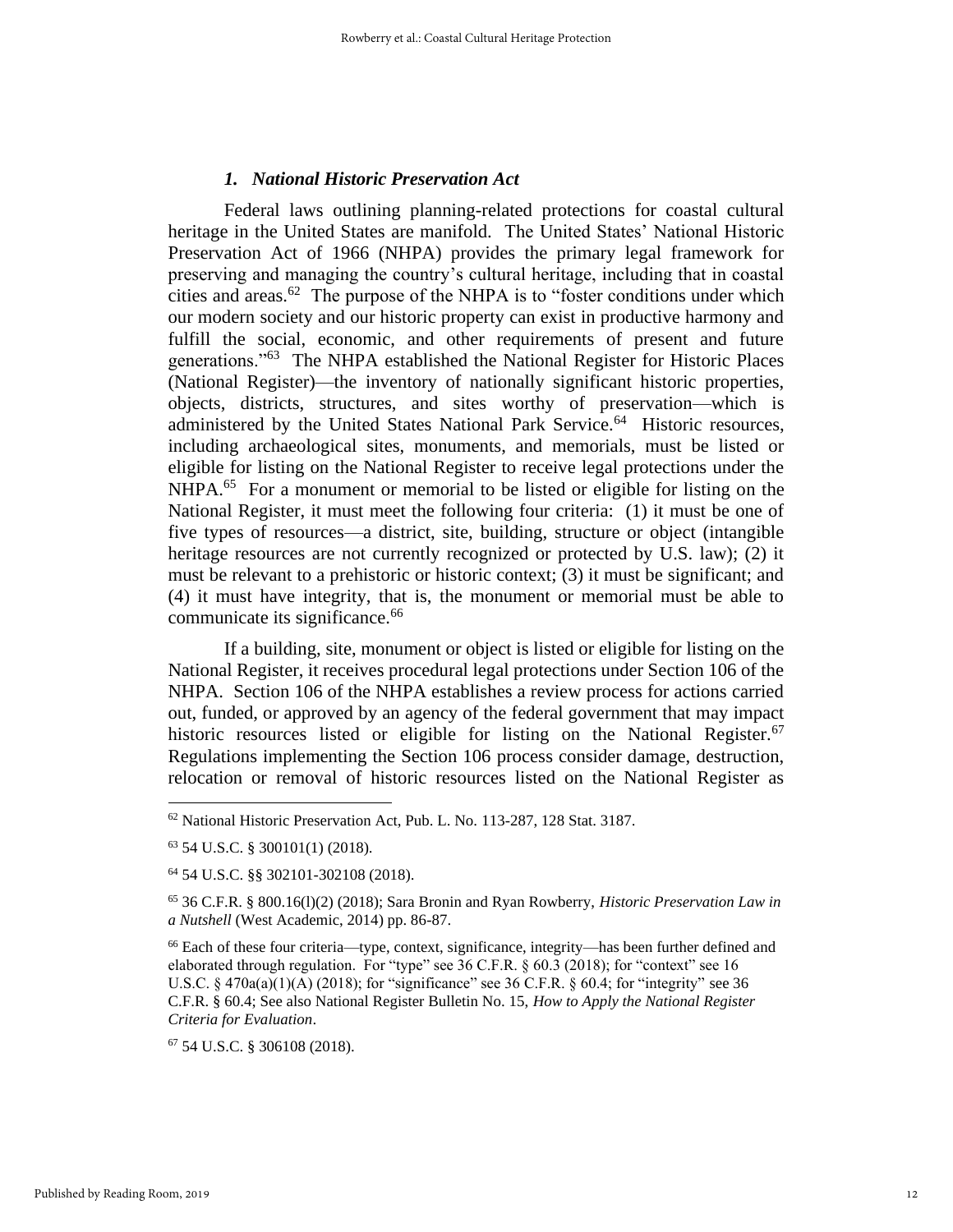"adverse effects" that require the federal agency sponsoring the action to consult with affected parties to try and mitigate the negative effects of the actions on the historic resource *before* the federal action commences.<sup>68</sup> Thus, through early intervention in the planning process, the NHPA seeks to ensure that cultural heritage in the United States is preserved.

If a negotiated solution cannot be reached between the federal agency and any affected parties, the Advisory Council for Historic Preservation—an independent federal agency that promotes the preservation, enhancement, and productive use of United States historic resources—issues comments to the head of the sponsoring federal agency. The head of the federal agency then makes a final decision on what actions to take concerning the historic resource(s) in question. $69$ Thus, while the NHPA Section 106 process allows historic resources to be damaged, destroyed, removed or relocated, it requires that certain procedures be followed *before* any such actions are taken. In other words, federal agencies must look closely before they leap. As a further disincentive, historic resources "that have been moved from their original locations" may be ineligible for listing in the National Register and thus for financial assistance under the  $NHPA^{70}$  and for related national tax benefits.<sup>71</sup> United States national law, therefore, discourages but does not prohibit—the damage, destruction, removal or relocation of nationally important historic resources from federal land.

Using the NHPA as a model, every state has also enacted planning-related legislation protecting historic resources on public lands that have state or local significance.<sup>72</sup> For example, Georgia has created the Georgia Register of Historic Places, an inventory that uses the same criteria and documentation procedures as the National Register.<sup>73</sup> Georgia also requires a similar review process to NHPA Section 106—finding of adverse impact, consultation with affected parties, mitigation *before* any project commences—for state and local government actions that may impact coastal historic resources.<sup>74</sup> And like its national counterpart, a

<sup>71</sup> 36 C.F.R. § 67.4(h).

<sup>72</sup> *See* Sara Bronin and Ryan Rowberry, *Historic Preservation Law in a Nutshell* (West Academic 2014), pp. 57-68.

<sup>73</sup> O.C.G.A. § 12-3-50-1 (2019).

<sup>74</sup> O.C.G.A. § 12-16-1 (2019).

<sup>68</sup> 36 C.F.R. § 800.5-6.

<sup>69</sup> 36 C.F.R. § 800.6-7 (2018).

 $70$  36 C.F.R. § 60.4; Exceptions can be made for properties "primarily commemorative in intent if design, age, tradition, or symbolic value has invested it with its own exceptional significance" *See*  36 C.F.R. § 60.4(f).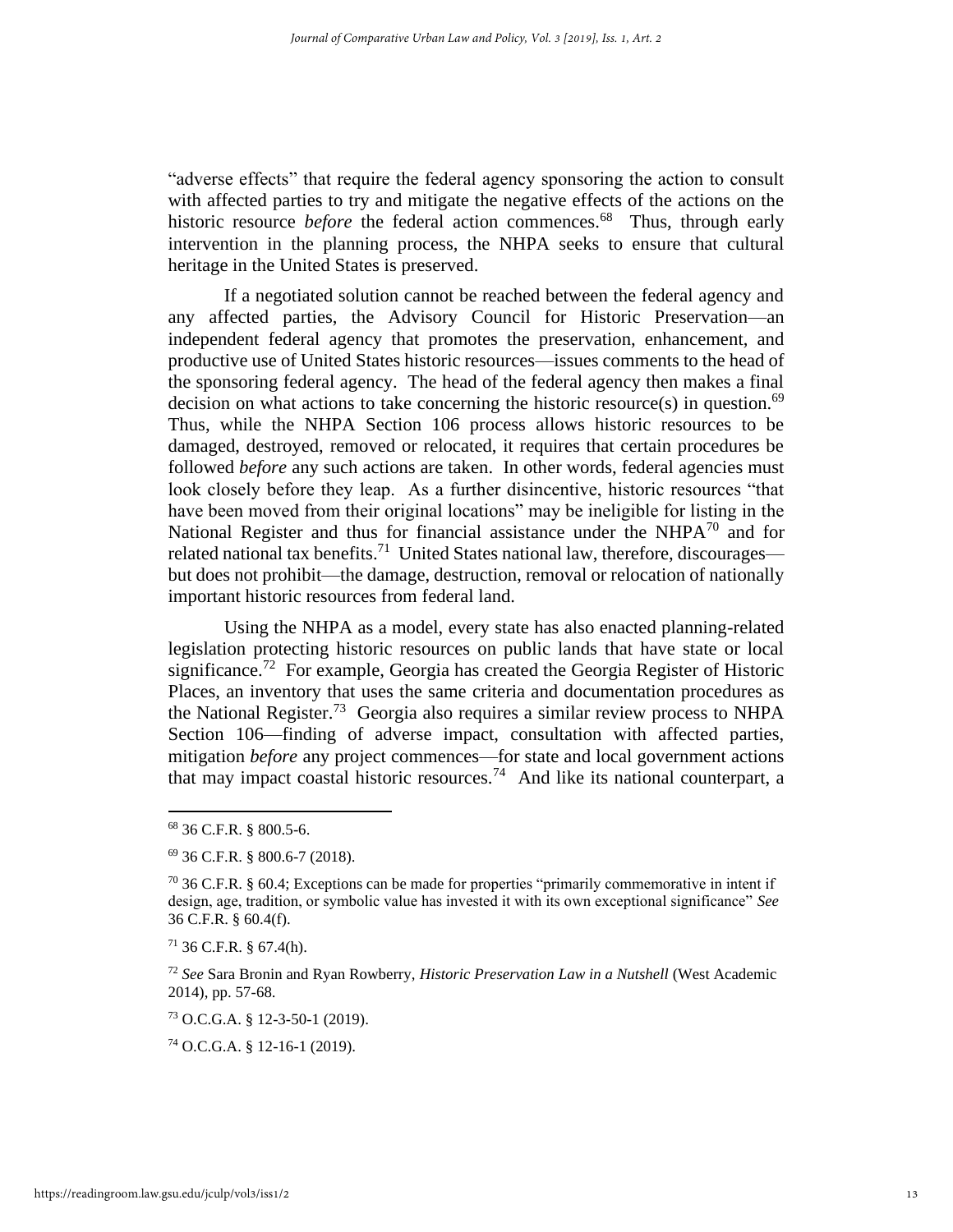state or local historic resource that is relocated generally loses valuable financial aid and tax incentives that can help to maintain it. Thus, like the national government, states and their political subdivisions generally discourage but do not prohibit the damage, removal, or relocation of historic monuments of state or local significance from public lands.

## *2. Section 4(f)*

Section 4(f) of the Department of Transportation Act of 1966 provides the most powerful protection for coastal historic resources threatened by federal action, but its application is narrow.<sup>75</sup> It applies only to federal transportation programs or projects. Despite this narrow focus, Section 4(f) is immensely important to preserving coastal cultural heritage due to the ribbons of federal highways that line the coasts and often run through coastal cities in the United States. Section 4(f) requires that such programs or projects may adversely affect a significant historic site only if two criteria are met. First, there must be no prudent and feasible alternative to using the site. Second, the program or project must include all possible planning to minimize harm to the protected site.<sup>76</sup> Section  $4(f)$  does not apply to a historic resource unless the resource is deemed to be a "historic site." This term includes any public or private "prehistoric or historic district, site, building, structure, or object included in, or eligible for inclusion in, the National Register."77

Although federal agencies will often engage in Section 4(f) and NHPA Section 106 reviews simultaneously, the scope of these two reviews differs substantially. Section 4(f) requires a single federal agency—the Department of Transportation—to review alternatives and minimize harm if it is going to proceed with a transportation program or project that will use a property on or eligible for

<sup>75</sup> 49 U.S.C. § 303 (2018).

<sup>76</sup> 49 U.S.C. § 303(c) (2018):

<sup>[</sup>T]he Secretary [of the Department of Transportation] may approve a transportation program or project. . . requiring the use of publicly owned land of a public park, recreation area, or wildlife and waterfowl refuge of national, State, or local significance, or land of an historic site of national, State, or local significance (as determined by the Federal, State, or local officials having jurisdiction over the park, area, refuge, or site) only if—

<sup>(1)</sup> there is no prudent and feasible alternative to using that land; and

<sup>(2)</sup> the program or project includes all possible planning to minimize harm to the park, recreation area, wildlife and waterfowl refuge, or historic site resulting from the use.

<sup>77</sup> 23 C.F.R. § 774.17 (2018).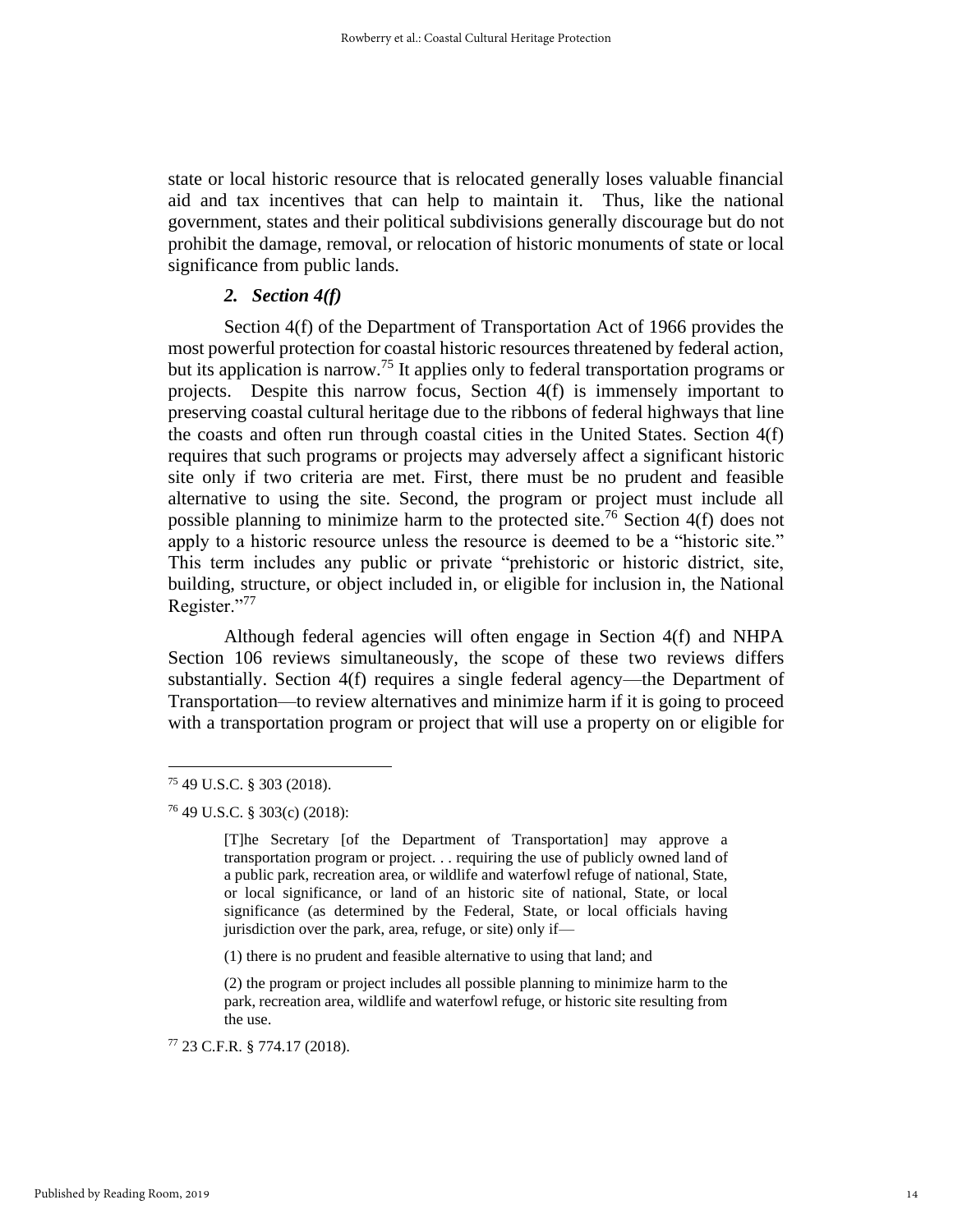the National Register.<sup>78</sup> NHPA Section 106, on the other hand, requires *all* federal agencies to "take into account the effect" of their federal undertakings on properties on or eligible for the National Register.<sup>79</sup> While Section  $4(f)$  applies only to the Department of Transportation, NHPA Section 106 applies to all federal agencies. Furthermore, Section 4(f) actually dictates certain substantive results, while NHPA Section 106 review only requires agencies to "take into account" the effect of their actions before proceeding.

The success of Section 4(f) at the federal level as a tool to ensure protection of historic resources has inspired states to pass similar laws. Many Section  $4(f)$ inspired state statutes apply to all state agency actions, and even to some county and locality actions, rather than being limited to only state transportation agency actions. Only a few states, however, have adopted both aspects of Section 4(f)'s central enforcement mechanism: the review of the feasibility and prudence of the alternatives and the requirement to minimize harm. Kansas, for example, prevents the state from proceeding with any project that will damage or destroy properties on the National Register or state register of historic places unless the governor or other relevant official has determined that "there is no feasible and prudent alternative to the proposal and that the program includes all possible planning to minimize harm to such historic property resulting from such use."<sup>80</sup> South Dakota has adopted identical language, except that the South Dakota statute adds that "encroach[ing] upon" historic properties is a prohibited activity unless the review of alternatives and planning to minimize harm occurs.<sup>81</sup> New Mexico, California, Florida, Texas, and South Carolina have also adopted similar state laws.<sup>82</sup>

<sup>78</sup> 49 U.S.C. § 303 (2018).

<sup>79</sup> 54 U.S.C. § 306108 (2018).

 $80$  KAN. STAT. ANN. § 75–2724(a)(1) (2019). (Before the 2013 legislative session, this language also protected the "environs" surrounding the landmarked property.)

 $81$  S.D. CODIFIED LAWS  $\S$  1-19A-11.1(1) (2019).

<sup>&</sup>lt;sup>82</sup> New Mexico prevents state agencies from spending money on any program or project "that requires the use of any portion of or any land from a significant prehistoric or historic site unless there is no feasible and prudent alternative to such use, and unless the program or project includes all planning to preserve and protect and to minimize harm." N.M. STAT. ANN. § 18–8–7 (2019). In California, no state agency can alter historic fabric or "transfer, relocate, or demolish historic resources" in a way that has adverse effects on a listed historic resource without adopting "prudent and feasible measures that will eliminate or mitigate the adverse effects." CAL. PUB. RES. CODE §§ 5024.5(a)–(b) (2019). Florida has a very similar provision, adding that the agency may also "undertake an appropriate archaeological salvage excavation or other recovery action to document the property as it existed prior to demolition or alteration." FLA. STAT. ANN. § 267.061 (2019). In Texas, parks, recreation areas, scientific areas, wildlife refuges, and historic sites are protected from public bodies' use and taking unless the appropriate official determines that: "(1) there is no feasible and prudent alternative to the use or taking of such land; and (2) the program or project includes all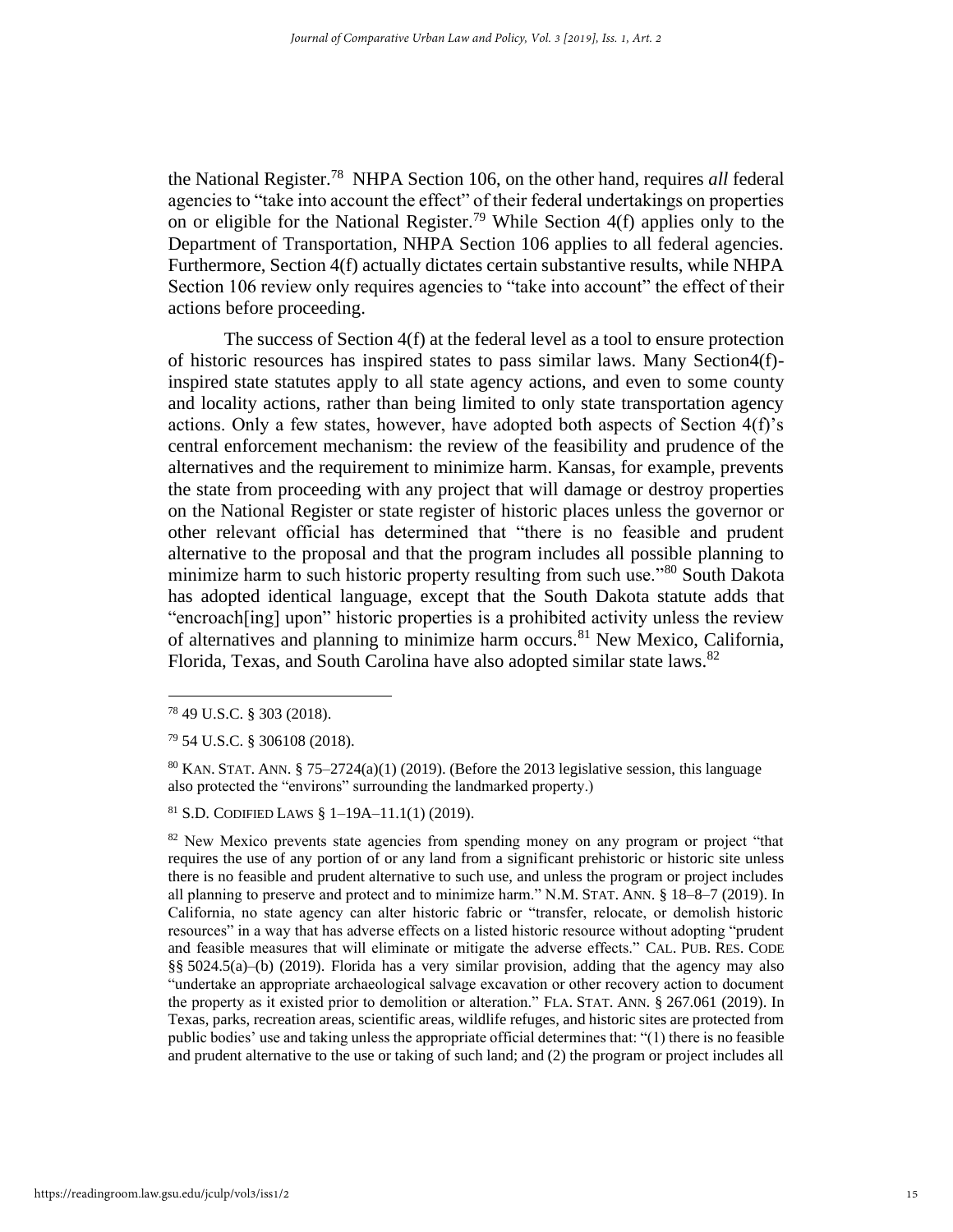## *3. Archaeological Recovery Act*

The Archaeological Recovery Act of 1974 (ARA) acts as a corollary to the NHPA and to Section  $4(f).^{83}$  The ARA is designed to preserve historical and archaeological data that might otherwise be lost or destroyed *during* federal construction projects or federally licensed activities or programs. These provisions are especially important to preserving archaeological data from coastal federal projects designed to respond to climate change in coastal areas.

 Under the ARA, federal agencies are required to inform the Secretary of the Department of the Interior if they discover or are notified in writing that their activities "in connection with any Federal construction project or federally licensed project, activity, or program may cause irreparable loss or destruction of significant scientific, prehistorical, historical, or archeological data."<sup>84</sup> Once informed, the Secretary may survey the affected site or permit another entity to survey the affected site, and if any relics or specimens are found, the Secretary must consult with the appropriate federal and state agencies, or educational or cultural institutions to preserve the objects.  $85$  The ARA's real significance, therefore, lies in the fact that it protects historic and archaeological resources during the entirety of a federal construction project, not only during the planning phase.

## *4. Archaeological Resources Protection Act*

The Archaeological Resources Protection Act ("ARPA") was passed in 1979 to strengthen protections for archaeological resources through the imposition of strict penalties. ARPA defines archaeological resources very broadly to include "any material remains of past human life or activities of archaeological interest" that are "at least 100 years of age."<sup>86</sup> ARPA protects these archaeological resources by establishing a permitting scheme for any excavations of archaeological resources, with stringent penalties for violators. ARPA prohibits the removal and damage of archaeological resources from federal land without a permit as well as

<sup>85</sup> 54 U.S.C. §§ 312503-312504 (2018).

reasonable planning to minimize harm to the land, as a park, recreation area, scientific area, wildlife refuge, or historic site, resulting from the use or taking." TEX. PARKS & WILDLIFE CODE ANN. § 26.001 (2019). And in South Carolina, agencies proposing easements, rights-of-way, or other encroachments on state parks or historic areas must demonstrate that: "[t]here is an important public necessity for the encroachment;" alternative routes are neither prudent nor feasible; and the applicable agency must "make reasonable mitigation of the impacts of the proposed encroachment." S.C. CODE ANN. § 10–1–135 (2019).

 $83$  54 U.S.C. §§ 312501—312508 (2018).

<sup>84</sup> 54 U.S.C. §312502(a) (2018).

<sup>86</sup> 16 U.S.C. §470bb(1) (2018).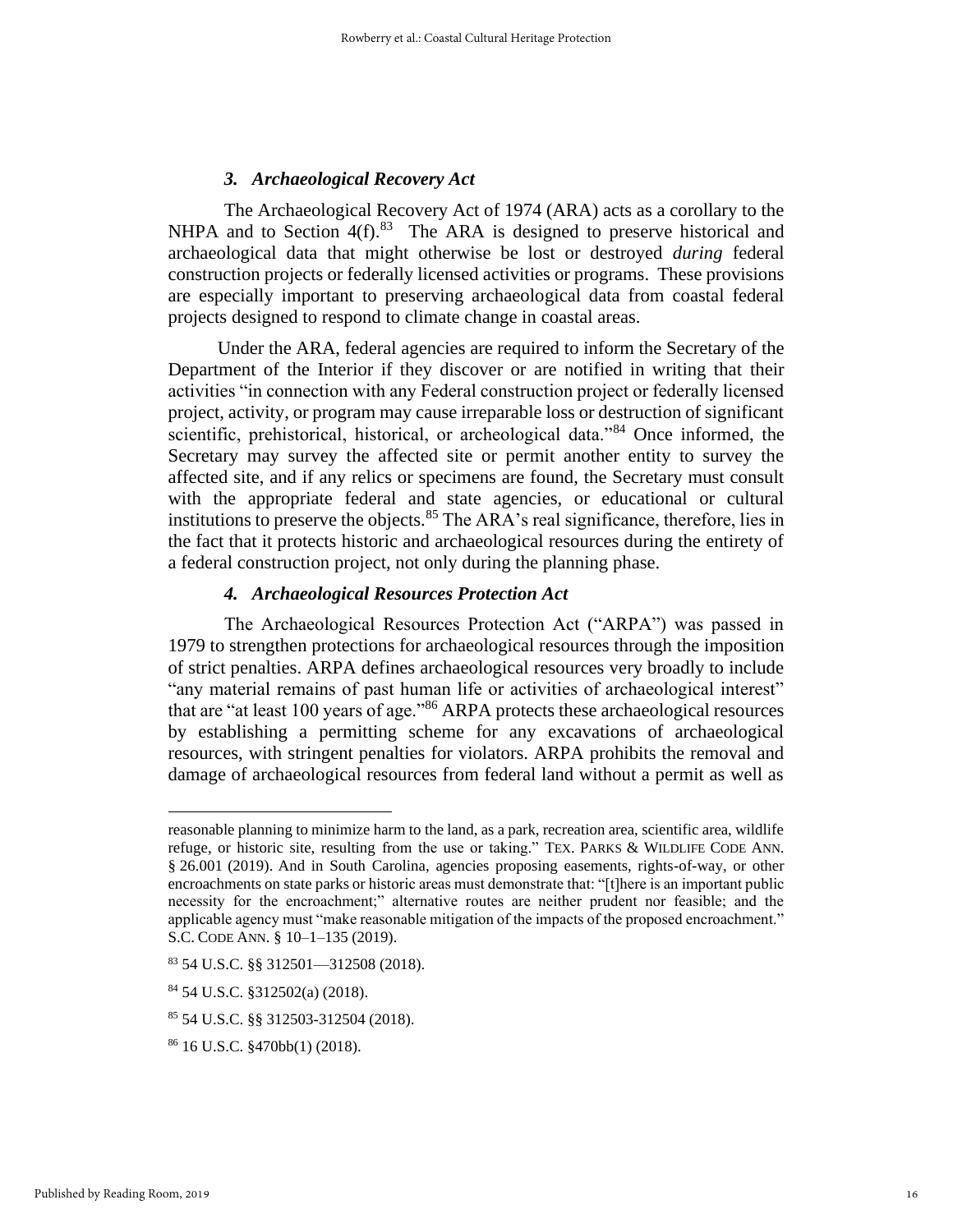the sale or purchase of any archaeological resource.<sup>87</sup> Any person may apply for a permit under ARPA,<sup>88</sup> which allows a party to excavate or remove an archaeological resource from federal land.<sup>89</sup> However, in order to obtain a permit, the applicant must disclose how long the work will take, the qualifications of the applicant, and "the names of the university, museum, or other scientific or educational institution" where any archaeological resources collected will be stored.<sup>90</sup> Thus, ARPA permits not only allow for permission to excavate archaeological resources, they also track where these archaeological resources will reside in case the federal government needs access to the item.

If any person removes or excavates an archaeological resource from federal land without a permit, they may be subject to a \$10,000 fine and up to a year in prison for their first offense.<sup>91</sup> However, if the "commercial or archaeological value" and/or the restoration of damage to an archaeological site exceeds \$500 then a violator may be subject to a fine of \$20,000 and up to two years in prison.<sup>92</sup> For two or more violations of ARPA a person may be subject to a fine of \$100,000 and up to five years in prison.  $93$ 

Most states have state laws that in many ways mirror ARPA and protect archaeological resources on state lands, including the coast. The state of Georgia, for example, has its Antiquities Act, under which all "ruins, artifacts, treasure, and treasure-trove, and other similar sites and objects found on all lands owned or controlled by the state" are protected from illegal excavation.<sup>94</sup> Only the Department of Natural Resources for the state of Georgia is allowed to issue permits allowing for excavation of archaeological remains on state lands.<sup>95</sup> And anyone illegally excavating an archaeological site or damaging archaeological resources may be charged with a misdemeanor.<sup>96</sup>

## *5. The Abandoned Shipwrecks Act*

<sup>89</sup> *Id*.

- <sup>91</sup> 16 U.S.C. § 470ee(d) (2018).
- <sup>92</sup> *Id*.
- <sup>93</sup> *Id*.

<sup>96</sup> Id. § 12-3-54; *See also* O.C.G.A. § 12-3-621.

 $87$  16 U.S.C. § 470ee(a)-(c) (2018).

<sup>88</sup> 16 U.S.C. § 470cc(a) (2018).

<sup>90</sup> 43 C.F.R. § 7.6 (2018).

<sup>94</sup> O.C.G.A. § 12-3-52(b) (2019).

 $95$  Id. § 12-3-52(d).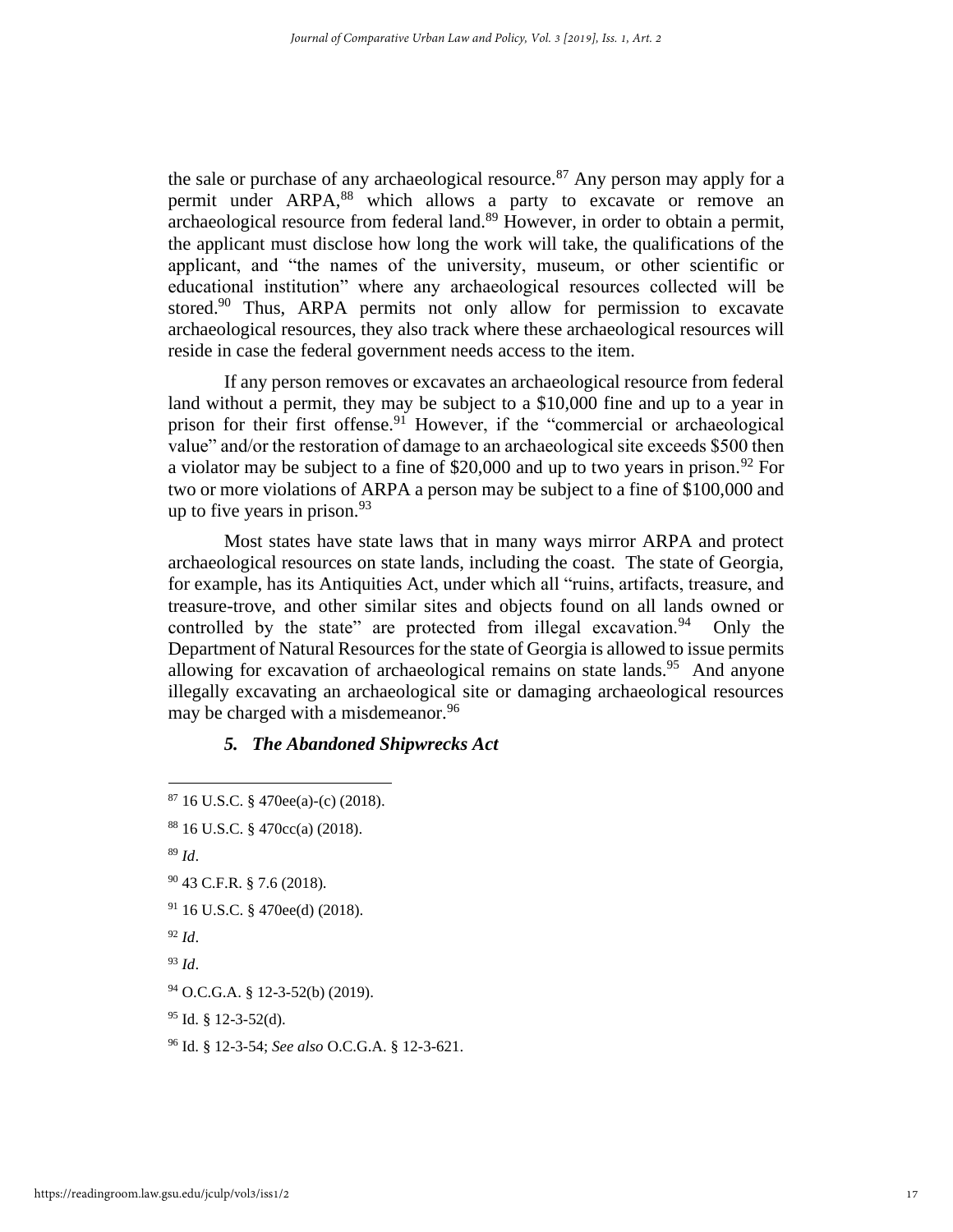The Abandoned Shipwrecks Act (ASA) was passed by Congress in 1987. The ASA is a narrow statute that only provides protections for a specific set of coastal archaeological resources. As the name suggests, the ASA provides clear guidance on the ownership rights of abandoned shipwrecks. However, the ASA does not include any penalty provisions for violations of these rights. The ASA sets out a multi-step process to determine if a shipwreck falls under the ASA protections. First, it must be determined whether it is a shipwreck. The ASA defines shipwreck as a "vessel or wreck, its cargo, and other contents."<sup>97</sup> However, isolated artifacts not associated with a wrecked vessel (i.e. a random anchor) are not considered to be a shipwreck under the ASA.<sup>98</sup> Next, the shipwreck has to be found to be "abandoned." While this term is not defined in the ASA, the Supreme Court have given abandoned its usual meaning: that no one claims an ownership interest.<sup>99</sup> Lastly, the abandoned shipwreck must be embedded. The ASA's definition of "embedded" requires that excavation tools be necessary to reach the shipwreck.<sup>100</sup> However, shipwrecks that are eligible to be listed on the National Register are not required to be embedded.<sup>101</sup>

If a shipwreck meets the requirements set out by the ASA, the United States may assert title to the shipwreck. After the United States has asserted title, the State in which the shipwreck is located can assert a claim to the shipwreck and ask that title be transferred. With the transfer of title to the state comes certain obligations. Namely, the state must provide legal protections for the wreck and ensure public access to it. $102$ 

Similar to the ASA, many coastal states have laws that protect their underwater cultural heritage. For instance, the state of Georgia has a Submerged Cultural Resources Act (SCRA) that provides for the protection and preservation of submerged artifacts in the state's territorial waters. Specifically, the SCRA protects "all prehistoric and historic sites, ruins, artifacts, treasure, treasure-trove, and shipwrecks or vessels and their cargo or tackle which have remained on the bottom for more than 50 years."<sup>103</sup> Any submerged item which falls under this definition belongs to the state of Georgia. The state, then, has the exclusive right to

<sup>97</sup> 43 U.S.C. § 2102(d) (2018).

<sup>98</sup> Abandoned Shipwreck Act Guidelines, 55 Fed. Reg. 50116-01 (Dec. 4, 1990).

<sup>99</sup> *Ne. Research, LLC v. One Shipwrecked Vessel*, No. 11-1644-CV, 2013 WL 4753732 (2d Cir. Sept. 5, 2013).

<sup>100</sup> 43 U.S.C. § 2102(a) (2018).

<sup>101</sup> 43 U.S.C. § 2105(a)(3) (2018).

<sup>102</sup> 43 U.S.C. § 2103(a)(2) (2018).

<sup>103</sup> O.C.G.A. § 12-3-80 (2019).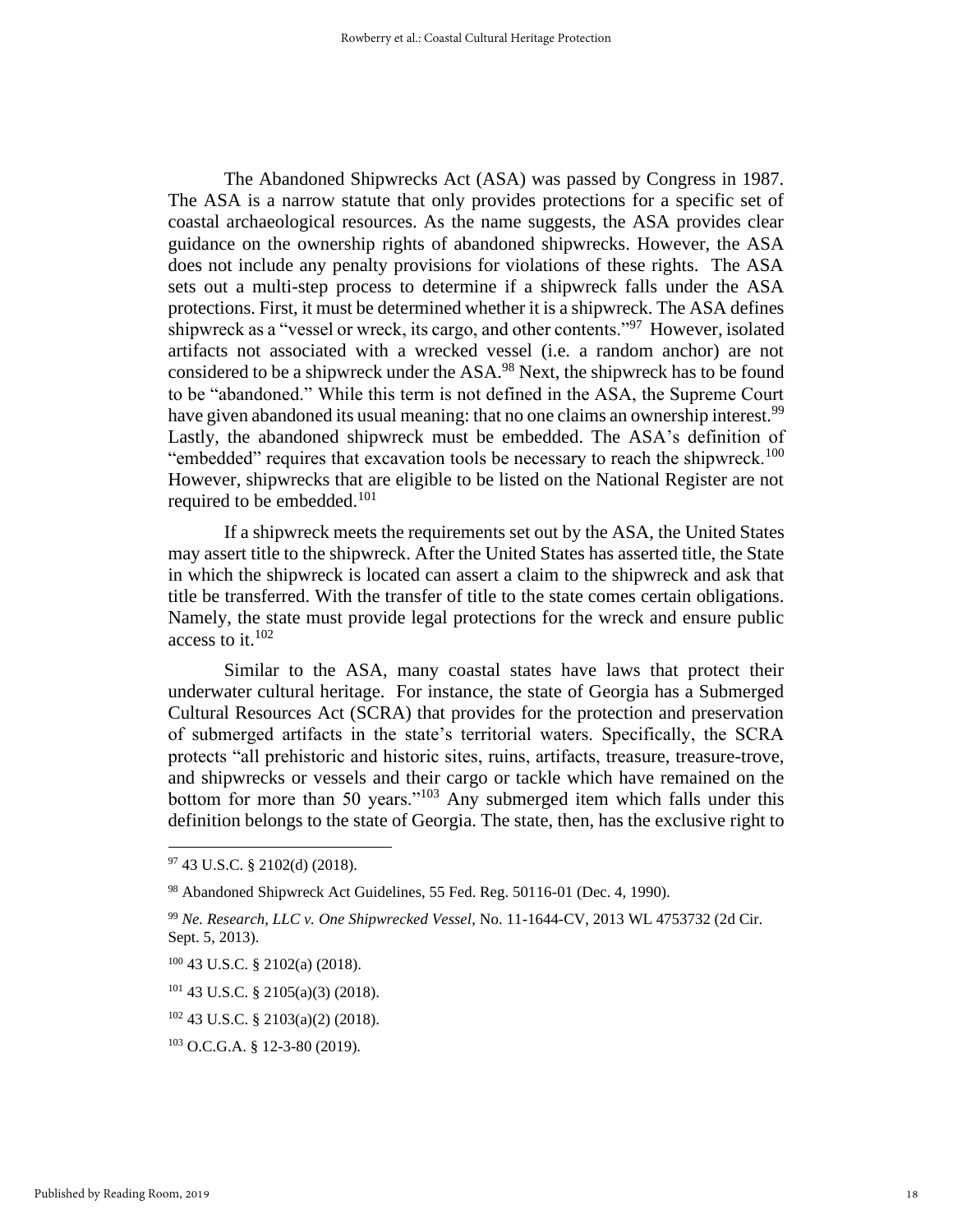regulate the recovery of these resources.<sup>104</sup> The State Department of Natural Resources may grant a permit to anyone who wishes to recover a submerged cultural resource. However, applicants must submit a detailed application which includes all plans for preservation and storage, and applicants must be supervised by a professional archaeologist if they are not one themselves.<sup>105</sup>

Most coastal states in the United States have also enacted laws protecting historic resources submerged within state waters, including shipwrecks. For instance, Georgia has passed the Submerged Cultural Resources Act, which allows the state to protect "all prehistoric and historic sites, ruins, artifacts, treasure, treasure-trove, and shipwrecks or vessels and their cargo or tackle" within its territorial water that have remained on the bottom of the ocean for over 50 years.<sup>106</sup> Any party who wants to perform survey or recovery operations of submerged cultural resources in Georgia must first apply for and receive a permit from the Department of Natural Resources. Typical permit applications include a "detailed plan outlining the location, objectives, scope, methods, [and] plan for preservation and storage of any submerged cultural resources to be recovered."<sup>107</sup> Illegal and unpermitted salvage or recovery operations, or damage to underwater cultural resources are punishable as misdemeanor crimes.<sup>108</sup>

## *6. Coastal Zone Management Act*

The Coastal Zone Management Act ("CZMA") was passed by Congress in 1972 to protect the coastal waters of the United States and preserve them for future generations. Although the CZMA does not place affirmative requirements on coastal states to protect their historic resources, states may use the CZMA to provide protections for coastal cultural heritage and receive federal funding to do so. The CZMA is designed to:

encourage and assist the states to exercise effectively their responsibilities in the coastal zone through the development and implementation of management programs to achieve wise use of the land and water resources of the coastal zone, giving full consideration to ecological, *cultural*, *historic*, and esthetic values as

<sup>105</sup> O.C.G.A. § 12-3-82 (2019).

<sup>106</sup> O.C.G.A. § 12-3-80 (2019).

<sup>107</sup> Id. § 12-3-82(a).

<sup>108</sup> Id. § 12-3-83.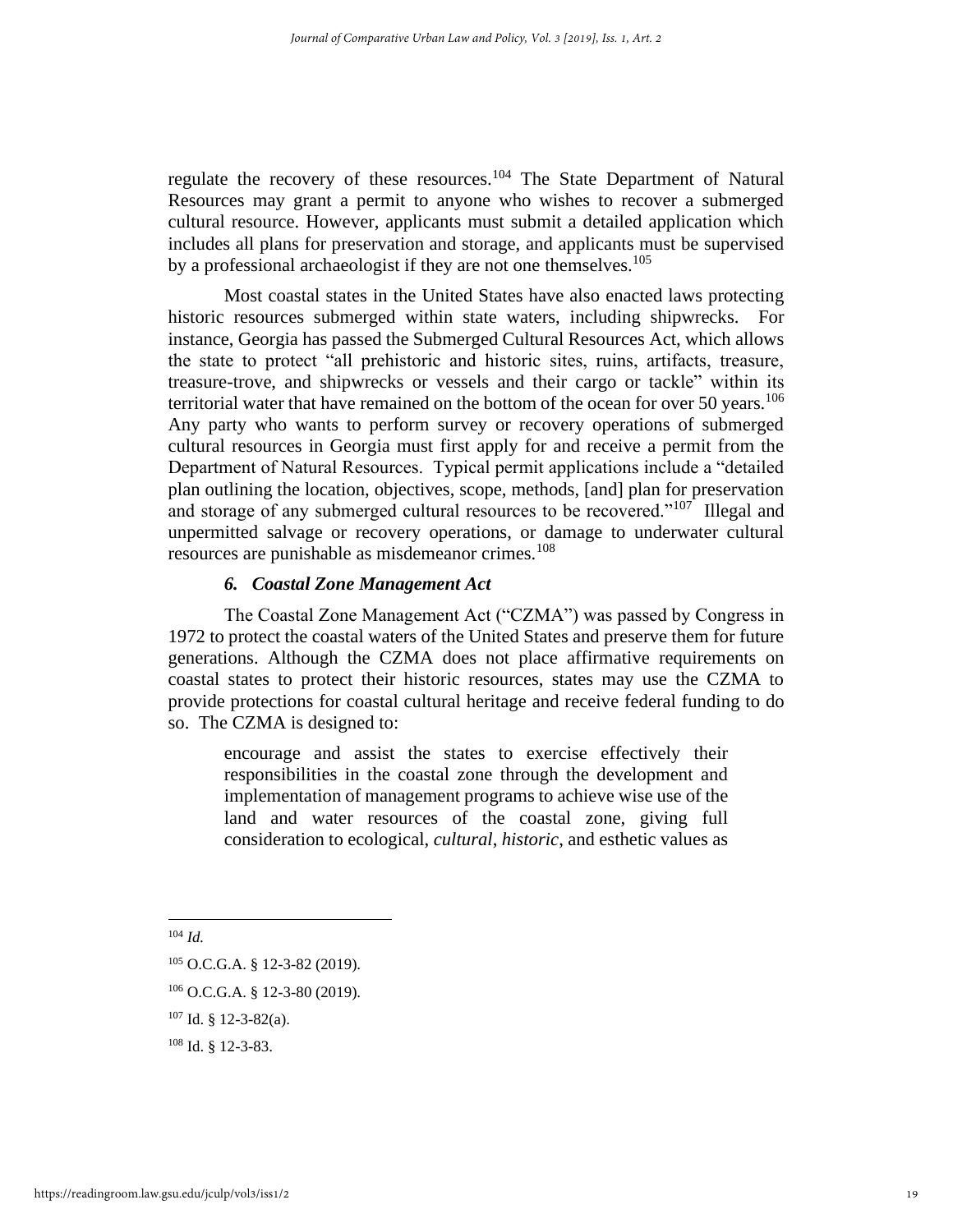well as the needs for compatible economic development.<sup>109</sup> (emphasis added).

The process for implementing a coastal management program, however, is left entirely to the states. Currently, all 35 coastal and Great Lakes states within the United States, excepting Alaska, have some form of coastal management program.<sup>110</sup> The scope and intensity of these programs, however, vary widely.

The state of Georgia, for example, has "approximately 100 miles of oceanfront shoreline and 3,650 miles of tidal creek and riverine shoreline."<sup>111</sup> Under the CZMA, Georgia created the Georgia Coastal Management Program through the implementation of the Georgia Coastal Management Act in 1997.<sup>112</sup> Although the Georgia Coastal Management Act does not list the preservation of historic resources as a primary goal of the legislation, the Coastal Incentive Grants (CIG) administered under this legislation have been very effective at conserving maritime cultural heritage.<sup>113</sup> Between 2005—2011 Georgia awarded nearly seven million dollars in CIG program funds to local governments, state agencies, or research institutions "for projects that promote the understanding, protection or enhancement of coastal natural and historic resources."<sup>114</sup> The coastal town of Darien, Georgia, for instance, utilized CIG program funding to create a working waterfront park, including a multi-use trail, interpretative signage explaining the ecological value of coastal resources, boardwalks, and the preservation of the working waterfront that has traditionally been associated with shrimping for over one-hundred years.<sup>115</sup> Thus, while the CZMA is largely concerned with environmental science issues, there is ample space within its orbit for the preservation of coastal cultural heritage. Nevertheless, it remains an underutilized tool that states could use to preserve their coastal historic resources.

<sup>112</sup> O.C.G.A. § 12-5-320 (2019).

<sup>113</sup> O.C.G.A. § 12-5-321 (2019).

<sup>109</sup> 16 U.S.C. § 1452(2) (2018).

<sup>&</sup>lt;sup>110</sup> For a listing of each of these states and the government departments within each state that are responsible for managing coastal areas see: [https://coast.noaa.gov/czm/mystate/.](https://coast.noaa.gov/czm/mystate/)

<sup>111</sup> *Evaluation Findings for the Georgia Coastal Management Program December 2005-May 2011*, Office of Ocean and Coastal Resource Management, National Oceanic and Atmospheric Administration, United States Department of Commerce, February 2012, p. 8.

<sup>114</sup> *Evaluation Findings for the Georgia Coastal Management Program December 2005-May 2011*, Office of Ocean and Coastal Resource Management, National Oceanic and Atmospheric Administration, United States Department of Commerce, February 2012, p. 13.

 $115$  Id.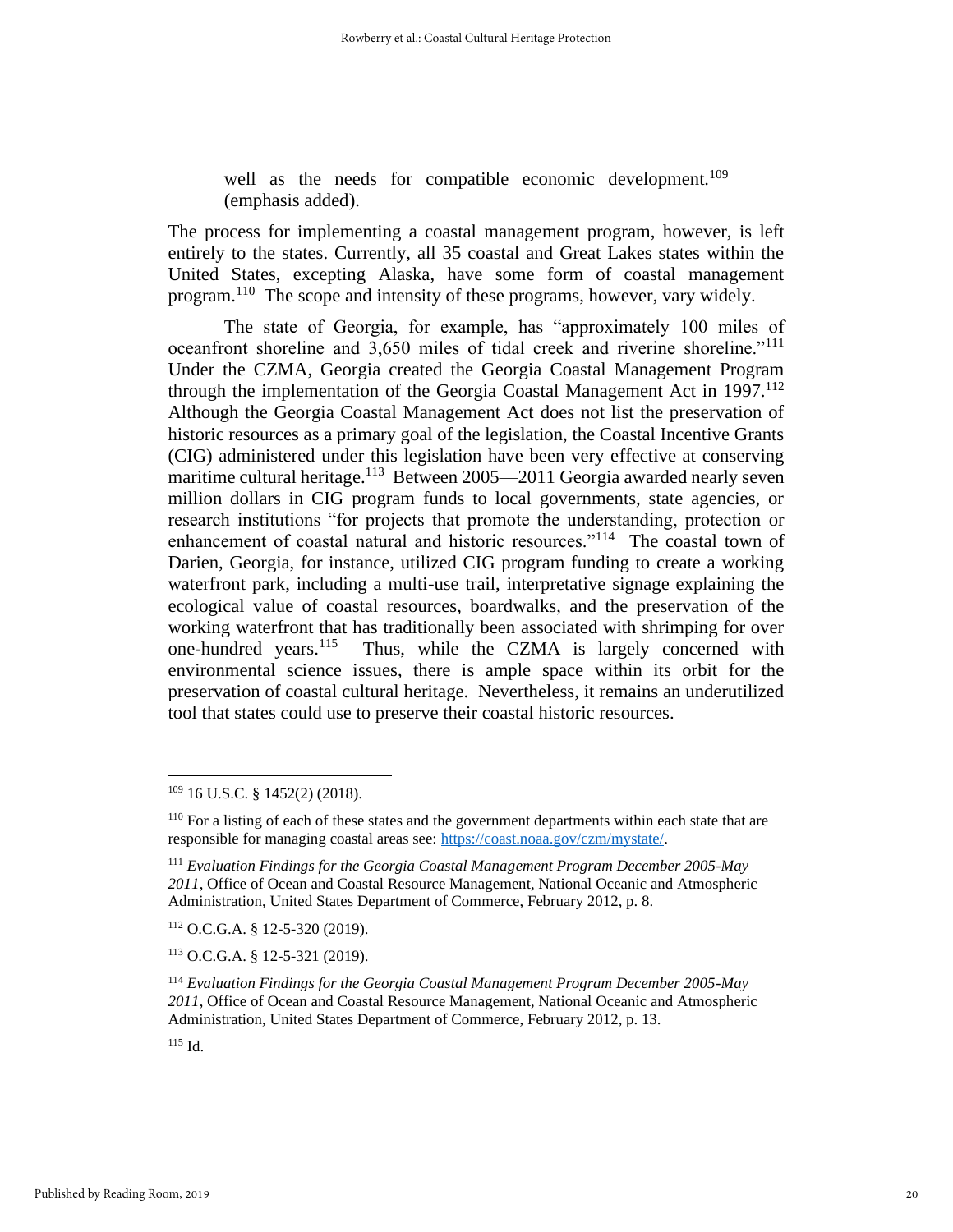#### *B. Case Studies*

## *1. Shoreline Cultural Heritage Vulnerability Study*

The only large-scale study of the vulnerability of cultural heritage on U.S. coasts (to our knowledge) was conducted in 2015 by Leslie Reeder-Myers, then of the Smithsonian Museum in Washington,  $D.C.<sup>116</sup>$  This study investigated the vulnerabilities of known archaeological sites located on long sections of shorelines in California, Texas, and Virginia.<sup>117</sup> The coasts of California, Texas, and Virginia all have unique and important characteristics, as each coastline offers windows into different periods of North American history. Virginia's coast, for instance, provides insight into longstanding Native American settlements and practices as well as the early days of European colonization of the Americas from the seventeenth-century onward. California coasts offer a wealth of historic information on Spanish contact with Native American tribes as well as the rapid expansion of the United States in the nineteenth century. Similarly, Texas shores contain historic information on ancient Native American settlement and economic patterns, Spanish explorers' contact with indigenous peoples, and burgeoning United States' interests in the region during the nineteenth century. While each coastline is unique, Reeder-Myers comprehensive look at the vulnerability of archaeological sites on sections of these coastlines yielded valuable information on the precarious status of cultural heritage along several U.S. coasts.

Using publically available Geographical Information Systems (GIS) datasets from national and state agencies, like the United States Geological Survey Coastal Vulnerability Index (2000), Reeder-Myers found that her study area of 480 kilometers of California coastline contained  $2,357$  known archaeological sites.<sup>118</sup> Her study of the 980 kilometer stretch of coastline from Texas' Galveston Bay to Matagorda Bay contained only 259 known archaeological sites, with almost onethird of these sites already underwater.<sup>119</sup> And examination of the 1500 kilometer coastline of Virginia's five coastal counties between the York and Potomac Rivers

<sup>116</sup> Leslie Reeder-Myers has since become an Assistant Professor and Director of the Anthropology Laboratory and Museum at Temple University in Philadelphia, Pennsylvania. See <https://liberalarts.temple.edu/academics/faculty/reeder-myers-leslie>

<sup>&</sup>lt;sup>117</sup> Leslie Reeder-Myers, "Cultural Heritage at Risk in the Twenty-First Century: A Vulnerability Assessment of Coastal Archaeological Sites in the United States," *Journal of Coastal Archaeology*, vol. 10, pp. 436-445 (2015).

<sup>&</sup>lt;sup>118</sup>For California, the study area included 418 kilometers of shoreline along the coasts of Santa Barbara County and the Northern Channel Islands. Id. at 437, 440.

<sup>119</sup> *Id* at 437, 443.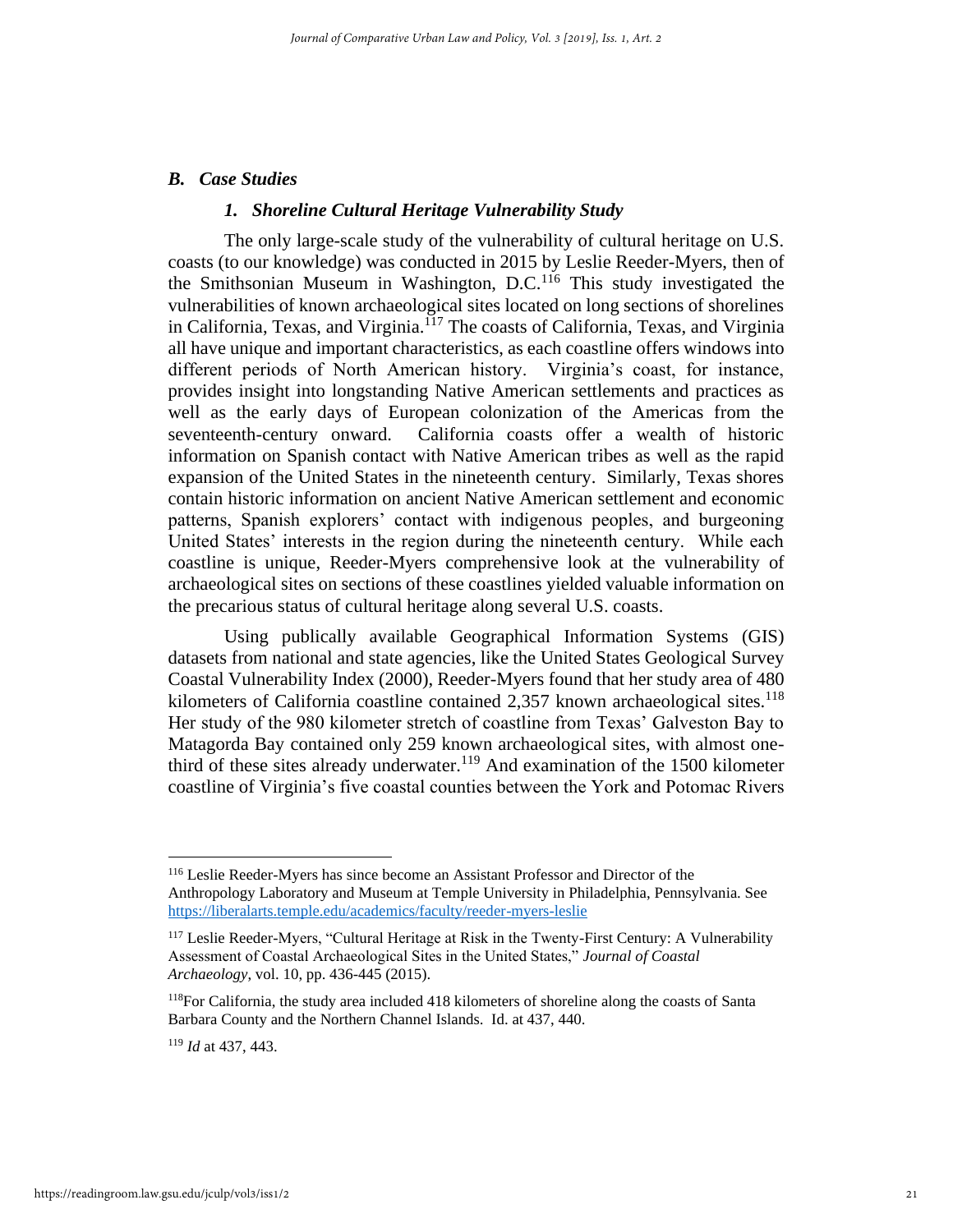yielded a total of 1,007 known archaeological sites.<sup>120</sup> Using this data, Reeder-Myers calculated a cultural resource vulnerability (CRV) score for each archaeological site according to its position on the landscape (distance to shoreline and elevation), the degree of vulnerability of the nearest shoreline, and modern land uses at the site.

After CRV calculations were made for each archaeological site, Reeder-Myers compared the coasts of the three states. The California shoreline was found to have the lowest CRV number out of all three subject shorelines.<sup>121</sup> This was in part due to the fact that over half of the subject shoreline was found within the Channel Islands National Park or on land owned by the Nature Conservancy, which was largely protected from future land use developments that might adversely impact coastal cultural heritage. The Texas shoreline, on the other hand, was found to be the most vulnerable because the low, sloping elevation and lack of land use restrictions in the subject area left these shorelines particularly exposed to the ravages of rising sea levels.<sup>122</sup> Finally, the Virginia shoreline was found to be moderately vulnerable. Interestingly, non-submerged archaeological sites were found to be more vulnerable than submerged sites in Virginia because their location in developed or agricultural areas where land use patterns have a habit of changing rapidly.<sup>123</sup> Furthermore, Virginia's coasts had the highest absolute number of highly vulnerable sites compared with California and Texas.<sup>124</sup>

Although Reeder-Myers assessed the vulnerability of archaeological sites along three large sections of shoreline in the United States, her study did not propose any protective strategies. Nevertheless, her innovative methodology shows that, using readily available data and software, archaeologists and policy makers at local, state, and national levels can quickly "identify areas that are under particularly high threat from climate change and modern development, and can prioritize those areas for research" and protection.<sup>125</sup>

## *2. Canaveral National Seashore, Florida*

A much more localized case study of cultural heritage preservation along U.S. coasts can be found at Canaveral National Seashore, on the eastern coast of

<sup>120</sup> *Id*. at 437.

<sup>121</sup> *Id*. at 439-443.

<sup>122</sup> *Id.* at 443.

<sup>123</sup> *Id*. at 443.

<sup>&</sup>lt;sup>124</sup> *Id.* at 443. Reeder-Myers calculated that Virginia had 144 archaeological sites that were highly vulnerable sites, whereas California had 95 and Texas 82.

<sup>125</sup> *Id.* at 444.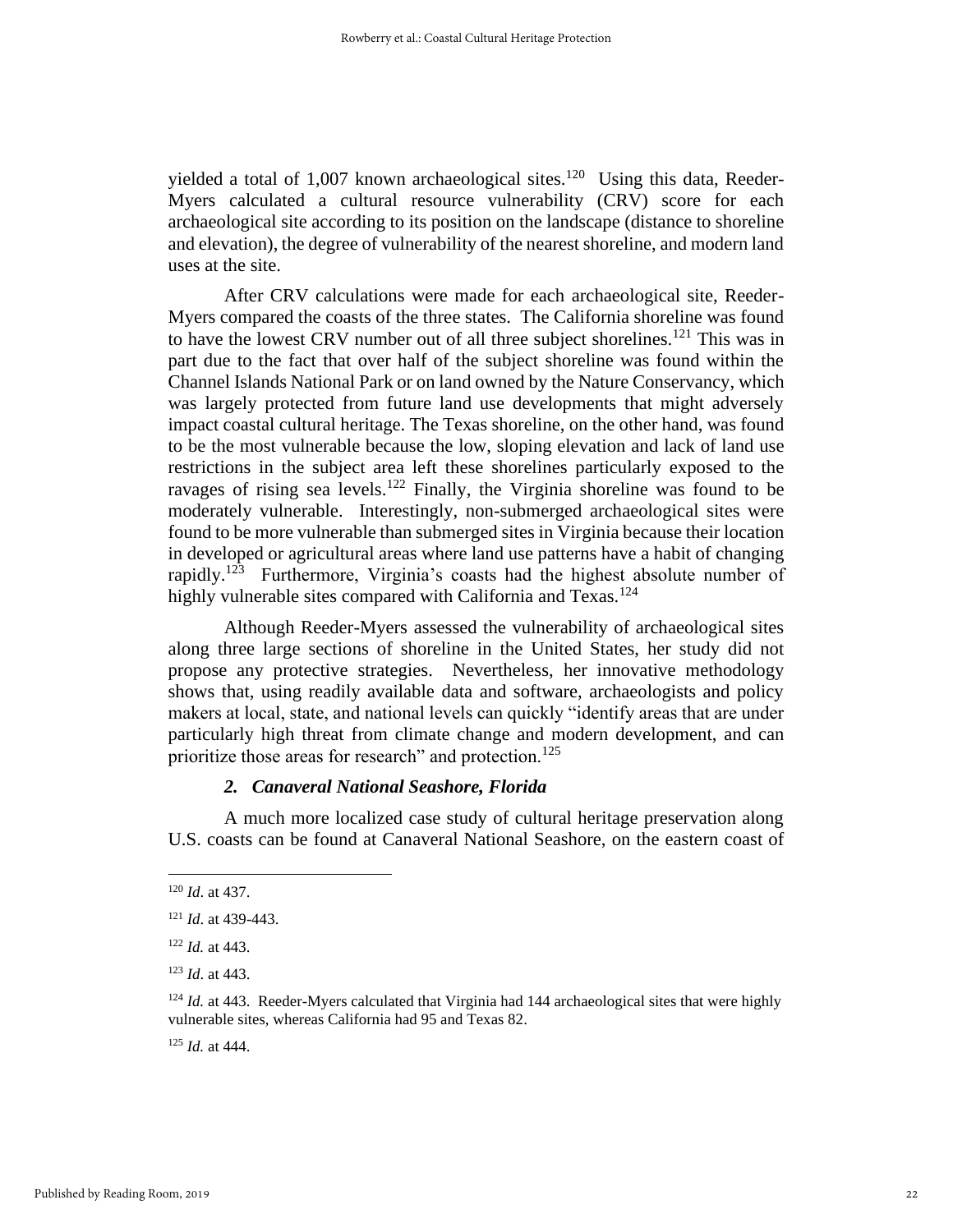Florida facing the Atlantic Ocean. The history of Canaveral National Seashore spans thousands of years: the Timucua Indians were the original inhabitants, and later the Spanish renamed the site Eldora. Today, Canaveral National Seashore is best known for its proximity to the Kennedy Space Center, and parts of the seashore are closed to visitor during launches at the space center.

While modern Canaveral National Seashore is associated with ethereal outer space, its more tangible prehistoric terrestrial remains are eroding due to climate change. Canaveral National Seashore is home to four prehistoric shell mounds, including Turtle Mound, the tallest extant shell mound within the national park system at  $11m$  (37 feet) high.<sup>126</sup> Shell mounds, composed mostly of oyster and clam shells, contain large amounts of archaeological, paleoecological, and environmental data that provide valuable insight into prehistoric societies in North America. However, these four shell mounds, none of which have received extensive archaeological investigation, are threatened with severe "erosion from sea level rise and increased storm activities."<sup>127</sup> The National Park Service (NPS) predicted that given the rising seas and more intense storms that, without any intervention, the four prehistoric shell mounds of Canaveral National Seashore would quickly wash away.

NPS, therefore, developed a three-phase project to address the threats facing these prehistoric shell mounds. First, the NPS Southeast Archeological Center has documented the four shell mound sites using GIS and LIDAR technologies to understand "the present state of erosion on the mounds, and possible related terrain features."<sup>128</sup> Second, NPS conducted archaeological testing and scientific data recovery at portions of each of the four shell mound sites in order to gather information and documentation. Such documentation is crucial to determining whether the four shell mounds qualify as National Historic Landmarks, which would afford them extra legal protections and funding.<sup>129</sup> Third, NPS stabilized the four prehistoric shell mounds using "soft armoring and living shoreline

<sup>126</sup> Margo Schwadron, *Shell Mound Sites Threatened by Sea Level Rise and Erosion, Canaveral National Seashore, Florida*, Coastal Adaptation Strategies: Case Studies National Park Service Report (Sept. 2015), p. 7. The names of the other three shell mounds are Ross Hammock, Castle Windy, and Seminole Rest. *Id.*

 $127$  *Id.* 

<sup>128</sup> *Id.* at 8.

<sup>&</sup>lt;sup>129</sup> National Historic Landmarks are "properties of exceptional value to the nation as a whole rather than a particular State or locality." 36 C.F.R. § 65.2(a). For the legal criteria applicable to National Historic Landmarks see, Sarah Bronin and Ryan Rowberry, *Historic Preservation Law in a Nutshell*, pp. 48-49.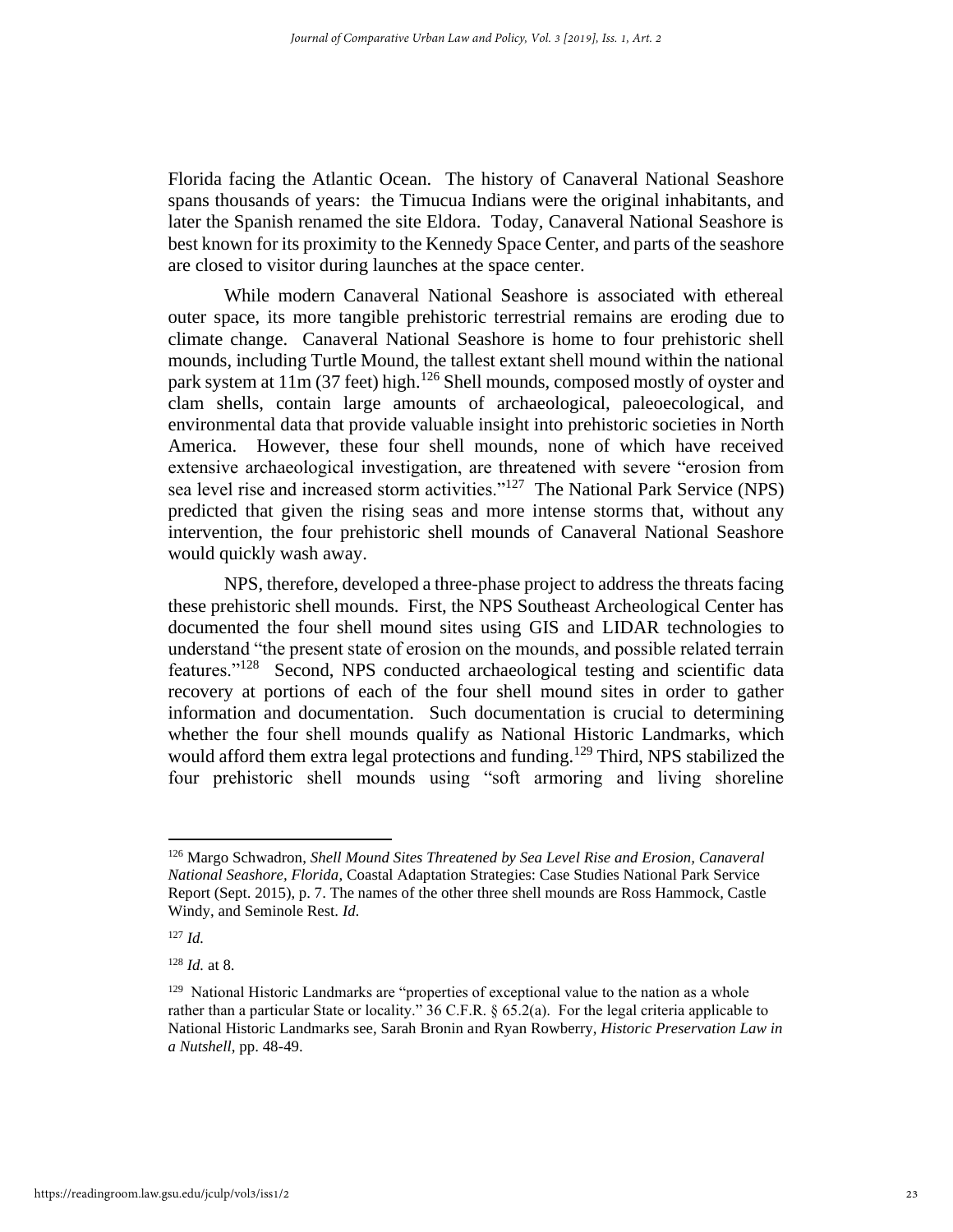techniques."<sup>130</sup> Specifically, NPS planted cordgrass and mangroves in the intertidal zone as well as "deploying bags of oyster shells seaward of the cordgrass, and placing oyster restoration mats seaward of the bags."<sup>131</sup> These interventions should stabilize Canaveral National Seashore's four prehistoric shell mounds in the short term, while NPS decides on how to best preserve these important historic resources.

## *3. Cape Hatteras National Seashore, North Carolina*

Farther up the Atlantic coastline at Cape Hatteras National Seashore in North Carolina stands the Cape Hatteras lighthouse, originally built on a barrier island in 1803.<sup>132</sup> Cape Hatteras lighthouse has been a popular tourist destination since the nineteenth century. However, shoreline retreat estimated at 3.7 m (12 feet) per year since the 1930s, along with increasing incidences of hurricanes and associated storm surges, threatened the base of the lighthouse.<sup>133</sup> From the 1930s through the 1990s the NPS attempted to protect the lighthouse from erosion using various techniques—beach nourishment, reinforced concrete groins, sand bags, piled rubble, artificial seascapes—but none of these provided the long-term protection that would preserve the lighthouse.<sup>134</sup>

Finally, in 1999 the NPS decided that relocation of the lighthouse was the best way to preserve it for future generations. Using public-private partnerships that developed over a decade along with various funding campaigns, the Cape Hatteras lighthouse was moved 0.9 km (0.55 miles) from its previous location and  $0.5$  km  $(0.3)$  inland from the shoreline at a cost of nearly 12 million dollars.<sup>135</sup> To keep the memory of the original lighthouse location alive, a ring of granite stones, "each engraved with the name of a lighthouse keeper," was placed at the original site.<sup>136</sup> As sea level continues to rise, these engraved memorial stones have been over-washed and buried several times, prompting NPS to move the stones to a new amphitheater on Cape Hatteras National Seashore.<sup>137</sup> While relocation of every threatened coastal historic resource is infeasible, the Cape Hatteras lighthouse is a wonderful example of the government and private sectors working together to

<sup>136</sup> *Id.*

<sup>130</sup> Schwadron, *supra* note 338, at 8.

<sup>131</sup> *Id*.

<sup>132</sup> John Kowlok, *Relocating the Lighthouse, Cape Hatteras National Seashore, North Carolina*, Coastal Adaptation Strategies: Case Studies National Park Service Report (Sept. 2015), p. 20.

<sup>133</sup> *Id.*

<sup>134</sup> *Id.*

<sup>135</sup> *Id.* at 21.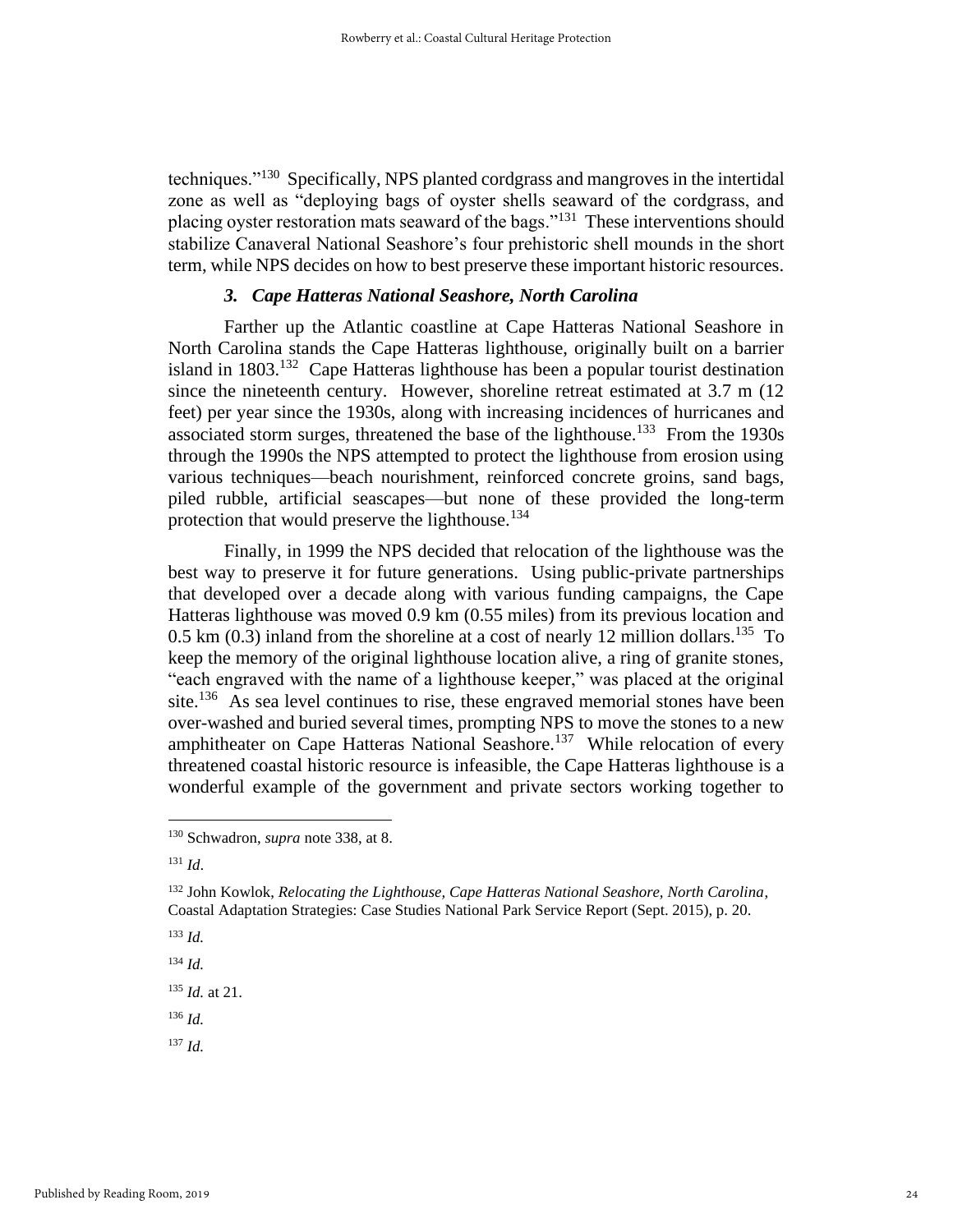preserve a truly remarkable monument that is precious to a local coastal community.

## **III. COASTAL CULTURAL HERITAGE PROTECTIONS IN FRANCE**

In France, coastal cultural heritage is protected through layers of laws implemented at various governmental and geographic levels. We begin by discussing the role of the European Union in guiding French law on cultural heritage preservation. Next, we outline the legal frameworks at the national, regional, and municipal levels for the protection of coastal archaeology and for the preservation of historic buildings in France. Finally, this section concludes with case studies of legal strategies employed by Marseille, Le Havre, and Bordeaux to preserve significant historic places and sites.

#### *A. EU Law and Coastal Cultural Heritage Preservation*

As a member state of the European Union (EU), France is guided by EU law on coastal cultural heritage preservation.<sup>138</sup> The controlling legislation on cultural heritage preservation for the European Union is Council Directive  $2011/92/EU$ .<sup>139</sup> The Directive codifies the principle of "preventive action" that permeates the EU's environmental legislation.<sup>140</sup> Preventive action, often called the precautionary principle, is used by the EU to ensure that governments and organizations understand the risks that come with environmental management including private or commercial development.<sup>141</sup> Following this principle of preventive action, the Directive implements mandatory environmental impact assessments (EIAs) for certain listed types of development projects.<sup>142</sup> EIAs require the developer of the project at issue to prepare a report that "describes and assesses . . . the direct and indirect significant effects of a project on . . . material assets, cultural heritage, and the landscape" among other factors.<sup>143</sup>

[lex.europa.eu/LexUriServ/LexUriServ.do?uri=CELEX:52000DC0001:EN:HTML.](http://eur-lex.europa.eu/LexUriServ/LexUriServ.do?uri=CELEX:52000DC0001:EN:HTML)

<sup>138</sup> European Union, France, [https://europa.eu/european-union/about-eu/countries/member](https://europa.eu/european-union/about-eu/countries/member-countries/france_en#france_in_the_eu)[countries/france\\_en#france\\_in\\_the\\_eu](https://europa.eu/european-union/about-eu/countries/member-countries/france_en#france_in_the_eu) (last visited Apr. 22, 2019).

<sup>&</sup>lt;sup>139</sup> Council Directive 2011/92/EU on the assessment of the effects of certain public and private projects on the environment, 2011 O.J. L 26, as amended by Council Directive 2014/52/EU, 2014 O.J. L 124 [hereinafter Directive].

<sup>140</sup> Directive, *supra* note 2, ¶ 2 at 2.

<sup>&</sup>lt;sup>141</sup> *Communication from the Commission on the Precautionary Principle*, COM (2000) 0001 final (Feb. 2, 2000), available at: [http://eur-](http://eur-lex.europa.eu/LexUriServ/LexUriServ.do?uri=CELEX:52000DC0001:EN:HTML)

<sup>142</sup> *Id.* art. 4 at 13. Member states can exempt certain projects as outlined within the Directive. *Id.* art. 2 at 11.

<sup>143</sup> *Id.* art. 3(1)(d) at 12.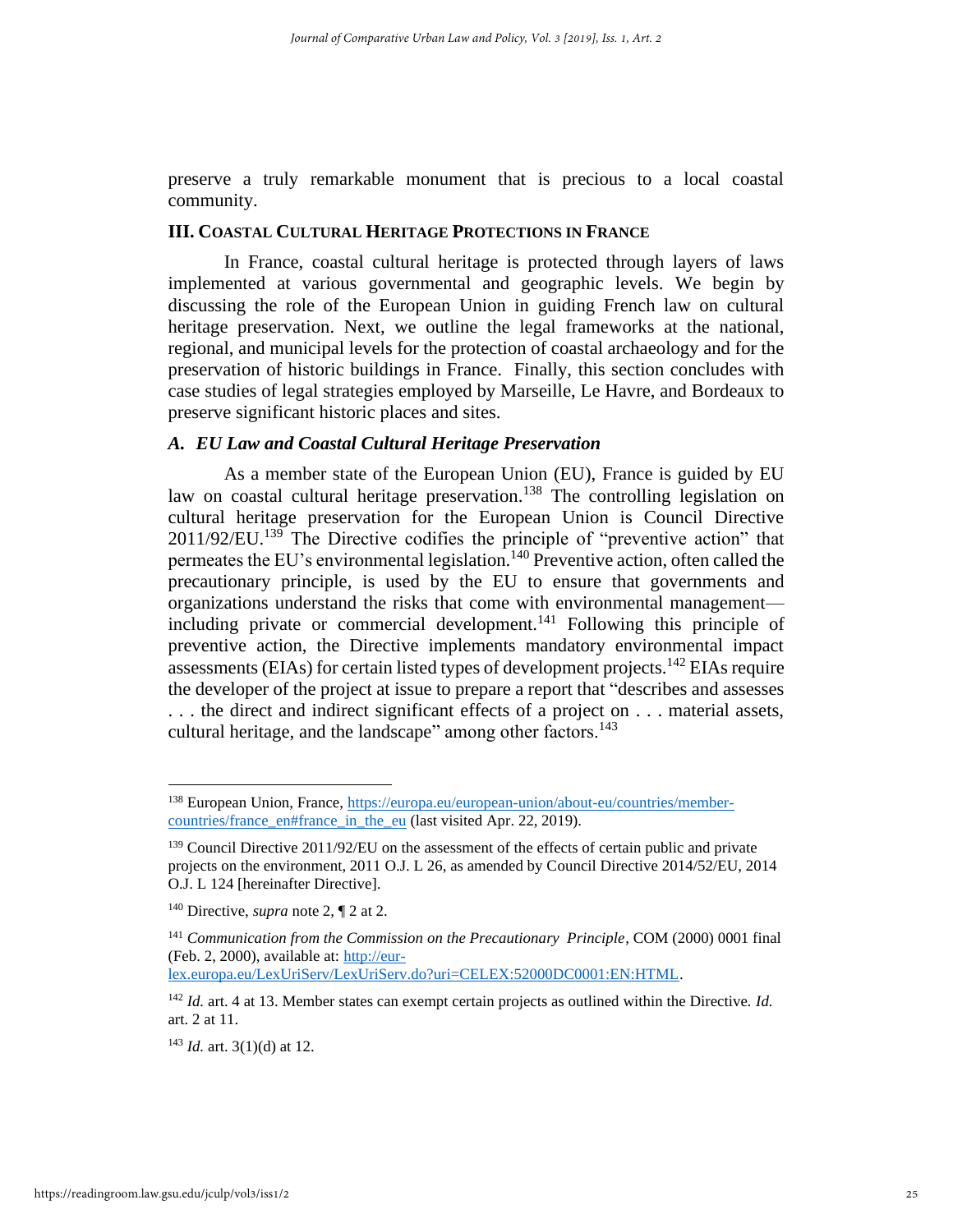Projects that require an EIA are listed in Annex I of the Directive, and many of these projects directly affect coastal heritage resources.<sup>144</sup> These Annex I projects include: "Inland waterways and ports for inland waterway traffic" and "trading ports, piers for loading and unloading connected to land and outside ports."<sup>145</sup> By requiring an EIA for these types of projects, the Directive protects and catalogues archaeological and cultural heritage found in coastal zones throughout the  $EU^{146}$ . The Directive also requires that public authorities having jurisdiction over projects needing an EIA are "given an opportunity to express their opinion on the information supplied by the developer." $147$  Once public authorities have evaluated the assessments, they use the opinions in the reports to determine whether the project should proceed or be denied.<sup>148</sup>

EU member states also have the discretion to require EIAs for projects listed in Annex II of the Directive that may be located near the coast, such as animal or vegetable manufacturing, packing, and canning plants.<sup>149</sup> Member states can make this determination on a "case by case examination; or thresholds or criteria set by the Member State."<sup>150</sup> Included in Annex II are projects that involve "reclamation of land from the sea"; "in-land waterway construction not included in Annex I"; and "coastal work to combat erosion and maritime works capable of altering the coast."<sup>151</sup> However, the scope of the EIAs required for Annex II projects is less extensive than those used in Annex I:<sup>152</sup> EIAs for Annex II focus solely on the environmental effects of a project with no specific mention of cultural heritage that might be adversely affected by the project.<sup>153</sup>

## *B. French Coastal Cultural Heritage Preservation*

*1. Archaeological Sites*

<sup>144</sup> *Id.* art. 4 at 13; *Id.* anx. I at 24.

<sup>&</sup>lt;sup>145</sup> Directive, *supra* note 138, anx. I(8)(a)–(b) at 24.

<sup>&</sup>lt;sup>146</sup> *Id.* anx. I(8)(a)–(b) at 24; *Id.* art. 3(1)(d) at 12.

<sup>147</sup> *Id.* art. 6(1) at 15.

<sup>148</sup> *Id.* art. 8a at 18.

<sup>149</sup> *Id.* art. 4(2) at 13.

<sup>150</sup> *Id.* art. 4(2) at 13.

<sup>151</sup> Directive, *supra* note 138, anx. II(10) at 28.

<sup>152</sup> *Id.* anx. II(A) at 30.

<sup>153</sup> Directive, *supra* note 138, anx. II(A) at 30.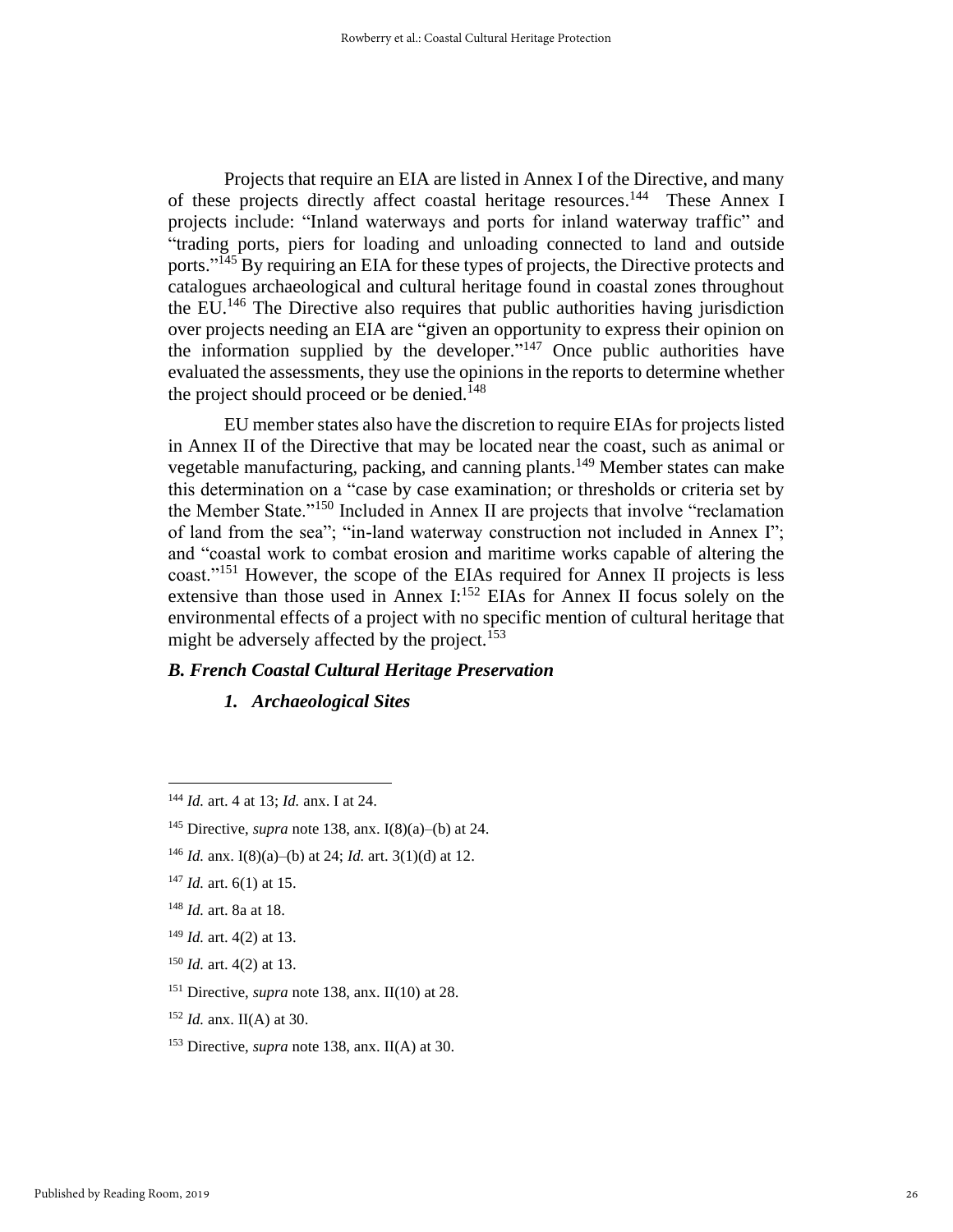France's current archaeological framework derives from the Valetta Treaty, signed on January 16, 1992.<sup>154</sup> Mirroring the political structure of the country, France's cultural heritage legal framework is a highly centralized system with layers of oversight and authority.<sup>155</sup> French cultural heritage authorities are divided into three main geographical levels.<sup>156</sup> The first (and largest) level is comprised of twenty-one territorial commissions which have jurisdiction over a combination of regions.<sup>157</sup> Below the territorial commissions are the regional authorities that cover a specific region and its cultural heritage. For example, Marseille's archaeological and cultural heritage falls under the Provence-Alps-Cote d'Azur Regional Service.<sup>158</sup> Lastly, every commune (county) within each region has a heritage department responsible for the protection and preservation of cultural heritage within its jurisdiction.<sup>159</sup> This layered structure of authority implies there is no single autonomous local body solely responsible for archaeology. In reality, however, the regional and territorial governments are largely led by the national

<sup>154</sup> INRAP, *Legislation, procedures and funding*, INRAP (Dec. 7, 2016), <http://www.inrap.fr/en/legislation-procedures-and-funding-12007> ("The Malta Convention forms the basis of the current French system of preventive archaeology.")

<sup>155</sup> *Compare* John E. Flower, et al., *France*, Encyclopedia Britannica (Jan. 8, 2009), <https://www.britannica.com/place/France> *with* PROVENCE-ALPS-COTE D'AZUR REGIONAL SERVICE OF ARCHAEOLOGY[, http://www.culturecommunication.gouv.fr/Regions/Drac-Paca/La-direction](http://www.culturecommunication.gouv.fr/Regions/Drac-Paca/La-direction-regionale/La-Drac-et-ses-services/Service-regional-de-l-archeologie)[regionale/La-Drac-et-ses-services/Service-regional-de-l-archeologie](http://www.culturecommunication.gouv.fr/Regions/Drac-Paca/La-direction-regionale/La-Drac-et-ses-services/Service-regional-de-l-archeologie) (last visited Nov. 7, 2017). Political power in France is comprised of a national government, eighteen regions, and below them 101 departments, and finally 36,681 communes. *See* Flower, *supra*.

<sup>156</sup> *See* PROVENCE-ALPS-COTE D'AZUR REGIONAL SERVICE OF ARCHAEOLOGY, [http://www.culturecommunication.gouv.fr/Regions/Drac-Paca/La-direction-regionale/La-Drac-et](http://www.culturecommunication.gouv.fr/Regions/Drac-Paca/La-direction-regionale/La-Drac-et-ses-services/Service-regional-de-l-archeologie)[ses-services/Service-regional-de-l-archeologie](http://www.culturecommunication.gouv.fr/Regions/Drac-Paca/La-direction-regionale/La-Drac-et-ses-services/Service-regional-de-l-archeologie) (last visited Nov. 7, 2017); DEPARTMENTAL UNIT OF ARCHITECTURE AND HERITAGE OF BOUCHES-DU-RHONE,

[http://www.culturecommunication.gouv.fr/Regions/Drac-Paca/La-direction-regionale/La-Drac-et](http://www.culturecommunication.gouv.fr/Regions/Drac-Paca/La-direction-regionale/La-Drac-et-ses-services/Unites-departementales-de-l-architecture-et-du-patrimoine-UDAP/Udap-des-Bouches-du-Rhone)[ses-services/Unites-departementales-de-l-architecture-et-du-patrimoine-UDAP/Udap-des-](http://www.culturecommunication.gouv.fr/Regions/Drac-Paca/La-direction-regionale/La-Drac-et-ses-services/Unites-departementales-de-l-architecture-et-du-patrimoine-UDAP/Udap-des-Bouches-du-Rhone)[Bouches-du-Rhone](http://www.culturecommunication.gouv.fr/Regions/Drac-Paca/La-direction-regionale/La-Drac-et-ses-services/Unites-departementales-de-l-architecture-et-du-patrimoine-UDAP/Udap-des-Bouches-du-Rhone) (last visited Nov. 7, 2017).

<sup>157</sup> PROVENCE-ALPS-COTE D'AZUR REGIONAL SERVICE OF ARCHAEOLOGY, *supra* note 78. The territorial commissions are: Auvergne – Rhone-Alpes, Bourgogne-Franche-Comte, Brittany, Center-Loire Valley, Corsica, Grand Est, Guadeloupe, Guyana, Hauts-de-France, Ile-de-France, Martinque, Mayotte, Normandy, New Aquitaine, New Caledonia, Drac Occitanie, Pays de la Loire, Drac Paca, Drac Indian Ocean, DCSTEP Saint Pierre, Miquelon. *Id.*

<sup>&</sup>lt;sup>159</sup> DEPARTMENTAL UNIT OF ARCHITECTURE AND HERITAGE OF BOUCHES-DU-RHONE, [http://www.culturecommunication.gouv.fr/Regions/Drac-Paca/La-direction-regionale/La-Drac-et](http://www.culturecommunication.gouv.fr/Regions/Drac-Paca/La-direction-regionale/La-Drac-et-ses-services/Unites-departementales-de-l-architecture-et-du-patrimoine-UDAP/Udap-des-Bouches-du-Rhone)[ses-services/Unites-departementales-de-l-architecture-et-du-patrimoine-UDAP/Udap-des-](http://www.culturecommunication.gouv.fr/Regions/Drac-Paca/La-direction-regionale/La-Drac-et-ses-services/Unites-departementales-de-l-architecture-et-du-patrimoine-UDAP/Udap-des-Bouches-du-Rhone)[Bouches-du-Rhone](http://www.culturecommunication.gouv.fr/Regions/Drac-Paca/La-direction-regionale/La-Drac-et-ses-services/Unites-departementales-de-l-architecture-et-du-patrimoine-UDAP/Udap-des-Bouches-du-Rhone) (last visited Nov. 7, 2017).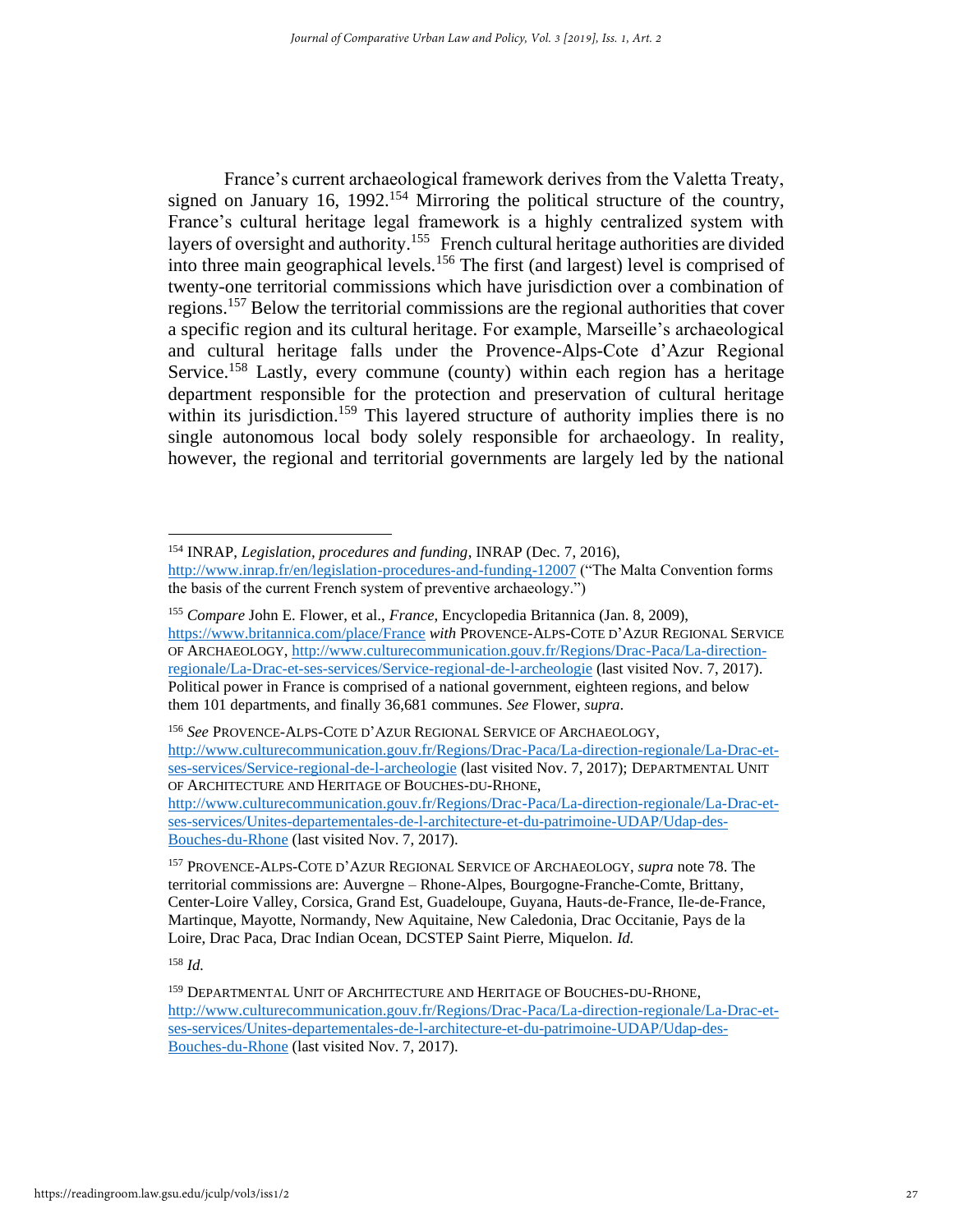government.<sup>160</sup> The city of Marseille serves as an excellent example. Heritage sites throughout Marseille are managed by a variety of local organizations working under the supervision of national institutions<sup>161</sup> like the College of France or the National Institute for Preventive Archaeological Research (INRAP)—the national organization tasked with heritage and archaeological protection.<sup>162</sup>

The French *Code du Patrimoine* (Heritage Code) applies to all cultural property in France.<sup>163</sup> Cultural property in the Heritage Code is defined as property belonging to the museums of France, public archives, historic monuments, and "[o]ther properties of major interest for the national heritage from the point of view of history, art or archaeology."<sup>164</sup> Book V of the Heritage Code details the policies that govern the field of archeology and the national government's role within the larger preservation framework.<sup>165</sup> Preventive archaeology is the chosen method of protection of archaeological resources for the national government<sup>166</sup> and is defined as the "detection, conservation, or safeguarding by scientific study of the archaeological heritage elements."<sup>167</sup> The scope of preventive archaeology extends

<sup>&</sup>lt;sup>160</sup> *Id.* The Bouche-du-Rhone is the most local level of the archaeological preservation framework for the Provence-Alps-Cote d'Azur region. *Id.*

<sup>161</sup> PROVENCE-ALPS-COTE D'AZUR REGIONAL SERVICE OF ARCHAEOLOGY, *Scientific Review of the PACA Region* (2016), available at: http://www.culture.gouv.fr/Regions/Drac-Paca/Ressources/Archeologie/Bilans-scientifiques-regionaux.

<sup>163</sup> CODE DU PATRIMOINE [C. PATRI.] [HERITAGE CODE] art. L. 111-1–L111-12 (Fr.). Available at: [https://www.legifrance.gouv.fr/affichCode.do;jsessionid=FCE080A73A12E03BD3CB0495341D0](https://www.legifrance.gouv.fr/affichCode.do;jsessionid=FCE080A73A12E03BD3CB0495341D0B19.tplgfr30s_1?idSectionTA=LEGISCTA000006159928&cidTexte=LEGITEXT000006074236&dateTexte=20171026) [B19.tplgfr30s\\_1?idSectionTA=LEGISCTA000006159928&cidTexte=LEGITEXT000006074236](https://www.legifrance.gouv.fr/affichCode.do;jsessionid=FCE080A73A12E03BD3CB0495341D0B19.tplgfr30s_1?idSectionTA=LEGISCTA000006159928&cidTexte=LEGITEXT000006074236&dateTexte=20171026) [&dateTexte=20171026.](https://www.legifrance.gouv.fr/affichCode.do;jsessionid=FCE080A73A12E03BD3CB0495341D0B19.tplgfr30s_1?idSectionTA=LEGISCTA000006159928&cidTexte=LEGITEXT000006074236&dateTexte=20171026)

<sup>164</sup> *Id.*

<sup>165</sup> CODE DU PATRIMOINE [C. PATRI.] [HERITAGE CODE] art. L. 510-1 (Fr.). Available at: [https://www.legifrance.gouv.fr/affichCode.do;jsessionid=FCE080A73A12E03BD3CB0495341D0](https://www.legifrance.gouv.fr/affichCode.do;jsessionid=FCE080A73A12E03BD3CB0495341D0B19.tplgfr30s_1?idSectionTA=LEGISCTA000006144113&cidTexte=LEGITEXT000006074236&dateTexte=20171026) [B19.tplgfr30s\\_1?idSectionTA=LEGISCTA000006144113&cidTexte=LEGITEXT000006074236](https://www.legifrance.gouv.fr/affichCode.do;jsessionid=FCE080A73A12E03BD3CB0495341D0B19.tplgfr30s_1?idSectionTA=LEGISCTA000006144113&cidTexte=LEGITEXT000006074236&dateTexte=20171026) [&dateTexte=20171026.](https://www.legifrance.gouv.fr/affichCode.do;jsessionid=FCE080A73A12E03BD3CB0495341D0B19.tplgfr30s_1?idSectionTA=LEGISCTA000006144113&cidTexte=LEGITEXT000006074236&dateTexte=20171026)

<sup>166</sup> CODE DU PATRIMOINE [C. PATRI.] [HERITAGE CODE] art. L. 521-1 (Fr.). Available at: [https://www.legifrance.gouv.fr/affichCode.do;jsessionid=FCE080A73A12E03BD3CB0495341D0](https://www.legifrance.gouv.fr/affichCode.do;jsessionid=FCE080A73A12E03BD3CB0495341D0B19.tplgfr30s_1?idSectionTA=LEGISCTA000006159950&cidTexte=LEGITEXT000006074236&dateTexte=20171026) [B19.tplgfr30s\\_1?idSectionTA=LEGISCTA000006159950&cidTexte=LEGITEXT000006074236](https://www.legifrance.gouv.fr/affichCode.do;jsessionid=FCE080A73A12E03BD3CB0495341D0B19.tplgfr30s_1?idSectionTA=LEGISCTA000006159950&cidTexte=LEGITEXT000006074236&dateTexte=20171026) [&dateTexte=20171026.](https://www.legifrance.gouv.fr/affichCode.do;jsessionid=FCE080A73A12E03BD3CB0495341D0B19.tplgfr30s_1?idSectionTA=LEGISCTA000006159950&cidTexte=LEGITEXT000006074236&dateTexte=20171026)

<sup>167</sup> CODE DU PATRIMOINE [C. PATRI.] [HERITAGE CODE] art. L. 521-1 (Fr.). Available at: [https://www.legifrance.gouv.fr/affichCode.do;jsessionid=FCE080A73A12E03BD3CB0495341D0](https://www.legifrance.gouv.fr/affichCode.do;jsessionid=FCE080A73A12E03BD3CB0495341D0B19.tplgfr30s_1?idSectionTA=LEGISCTA000006159950&cidTexte=LEGITEXT000006074236&dateTexte=20171026) [B19.tplgfr30s\\_1?idSectionTA=LEGISCTA000006159950&cidTexte=LEGITEXT000006074236](https://www.legifrance.gouv.fr/affichCode.do;jsessionid=FCE080A73A12E03BD3CB0495341D0B19.tplgfr30s_1?idSectionTA=LEGISCTA000006159950&cidTexte=LEGITEXT000006074236&dateTexte=20171026) [&dateTexte=20171026.](https://www.legifrance.gouv.fr/affichCode.do;jsessionid=FCE080A73A12E03BD3CB0495341D0B19.tplgfr30s_1?idSectionTA=LEGISCTA000006159950&cidTexte=LEGITEXT000006074236&dateTexte=20171026)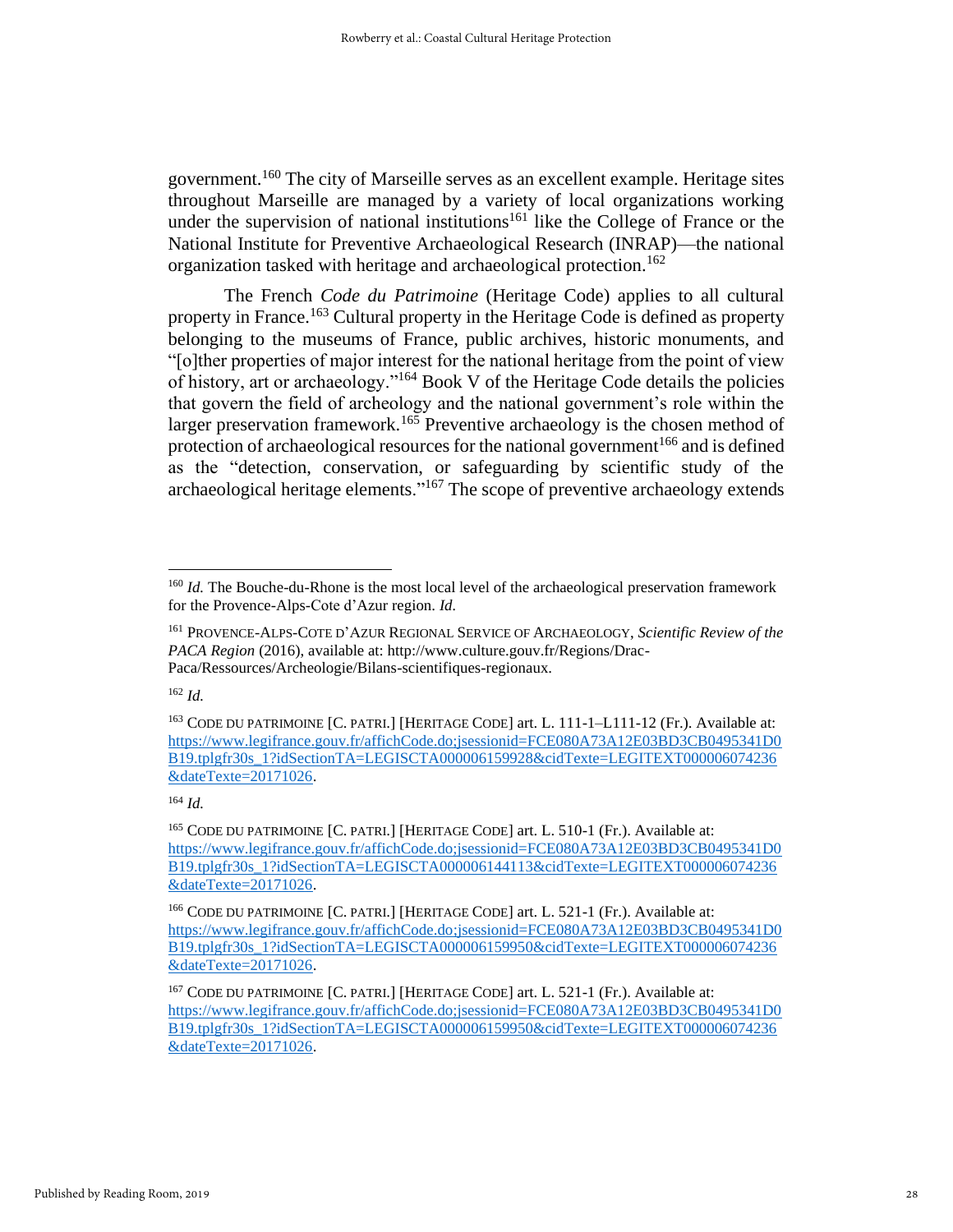to "the ground and underwater,"<sup>168</sup> meaning that France's coastal archaeological heritage is protected using this preventive framework.<sup>169</sup>

The role of the national government in administering preventive archaeology is outlined in six articles within Book V of the Heritage Code.<sup>170</sup> The national government's primary role is facilitating and organizing archaeological research and excavation.<sup>171</sup> Specifically, the national government is authorized to: "prescribe measures aimed at the detection, conservation or safeguarding by the scientific study of the archaeological heritage; designate the scientific manager of any operation; provide scientific and technical control and evaluate these operations; and is to be the addressee of all the scientific data relating to the operations."<sup>172</sup> The national government's power to "prescribe measures"<sup>173</sup> is applied through its ability to give "diagnostic prescriptions."<sup>174</sup> Simply put, the national government diagnoses what is needed for a specific archaeological site and ensures those plans are carried out. In addition to controlling archaeological operations, the national government is tasked with creating a national archaeological map to display all current archaeological data available.<sup>175</sup>

<sup>168</sup> *Id.*

 $169$  *Id.* 

<sup>&</sup>lt;sup>170</sup> CODE DU PATRIMOINE [C. PATRI.] [HERITAGE CODE] art. L. 522-1-522-6 (Fr.). Available at: [https://www.legifrance.gouv.fr/affichCode.do;jsessionid=FCE080A73A12E03BD3CB0495341D0](https://www.legifrance.gouv.fr/affichCode.do;jsessionid=FCE080A73A12E03BD3CB0495341D0B19.tplgfr30s_1?idSectionTA=LEGISCTA000006177309&cidTexte=LEGITEXT000006074236&dateTexte=20171026) [B19.tplgfr30s\\_1?idSectionTA=LEGISCTA000006177309&cidTexte=LEGITEXT000006074236](https://www.legifrance.gouv.fr/affichCode.do;jsessionid=FCE080A73A12E03BD3CB0495341D0B19.tplgfr30s_1?idSectionTA=LEGISCTA000006177309&cidTexte=LEGITEXT000006074236&dateTexte=20171026) [&dateTexte=20171026.](https://www.legifrance.gouv.fr/affichCode.do;jsessionid=FCE080A73A12E03BD3CB0495341D0B19.tplgfr30s_1?idSectionTA=LEGISCTA000006177309&cidTexte=LEGITEXT000006074236&dateTexte=20171026)

 $171$  CODE DU PATRIMOINE  $\overline{C}$ . PATRI.] [HERITAGE CODE] art. L. 522-1 (Fr). Available at: [https://www.legifrance.gouv.fr/affichCode.do;jsessionid=FCE080A73A12E03BD3CB0495341D0](https://www.legifrance.gouv.fr/affichCode.do;jsessionid=FCE080A73A12E03BD3CB0495341D0B19.tplgfr30s_1?idSectionTA=LEGISCTA000006177309&cidTexte=LEGITEXT000006074236&dateTexte=20171026) [B19.tplgfr30s\\_1?idSectionTA=LEGISCTA000006177309&cidTexte=LEGITEXT000006074236](https://www.legifrance.gouv.fr/affichCode.do;jsessionid=FCE080A73A12E03BD3CB0495341D0B19.tplgfr30s_1?idSectionTA=LEGISCTA000006177309&cidTexte=LEGITEXT000006074236&dateTexte=20171026) [&dateTexte=20171026.](https://www.legifrance.gouv.fr/affichCode.do;jsessionid=FCE080A73A12E03BD3CB0495341D0B19.tplgfr30s_1?idSectionTA=LEGISCTA000006177309&cidTexte=LEGITEXT000006074236&dateTexte=20171026)

 $172$  *Id.* 

<sup>174</sup> CODE DU PATRIMOINE [C. PATRI.] [HERITAGE CODE] art. L. 522-2 (Fr). Available at: [https://www.legifrance.gouv.fr/affichCode.do;jsessionid=FCE080A73A12E03BD3CB0495341D0](https://www.legifrance.gouv.fr/affichCode.do;jsessionid=FCE080A73A12E03BD3CB0495341D0B19.tplgfr30s_1?idSectionTA=LEGISCTA000006177309&cidTexte=LEGITEXT000006074236&dateTexte=20171026) [B19.tplgfr30s\\_1?idSectionTA=LEGISCTA000006177309&cidTexte=LEGITEXT000006074236](https://www.legifrance.gouv.fr/affichCode.do;jsessionid=FCE080A73A12E03BD3CB0495341D0B19.tplgfr30s_1?idSectionTA=LEGISCTA000006177309&cidTexte=LEGITEXT000006074236&dateTexte=20171026) [&dateTexte=20171026.](https://www.legifrance.gouv.fr/affichCode.do;jsessionid=FCE080A73A12E03BD3CB0495341D0B19.tplgfr30s_1?idSectionTA=LEGISCTA000006177309&cidTexte=LEGITEXT000006074236&dateTexte=20171026)

<sup>&</sup>lt;sup>175</sup> CODE DU PATRIMOINE [C. PATRI.] [HERITAGE CODE] art. L. 522-5-522-6 (Fr) (requiring the National government to respond to project requests within two months from receiving the project or waive any power over the site for five years thereafter). Available at: [https://www.legifrance.gouv.fr/affichCode.do;jsessionid=FCE080A73A12E03BD3CB0495341D0](https://www.legifrance.gouv.fr/affichCode.do;jsessionid=FCE080A73A12E03BD3CB0495341D0B19.tplgfr30s_1?idSectionTA=LEGISCTA000006177309&cidTexte=LEGITEXT000006074236&dateTexte=20171026) [B19.tplgfr30s\\_1?idSectionTA=LEGISCTA000006177309&cidTexte=LEGITEXT000006074236](https://www.legifrance.gouv.fr/affichCode.do;jsessionid=FCE080A73A12E03BD3CB0495341D0B19.tplgfr30s_1?idSectionTA=LEGISCTA000006177309&cidTexte=LEGITEXT000006074236&dateTexte=20171026) [&dateTexte=20171026.](https://www.legifrance.gouv.fr/affichCode.do;jsessionid=FCE080A73A12E03BD3CB0495341D0B19.tplgfr30s_1?idSectionTA=LEGISCTA000006177309&cidTexte=LEGITEXT000006074236&dateTexte=20171026)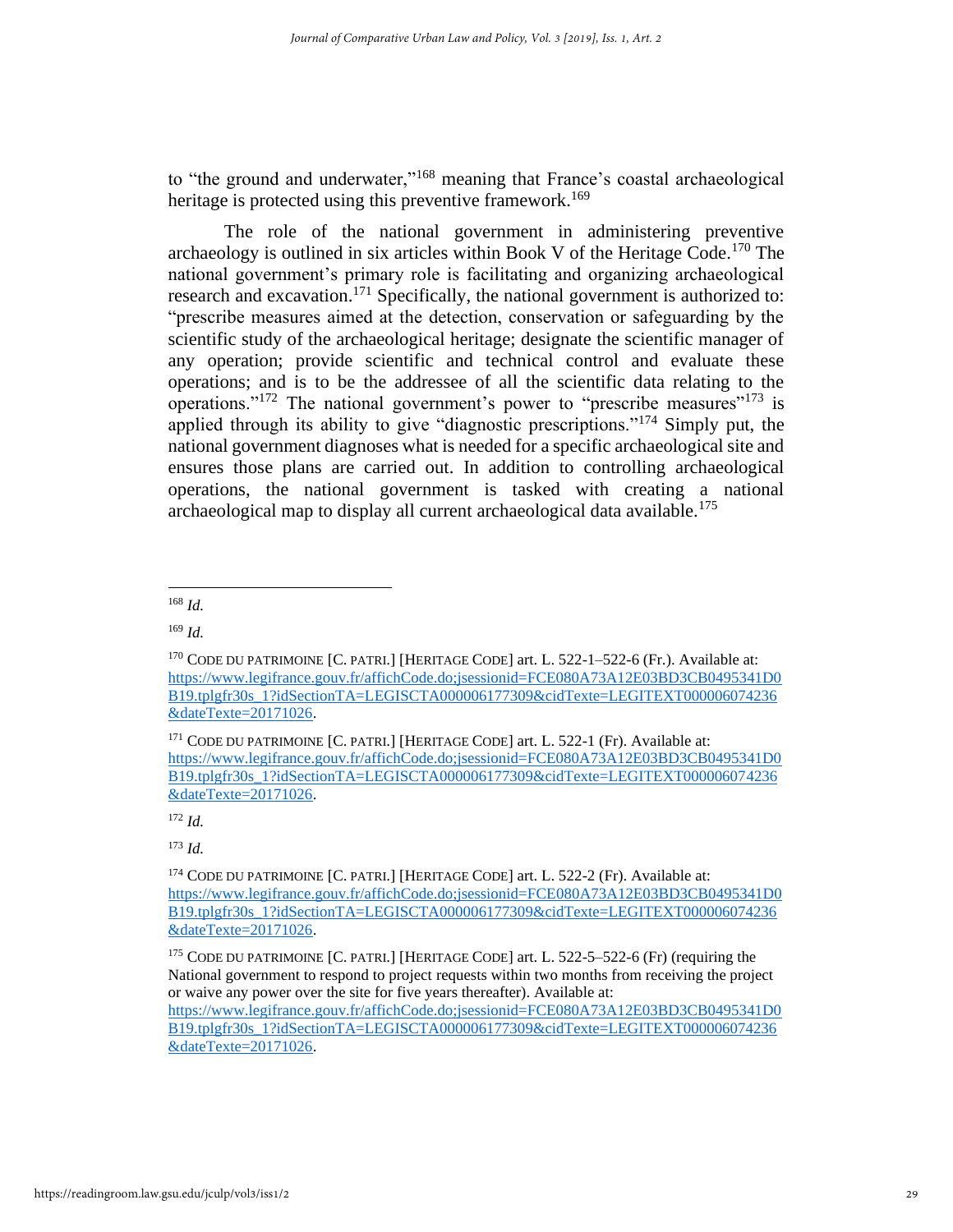Finally, the national government's actions are given a strict timetable when archaeological heritage is discovered.<sup>176</sup> Developments that have the potential to impact archeologically significant areas must be submitted to the national government for review.<sup>177</sup> If the national government does not respond within two months after a development is submitted, then the national government has waived its ability to evaluate that development for a period of five-years.<sup>178</sup>

Book V creates a "national public administrative body" that is tasked with implementing the "diagnoses of preventative archaeology" throughout France.<sup>179</sup> This national body, the National Institute for Preventative Archaeology (INRAP), is led by a board of directors in consultation with a scientific council.<sup>180</sup> INRAP enjoys a privileged status among the organizations that work to preserve archaeological discoveries.<sup>181</sup> INRAP is the largest cultural heritage organization in France and was created by statute on February 1, 2002.<sup>182</sup> Supervision of INRAP falls to both the Ministry of Culture and the Ministry of Research.<sup>183</sup>

<sup>178</sup> *Id.*

<sup>176</sup> CODE DU PATRIMOINE [C. PATRI.] [HERITAGE CODE] art. L. 522-3–522-4 (Fr). Available at: [https://www.legifrance.gouv.fr/affichCode.do;jsessionid=FCE080A73A12E03BD3CB0495341D0](https://www.legifrance.gouv.fr/affichCode.do;jsessionid=FCE080A73A12E03BD3CB0495341D0B19.tplgfr30s_1?idSectionTA=LEGISCTA000006177309&cidTexte=LEGITEXT000006074236&dateTexte=20171026) [B19.tplgfr30s\\_1?idSectionTA=LEGISCTA000006177309&cidTexte=LEGITEXT000006074236](https://www.legifrance.gouv.fr/affichCode.do;jsessionid=FCE080A73A12E03BD3CB0495341D0B19.tplgfr30s_1?idSectionTA=LEGISCTA000006177309&cidTexte=LEGITEXT000006074236&dateTexte=20171026) [&dateTexte=20171026.](https://www.legifrance.gouv.fr/affichCode.do;jsessionid=FCE080A73A12E03BD3CB0495341D0B19.tplgfr30s_1?idSectionTA=LEGISCTA000006177309&cidTexte=LEGITEXT000006074236&dateTexte=20171026)

<sup>177</sup> *Id.*

<sup>179</sup> CODE DU PATRIMOINE [C. PATRI.] [HERITAGE CODE] art. L. 523-1 (Fr). Available at: [https://www.legifrance.gouv.fr/affichCode.do;jsessionid=3C8886848351E25B871AFD09FFCD3](https://www.legifrance.gouv.fr/affichCode.do;jsessionid=3C8886848351E25B871AFD09FFCD3B8B.tplgfr30s_1?idSectionTA=LEGISCTA000006159952&cidTexte=LEGITEXT000006074236&dateTexte=20171026) [B8B.tplgfr30s\\_1?idSectionTA=LEGISCTA000006159952&cidTexte=LEGITEXT000006074236](https://www.legifrance.gouv.fr/affichCode.do;jsessionid=3C8886848351E25B871AFD09FFCD3B8B.tplgfr30s_1?idSectionTA=LEGISCTA000006159952&cidTexte=LEGITEXT000006074236&dateTexte=20171026) [&dateTexte=20171026.](https://www.legifrance.gouv.fr/affichCode.do;jsessionid=3C8886848351E25B871AFD09FFCD3B8B.tplgfr30s_1?idSectionTA=LEGISCTA000006159952&cidTexte=LEGITEXT000006074236&dateTexte=20171026)

<sup>180</sup> Code du patrimoine [C. patri.] [Heritage Code] art. L. 523-2 (Fr). Available at: [https://www.legifrance.gouv.fr/affichCode.do;jsessionid=3C8886848351E25B871AFD09FFCD3](https://www.legifrance.gouv.fr/affichCode.do;jsessionid=3C8886848351E25B871AFD09FFCD3B8B.tplgfr30s_1?idSectionTA=LEGISCTA000006159952&cidTexte=LEGITEXT000006074236&dateTexte=20171026) [B8B.tplgfr30s\\_1?idSectionTA=LEGISCTA000006159952&cidTexte=LEGITEXT000006074236](https://www.legifrance.gouv.fr/affichCode.do;jsessionid=3C8886848351E25B871AFD09FFCD3B8B.tplgfr30s_1?idSectionTA=LEGISCTA000006159952&cidTexte=LEGITEXT000006074236&dateTexte=20171026) [&dateTexte=20171026.](https://www.legifrance.gouv.fr/affichCode.do;jsessionid=3C8886848351E25B871AFD09FFCD3B8B.tplgfr30s_1?idSectionTA=LEGISCTA000006159952&cidTexte=LEGITEXT000006074236&dateTexte=20171026) INRAP is the only national body authorized by France to carry out the scientific and research goals in the Heritage Code[. http://www.inrap.fr/en/legislation-procedures](http://www.inrap.fr/en/legislation-procedures-and-funding-12007)[and-funding-12007.](http://www.inrap.fr/en/legislation-procedures-and-funding-12007)

<sup>181</sup> PROVENCE-ALPS-COTE D'AZUR REGIONAL SERVICE OF ARCHAEOLOGY, *supra* note 24.

<sup>182</sup> INRAP, *Legislation, procedures and funding* (Dec. 7, 2016), available at: <http://www.inrap.fr/en/legislation-procedures-and-funding-12007> ("INRAP's statutes are defined by the decree of January 16, 2002, amended by the decree of August 11, 2016, codified in the regulatory section of the aforementioned Code, Book V, Title II and Title IV, Chapter V, Section III."). These statutes are found in the Heritage Code. *Id.*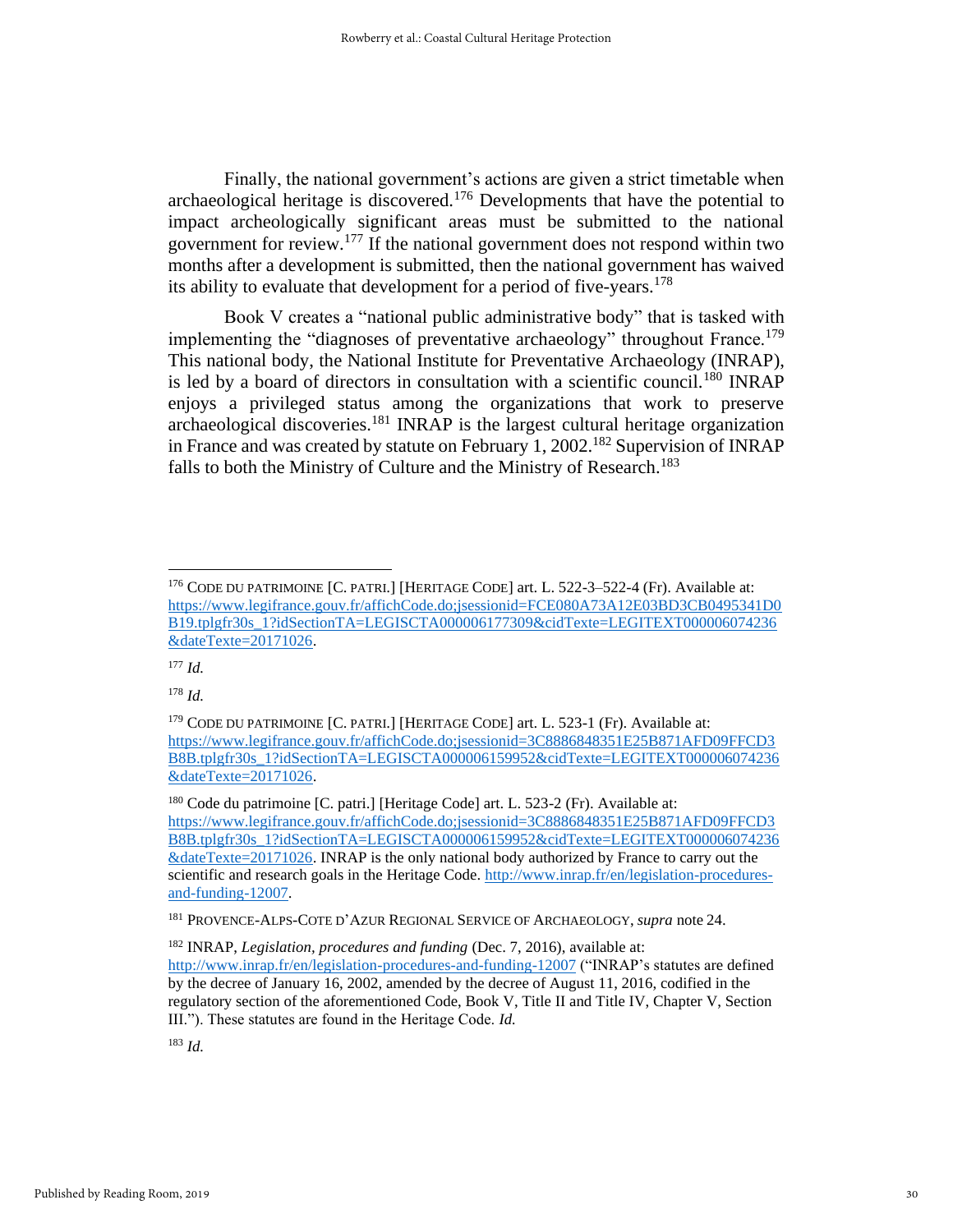INRAP has two modes of operation: evaluation and excavation.<sup>184</sup> Evaluations are carried out as a "public monopoly" in conjunction with local authorities.<sup>185</sup> Development projects that affect the subsoil must be submitted to the national government which then refers them to INRAP.<sup>186</sup> INRAP then analyzes the effects of the development on the proposed sites to determine whether or not an excavation should take place to protect archeological heritage.<sup>187</sup> Excavation projects for archaeological sites are awarded through "free competition" where the bidding authorities must first meet the minimum requirements for a certain project.<sup>188</sup> In 2016, amendments to the Heritage Code increased the national government's power over local public archeological services.<sup>189</sup> In addition, the national government continues to exercise its power over private organizations by making the licensing process for excavation more stringent.<sup>190</sup>

INRAP's strict regulation of private and local authorities has led to a backlash against its monopoly over archaeological sites.<sup>191</sup> After a number of complaints were filed with the *Autorite de la Concurrence* [Competition Authority], the national government proposed a number of changes to the evaluation and excavation processes utilized by INRAP.<sup>192</sup> First, the government will create a secure platform to disseminate preliminary information to all

 $186$  *Id.* 

 $187$  *Id.* 

 $192 \, Id$ 

<sup>184</sup> *Id.*

<sup>&</sup>lt;sup>185</sup> *Id.* As discussed above, to be part of the evaluation process, the local authorities must have an accredited archaeological service.

<sup>188</sup> *Id.*

<sup>189</sup> *Id.*

<sup>190</sup> *See id.* (Strengthening the financial, scientific, technical, administrative, and social reviews of private operators).

<sup>191</sup> AP-The Monitor.FR, *Preventive Archaeology, INRAP should share better*, LE MONITEUR (Jan. 1, 2017), [http://www.lemoniteur.fr/article/archeologie-preventive-l-inrap-devra-mieux-partager-](http://www.lemoniteur.fr/article/archeologie-preventive-l-inrap-devra-mieux-partager-34545896)[34545896.](http://www.lemoniteur.fr/article/archeologie-preventive-l-inrap-devra-mieux-partager-34545896) Because INRAP works in both archaeological evaluation *and* excavation, they have been able to subvert the competition system that was originally established in 2002. *Id.* Critics say that INRAP uses its near-exclusive control of the evaluation system, through the power of accrediting local authorities, to tailor excavation projects and make them suitable only for INRAP. *Id.* Critics specifically point to INRAP's privileged access to information and its ability to price excavation projects below market because it receives public funding from the national government. *Id.*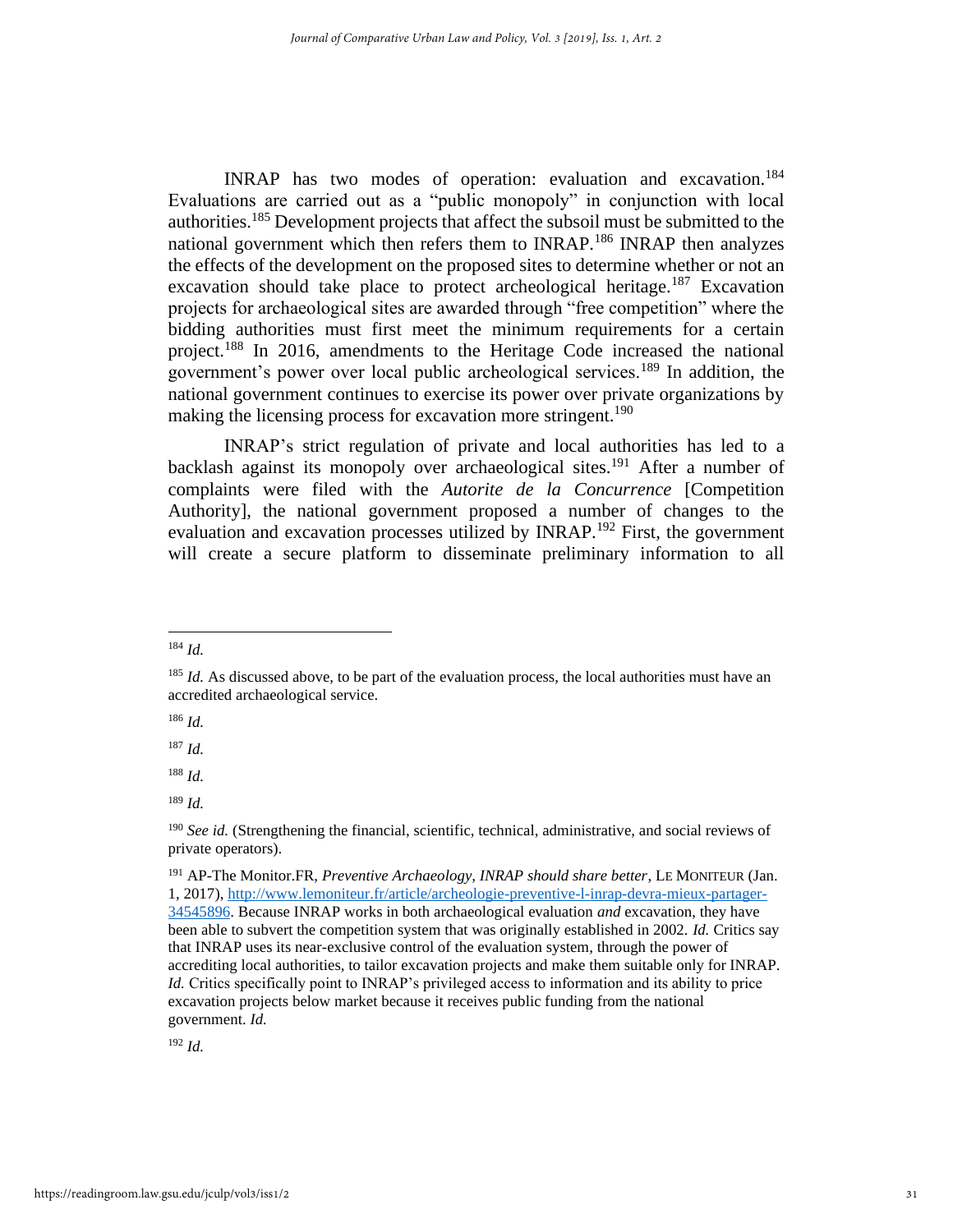operators.<sup>193</sup> Second, INRAP will set up an accounting system that separates its non-profit wing from the for-profit excavation projects it undertakes.<sup>194</sup> The accounting system will be audited annually by an independent expert to ensure there is no further collusion between the two sides of INRAP.<sup>195</sup>

Book V also carves out a narrow role for local authorities that wish to utilize their own archaeological services for projects.<sup>196</sup> However, local authorities are still under the authority of the State as it relates to the actual excavation operations themselves.<sup>197</sup> Book V also sets out the process for starting and maintaining an archaeological excavation.<sup>198</sup> A notable feature of these processes is that the national government can require any archaeological service, other than INRAP, to provide it with a report about the archaeological operation it is working on and use it to guide policy decisions. 199

<sup>193</sup> *See* AP-The Monitor.FR, *Preventive Archaeology, INRAP should share better*, LE MONITEUR (Jan. 1, 2017), [http://www.lemoniteur.fr/article/archeologie-preventive-l-inrap-devra-mieux](http://www.lemoniteur.fr/article/archeologie-preventive-l-inrap-devra-mieux-partager-34545896)[partager-34545896.](http://www.lemoniteur.fr/article/archeologie-preventive-l-inrap-devra-mieux-partager-34545896) Operators are those that carry out the archaeological excavation, they can be public or private. INRAP, *supra* note 76. INRAP is considered an operator. *Id.*

<sup>194</sup> *See* AP-The Monitor.FR, *supra* note 59.

<sup>195</sup> *See id.* Seeing that INRAP and the national government had made significant changes to INRAP's practices, the Competitive Authority has closed all complaints filed against INRAP. *Id.* 

<sup>&</sup>lt;sup>196</sup> Code du patrimoine [C. patri.] [Heritage Code] art. L. 523-4 (Fr). Available at: [https://www.legifrance.gouv.fr/affichCode.do;jsessionid=3C8886848351E25B871AFD09FFCD3](https://www.legifrance.gouv.fr/affichCode.do;jsessionid=3C8886848351E25B871AFD09FFCD3B8B.tplgfr30s_1?idSectionTA=LEGISCTA000006159952&cidTexte=LEGITEXT000006074236&dateTexte=20171026) [B8B.tplgfr30s\\_1?idSectionTA=LEGISCTA000006159952&cidTexte=LEGITEXT000006074236](https://www.legifrance.gouv.fr/affichCode.do;jsessionid=3C8886848351E25B871AFD09FFCD3B8B.tplgfr30s_1?idSectionTA=LEGISCTA000006159952&cidTexte=LEGITEXT000006074236&dateTexte=20171026) [&dateTexte=20171026.](https://www.legifrance.gouv.fr/affichCode.do;jsessionid=3C8886848351E25B871AFD09FFCD3B8B.tplgfr30s_1?idSectionTA=LEGISCTA000006159952&cidTexte=LEGITEXT000006074236&dateTexte=20171026)

<sup>&</sup>lt;sup>197</sup> Code du patrimoine [C. patri.] [Heritage Code] art. L. 523-4 (Fr). Available at: [https://www.legifrance.gouv.fr/affichCode.do;jsessionid=3C8886848351E25B871AFD09FFCD3](https://www.legifrance.gouv.fr/affichCode.do;jsessionid=3C8886848351E25B871AFD09FFCD3B8B.tplgfr30s_1?idSectionTA=LEGISCTA000006159952&cidTexte=LEGITEXT000006074236&dateTexte=20171026) [B8B.tplgfr30s\\_1?idSectionTA=LEGISCTA000006159952&cidTexte=LEGITEXT000006074236](https://www.legifrance.gouv.fr/affichCode.do;jsessionid=3C8886848351E25B871AFD09FFCD3B8B.tplgfr30s_1?idSectionTA=LEGISCTA000006159952&cidTexte=LEGITEXT000006074236&dateTexte=20171026) [&dateTexte=20171026.](https://www.legifrance.gouv.fr/affichCode.do;jsessionid=3C8886848351E25B871AFD09FFCD3B8B.tplgfr30s_1?idSectionTA=LEGISCTA000006159952&cidTexte=LEGITEXT000006074236&dateTexte=20171026)

<sup>&</sup>lt;sup>198</sup> Code du patrimoine [C. patri.] [Heritage Code] art. L. 523-8-523-11 (Fr). Available at: [https://www.legifrance.gouv.fr/affichCode.do;jsessionid=3C8886848351E25B871AFD09FFCD3](https://www.legifrance.gouv.fr/affichCode.do;jsessionid=3C8886848351E25B871AFD09FFCD3B8B.tplgfr30s_1?idSectionTA=LEGISCTA000006159952&cidTexte=LEGITEXT000006074236&dateTexte=20171026) [B8B.tplgfr30s\\_1?idSectionTA=LEGISCTA000006159952&cidTexte=LEGITEXT000006074236](https://www.legifrance.gouv.fr/affichCode.do;jsessionid=3C8886848351E25B871AFD09FFCD3B8B.tplgfr30s_1?idSectionTA=LEGISCTA000006159952&cidTexte=LEGITEXT000006074236&dateTexte=20171026) [&dateTexte=20171026.](https://www.legifrance.gouv.fr/affichCode.do;jsessionid=3C8886848351E25B871AFD09FFCD3B8B.tplgfr30s_1?idSectionTA=LEGISCTA000006159952&cidTexte=LEGITEXT000006074236&dateTexte=20171026)

<sup>&</sup>lt;sup>199</sup> Code du patrimoine [C. patri.] [Heritage Code] art. L. 523-11 (Fr). Available at: [https://www.legifrance.gouv.fr/affichCode.do;jsessionid=3C8886848351E25B871AFD09FFCD3](https://www.legifrance.gouv.fr/affichCode.do;jsessionid=3C8886848351E25B871AFD09FFCD3B8B.tplgfr30s_1?idSectionTA=LEGISCTA000006159952&cidTexte=LEGITEXT000006074236&dateTexte=20171026) [B8B.tplgfr30s\\_1?idSectionTA=LEGISCTA000006159952&cidTexte=LEGITEXT000006074236](https://www.legifrance.gouv.fr/affichCode.do;jsessionid=3C8886848351E25B871AFD09FFCD3B8B.tplgfr30s_1?idSectionTA=LEGISCTA000006159952&cidTexte=LEGITEXT000006074236&dateTexte=20171026) [&dateTexte=20171026.](https://www.legifrance.gouv.fr/affichCode.do;jsessionid=3C8886848351E25B871AFD09FFCD3B8B.tplgfr30s_1?idSectionTA=LEGISCTA000006159952&cidTexte=LEGITEXT000006074236&dateTexte=20171026)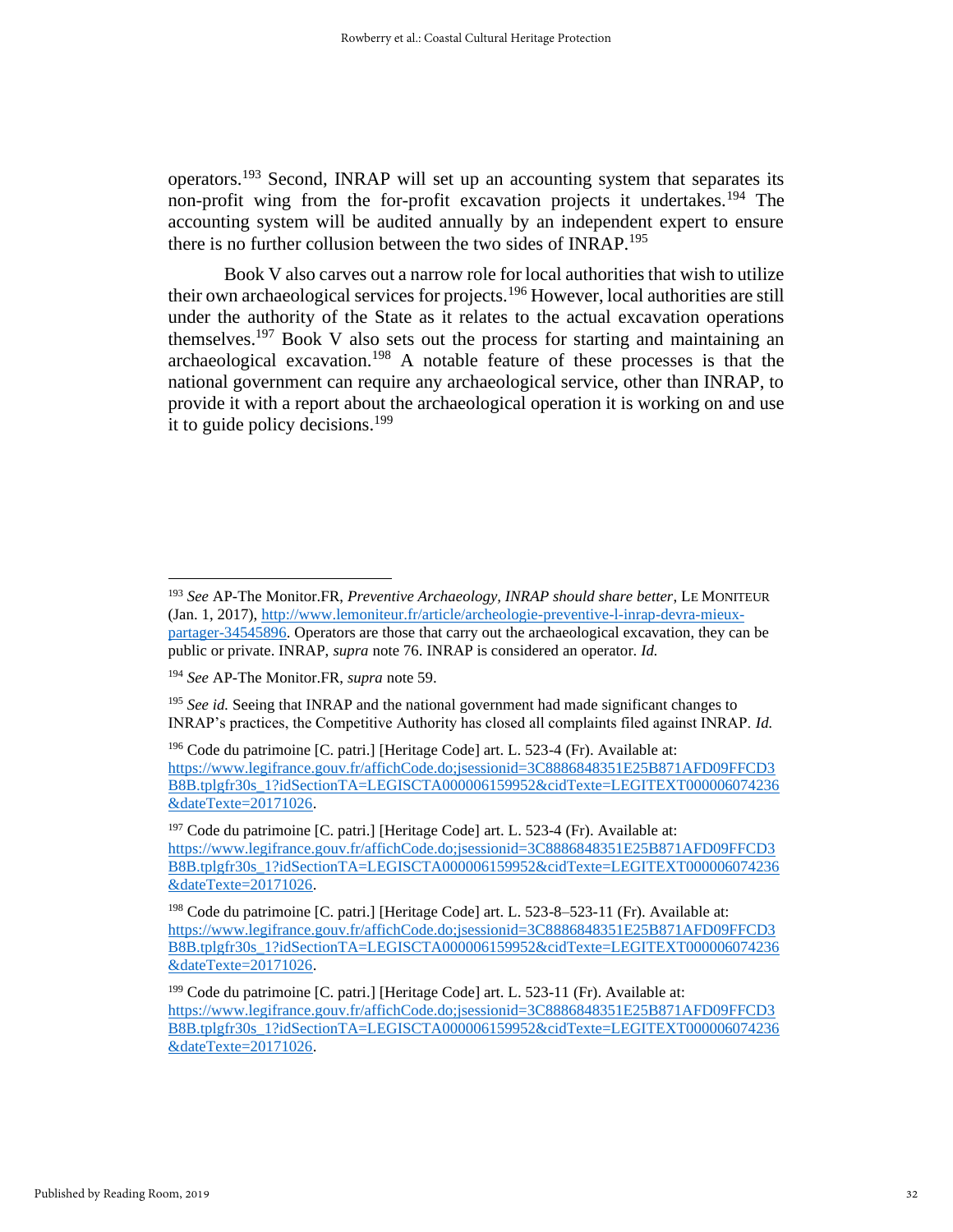Local authorities,<sup>200</sup> such as the Bouche-du-Rhone Heritage Department that governs Marseille, organize and finance their own archaeological services.<sup>201</sup> Although local authorities create their own archaeological departments, the departments are still subject to the "scientific and technical control" of the national government.<sup>202</sup> In order for local authorities to conduct archaeological operations, therefore, services and operations must be authorized by the national government.<sup>203</sup> The locality must apply to the next highest government level for this authorization, e.g., the commune of Marseille must apply to the Bouche-du-Rhone Department which then applies to the Provence-Alps-Cote d'Azur region.<sup>204</sup> From the regional government, the request is forwarded to the thirty-two member National Council for Archaeological Research (NCAR), working within the Ministry of Culture and Ministry of Research.<sup>205</sup> The NCAR studies and maintains archeological projects at the national level, and it contributes to the "establishment of a concerted interdepartmental policy in the field of archeology."<sup>206</sup>

The NCAR evaluates the capacity of the local authority to handle the proposed archaeological project.<sup>207</sup> Local authorities must also submit an

[https://www.legifrance.gouv.fr/affichCodeArticle.do?cidTexte=LEGITEXT000006074236&idArt](https://www.legifrance.gouv.fr/affichCodeArticle.do?cidTexte=LEGITEXT000006074236&idArticle=LEGIARTI000032857391&dateTexte=&categorieLien=id) [icle=LEGIARTI000032857391&dateTexte=&categorieLien=id.](https://www.legifrance.gouv.fr/affichCodeArticle.do?cidTexte=LEGITEXT000006074236&idArticle=LEGIARTI000032857391&dateTexte=&categorieLien=id)

<sup>203</sup> *Id.* 

<sup>204</sup> *Id.* 

<sup>206</sup> *Id.*

[archeologique.](http://www.culture.gouv.fr/Thematiques/Archeologie/Conseil-national-de-la-recherche-archeologique)

<sup>&</sup>lt;sup>200</sup> Local authority is not specifically defined in the Heritage Code, but can be presumed to mean the regional and commune levels of government.

<sup>201</sup> CODE DU PATRIMOINE [C. PATRI.] [HERITAGE CODE] art. L. 522-7–522-8 (Fr). Available at: [https://www.legifrance.gouv.fr/affichCode.do;jsessionid=6675B3C1E4A704234B6CF91F5F86D7](https://www.legifrance.gouv.fr/affichCode.do;jsessionid=6675B3C1E4A704234B6CF91F5F86D761.tplgfr30s_1?idSectionTA=LEGISCTA000006177310&cidTexte=LEGITEXT000006074236&dateTexte=20171026) [61.tplgfr30s\\_1?idSectionTA=LEGISCTA000006177310&cidTexte=LEGITEXT000006074236&](https://www.legifrance.gouv.fr/affichCode.do;jsessionid=6675B3C1E4A704234B6CF91F5F86D761.tplgfr30s_1?idSectionTA=LEGISCTA000006177310&cidTexte=LEGITEXT000006074236&dateTexte=20171026) [dateTexte=20171026.](https://www.legifrance.gouv.fr/affichCode.do;jsessionid=6675B3C1E4A704234B6CF91F5F86D761.tplgfr30s_1?idSectionTA=LEGISCTA000006177310&cidTexte=LEGITEXT000006074236&dateTexte=20171026)

<sup>&</sup>lt;sup>202</sup> *Id.* The national government exercises its control over local archaeological services through an accreditation process that must be completed every five years. CODE DU PATRIMOINE [C. PATRI.] [HERITAGE CODE] art. L. 523-8-1 (Fr). Available at:

 $^{205}$  The National Council for Archaeological Research is comprised of thirty-two members from a range of institutions such as members of INRAP, the Ministry of Research, university professors, foreign archeologists, and members from the various Territorial Commissions. The Council is chaired by the Minister of Culture or a Vice-President that he appoints. See MINISTRY OF CULTURE, *National Council for Archeological Research* (Apr. 13, 2018) [http://www.culture.gouv.fr/Thematiques/Archeologie/Conseil-national-de-la-recherche-](http://www.culture.gouv.fr/Thematiques/Archeologie/Conseil-national-de-la-recherche-archeologique)

<sup>&</sup>lt;sup>207</sup> CODE DU PATRIMOINE [C. PATRI.] [HERITAGE CODE] art. L. 522-7–522-8 (Fr). Available at: [https://www.legifrance.gouv.fr/affichCode.do;jsessionid=6675B3C1E4A704234B6CF91F5F86D7](https://www.legifrance.gouv.fr/affichCode.do;jsessionid=6675B3C1E4A704234B6CF91F5F86D761.tplgfr30s_1?idSectionTA=LEGISCTA000006177310&cidTexte=LEGITEXT000006074236&dateTexte=20171026)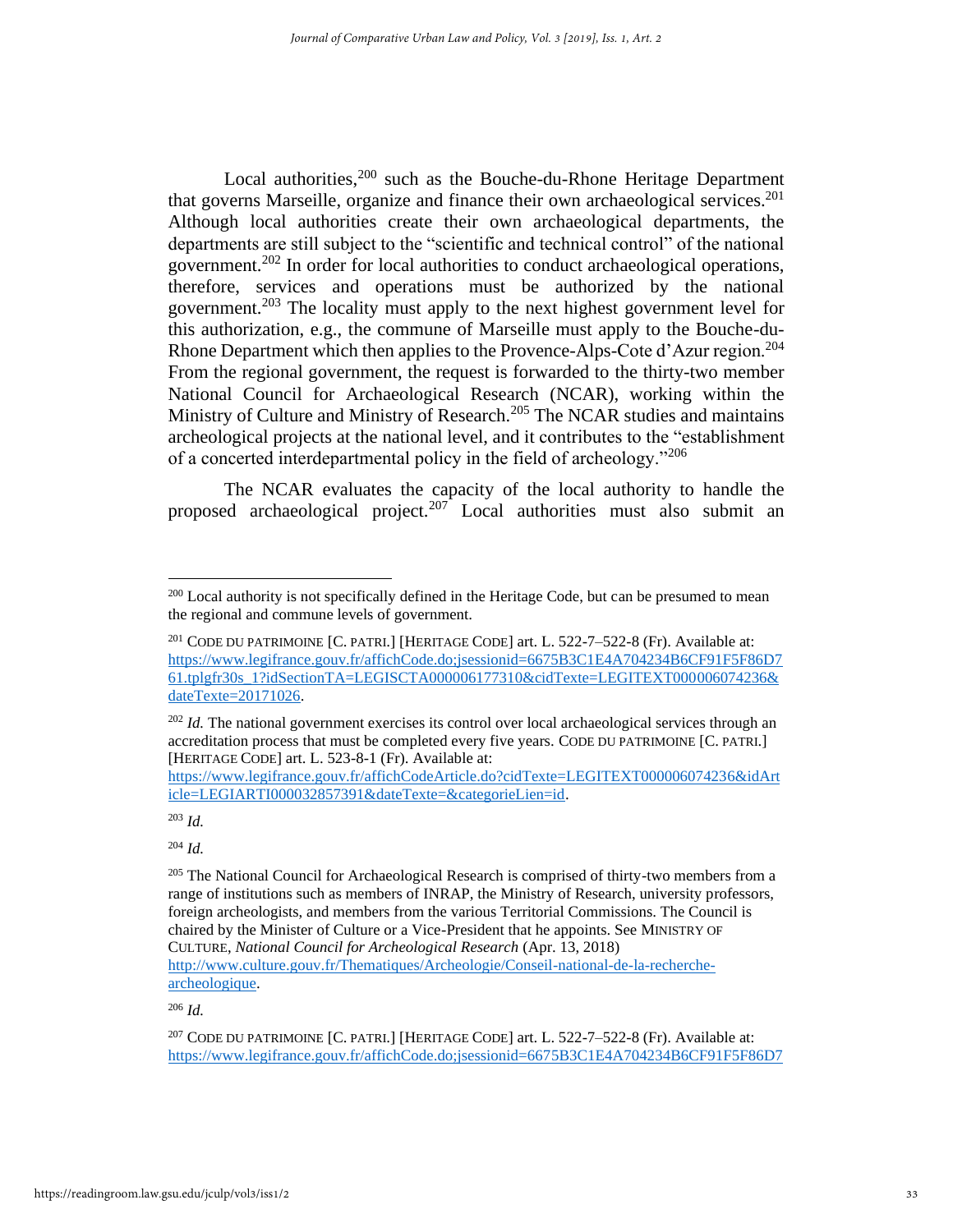agreement that will set the "modalities of [national government] participation in the scientific exploration of preventive archaeology operations."<sup>208</sup> After review by the NCAR, the requested archaeological project may be approved or "refused, suspended, or withdrawn by reasoned decision."<sup>209</sup>

Another preservation tool available to municipalities within the Heritage Code is the "Area of enhancement of architecture and heritage" easement (Heritage Easement).<sup>210</sup> The Heritage Easement is a new form of easement dedicated to promoting cultural heritage spaces.<sup>211</sup> The Heritage Easement is created by a city's legislative branch, allowing greater municipal control over the use of heritage spaces and any construction that might occur around urban heritage sites.<sup>212</sup> A Heritage Easement must be based on an "architectural, heritage, and environmental diagnosis" that takes into account sustainable planning goals and future urban developments that might occur in the area.<sup>213</sup> And the primary use for any Heritage Easement must be a furtherance, in some way, of public utility.  $2^{14}$ 

## *2. Historic Coastal Buildings*

As noted above France's legal framework for protecting coastal archaeological resources is highly centralized, with authority for such projects flowing from the national government. Similarly, the legal framework for designating and preserving historic buildings lying within French coasts is centralized and organized around a national commission, *La Commission Nationale*  du Patrimoine et de L'architecture (Commission).<sup>215</sup> The Commission, which

<sup>212</sup> *Id.*

 $^{213}$  *Id.* 

<sup>214</sup> *Id.*

<sup>215</sup> Some form of national Commission for French tangible cultural heritage has existed since 1837. First thought of by the statesman Francoise Guizot, the goal of the Commission is the protection and restoration of French heritage and historic buildings. The current Commission was authorized on July 7, 2016, with the passage of the law on freedom of creation, architecture, and

[<sup>61.</sup>tplgfr30s\\_1?idSectionTA=LEGISCTA000006177310&cidTexte=LEGITEXT000006074236&](https://www.legifrance.gouv.fr/affichCode.do;jsessionid=6675B3C1E4A704234B6CF91F5F86D761.tplgfr30s_1?idSectionTA=LEGISCTA000006177310&cidTexte=LEGITEXT000006074236&dateTexte=20171026) [dateTexte=20171026.](https://www.legifrance.gouv.fr/affichCode.do;jsessionid=6675B3C1E4A704234B6CF91F5F86D761.tplgfr30s_1?idSectionTA=LEGISCTA000006177310&cidTexte=LEGITEXT000006074236&dateTexte=20171026)

<sup>208</sup> *Id.*

<sup>209</sup> *Id.* 

<sup>210</sup> CODE DU PATRIMOINE [C. PATRI.] [HERITAGE CODE] art. L. 642–1 (Fr). Available at: [https://www.legifrance.gouv.fr/affichCodeArticle.do?idArticle=LEGIARTI000022493350&cidTe](https://www.legifrance.gouv.fr/affichCodeArticle.do?idArticle=LEGIARTI000022493350&cidTexte=LEGITEXT000006074236&dateTexte=20100907&oldAction=rechCodeArticle) [xte=LEGITEXT000006074236&dateTexte=20100907&oldAction=rechCodeArticle.](https://www.legifrance.gouv.fr/affichCodeArticle.do?idArticle=LEGIARTI000022493350&cidTexte=LEGITEXT000006074236&dateTexte=20100907&oldAction=rechCodeArticle)

<sup>211</sup> CODE DU PATRIMOINE [C. PATRI.] [HERITAGE CODE] art. L. 642–1 (Fr). Available at: [https://www.legifrance.gouv.fr/affichCodeArticle.do?idArticle=LEGIARTI000022493350&cidTe](https://www.legifrance.gouv.fr/affichCodeArticle.do?idArticle=LEGIARTI000022493350&cidTexte=LEGITEXT000006074236&dateTexte=20100907&oldAction=rechCodeArticle) [xte=LEGITEXT000006074236&dateTexte=20100907&oldAction=rechCodeArticle.](https://www.legifrance.gouv.fr/affichCodeArticle.do?idArticle=LEGIARTI000022493350&cidTexte=LEGITEXT000006074236&dateTexte=20100907&oldAction=rechCodeArticle)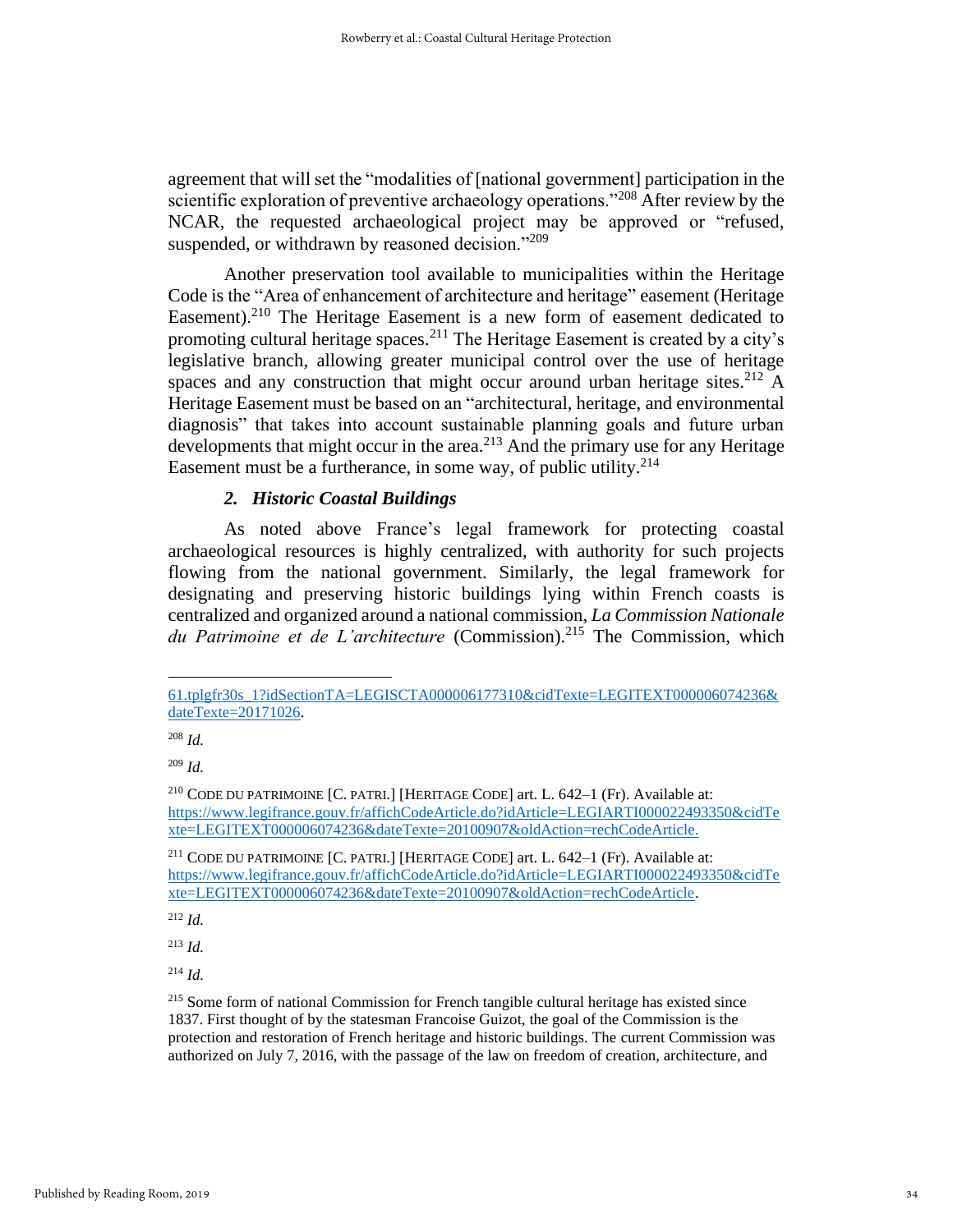operates under the authority of the Ministry of Culture, is organized into seven sections, each dealing with a certain type of historical object: (1) remarkable heritage sites and surroundings; (2) immovable heritage; (3) architectural projects and building work; (4) movable heritage; (5) musical instruments; (6) ornate caves; and  $(7)$  parks and gardens.<sup>216</sup> Each of the seven sections within the Commission consists of 26 members drawn from state representatives, elected officials, representatives of historical associations, and qualified experts, all of whom are appointed for a five year term. 217

The Commission's purpose is to restore and protect historic buildings, monuments, and sites degraded by time, weather, or man-made causes.<sup>218</sup> To achieve this, the Commission has been granted broad authority related to all projects of national importance to France.<sup>219</sup> Perhaps most importantly, the Commission has the authority to classify monuments and buildings as historic and maintain buildings already classified as historic.<sup>220</sup> The process for classifying monuments as historic is outlined in Book VI of the Heritage Code.<sup>221</sup> There are two main types of monuments that are immediately classified as historic: immovable objects that have been the subject of past decrees and orders and

heritage. This most recent reauthorization consolidated three older national preservation organizations into the Commission: the National Commission for Historic Monuments; the National Council for Safeguarded Areas; and the National Parks and Gardens Council. *See*  MINISTRY OF CULTURE, *Historic Monuments and Remarkable Heritage Sites* (Sept. 1, 2018) [http://www.culture.gouv.fr/Thematiques/Monuments-historiques-Sites-patrimoniaux](http://www.culture.gouv.fr/Thematiques/Monuments-historiques-Sites-patrimoniaux-remarquables/Acteurs-et-partenariats/Commissions/Commission-nationale-du-patrimoine-et-de-l-architecture)[remarquables/Acteurs-et-partenariats/Commissions/Commission-nationale-du-patrimoine-et-de-l](http://www.culture.gouv.fr/Thematiques/Monuments-historiques-Sites-patrimoniaux-remarquables/Acteurs-et-partenariats/Commissions/Commission-nationale-du-patrimoine-et-de-l-architecture)[architecture;](http://www.culture.gouv.fr/Thematiques/Monuments-historiques-Sites-patrimoniaux-remarquables/Acteurs-et-partenariats/Commissions/Commission-nationale-du-patrimoine-et-de-l-architecture) The Historical Monuments Service[, http://www.compagnie](http://www.compagnie-acmh.fr/historique/commission-superieure/)[acmh.fr/historique/commission-superieure/](http://www.compagnie-acmh.fr/historique/commission-superieure/) (Sept. 1, 2018); Wendy Hills, Mary Brush, Tina Roach, *Preservation in France: Reflections from Three Hunt Fellows*, FORUM JOURNAL, Fall

<sup>2013,</sup> at 23, 24.

<sup>216</sup> MINISTRY OF CULTURE, *Historic Monuments and Remarkable Heritage Sites* (Sept. 1, 2018) [http://www.culture.gouv.fr/Thematiques/Monuments-historiques-Sites-patrimoniaux](http://www.culture.gouv.fr/Thematiques/Monuments-historiques-Sites-patrimoniaux-remarquables/Acteurs-et-partenariats/Commissions/Commission-nationale-du-patrimoine-et-de-l-architecture)[remarquables/Acteurs-et-partenariats/Commissions/Commission-nationale-du-patrimoine-et-de-l](http://www.culture.gouv.fr/Thematiques/Monuments-historiques-Sites-patrimoniaux-remarquables/Acteurs-et-partenariats/Commissions/Commission-nationale-du-patrimoine-et-de-l-architecture)[architecture.](http://www.culture.gouv.fr/Thematiques/Monuments-historiques-Sites-patrimoniaux-remarquables/Acteurs-et-partenariats/Commissions/Commission-nationale-du-patrimoine-et-de-l-architecture)

<sup>217</sup> *Id*.

<sup>218</sup> Hills, *supra* note 137, at 24–25.

<sup>219</sup> *Id*.

<sup>220</sup> Hills, *supra* note 137, at 24–25.

<sup>&</sup>lt;sup>221</sup> CODE DU PATRIMOINE [C. PATRI.] [HERITAGE CODE] art. L.  $621$ -1– $621$ -6 (Fr). Available at: [https://www.legifrance.gouv.fr/affichCode.do;jsessionid=ACB1939184362A2E892EAA2EC28D5](https://www.legifrance.gouv.fr/affichCode.do;jsessionid=ACB1939184362A2E892EAA2EC28D57F8.tplgfr32s_1?idArticle=LEGIARTI000006845801&idSectionTA=LEGISCTA000006177318&cidTexte=LEGITEXT000006074236&dateTexte=20190305) [7F8.tplgfr32s\\_1?idArticle=LEGIARTI000006845801&idSectionTA=LEGISCTA000006177318](https://www.legifrance.gouv.fr/affichCode.do;jsessionid=ACB1939184362A2E892EAA2EC28D57F8.tplgfr32s_1?idArticle=LEGIARTI000006845801&idSectionTA=LEGISCTA000006177318&cidTexte=LEGITEXT000006074236&dateTexte=20190305) [&cidTexte=LEGITEXT000006074236&dateTexte=20190305.](https://www.legifrance.gouv.fr/affichCode.do;jsessionid=ACB1939184362A2E892EAA2EC28D57F8.tplgfr32s_1?idArticle=LEGIARTI000006845801&idSectionTA=LEGISCTA000006177318&cidTexte=LEGITEXT000006074236&dateTexte=20190305)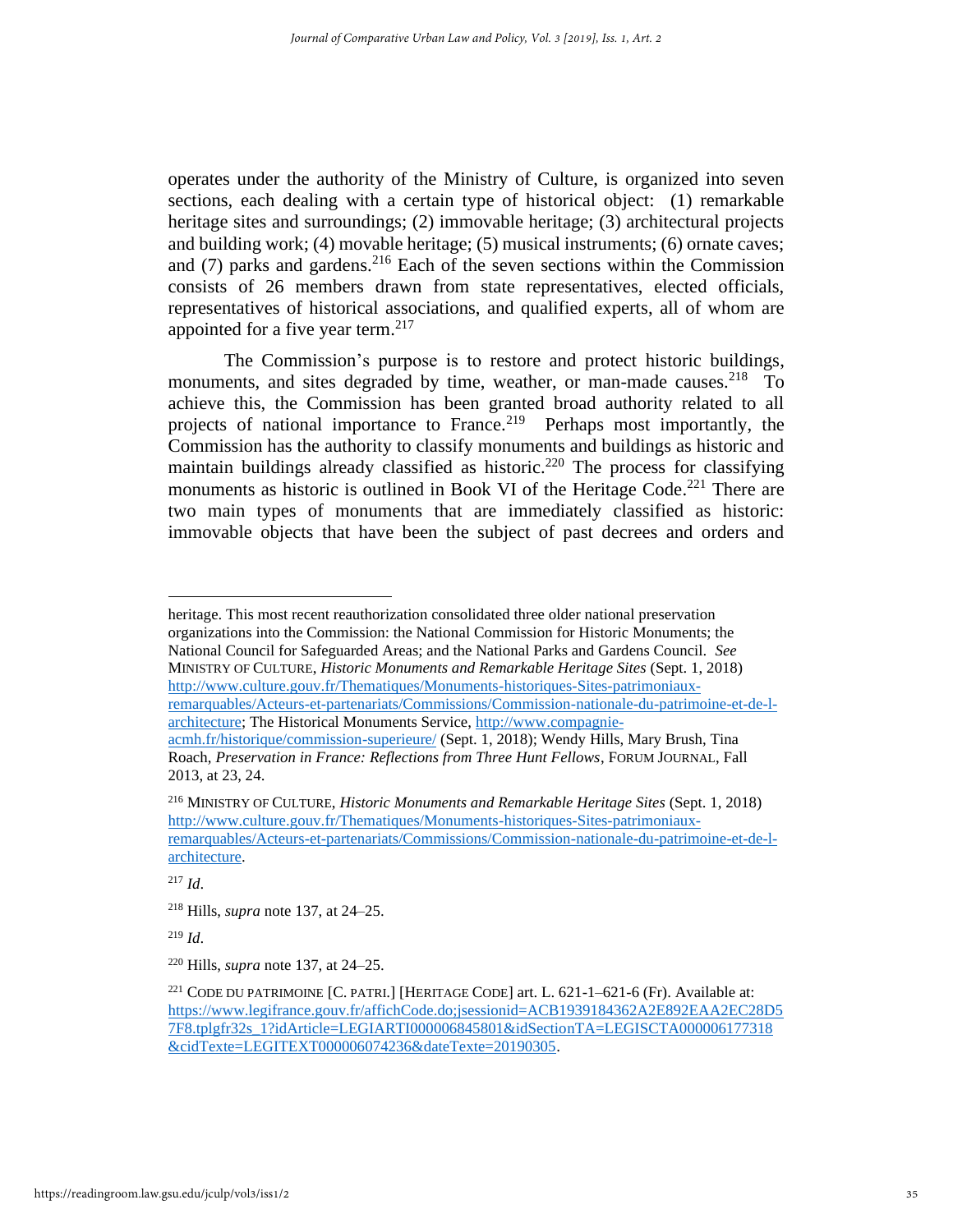properties appearing on a prior list of historic sites initially promulgated on April 18, 1914. 222

Potentially historic sites may be classified through one of two processes.<sup>223</sup> First, the Commission itself, through one of its subsections, may recommend a site or building be designated as a historic resource. <sup>224</sup> This subsection recommendation is then referred to the Commission as a whole for approval depending on the strength of the recommendation from the subsection.<sup>225</sup> Once the recommendation is received by the Commission, the Commission deliberates and votes on the recommendation for classification.<sup>226</sup> If a potential site is located within the jurisdiction of one of the territorial commissions, then the Commission will take into account the opinion of the territorial commission before deciding on whether to classify the site as a historic monument.<sup>227</sup> However, if a potential site is privately owned, the Commission can classify the site as historic regardless of the consent of the owner.<sup>228</sup> The private owner is allowed to seek indemnification for the involuntary classification and will still be allowed to access the site provided that access does not result in damage to the site.<sup>229</sup>

<sup>225</sup> *Id.*

<sup>222</sup> CODE DU PATRIMOINE [C. PATRI.] [HERITAGE CODE] art. L. 621-3 (Fr). Available at: [https://www.legifrance.gouv.fr/affichCode.do;jsessionid=ACB1939184362A2E892EAA2EC28D5](https://www.legifrance.gouv.fr/affichCode.do;jsessionid=ACB1939184362A2E892EAA2EC28D57F8.tplgfr32s_1?idArticle=LEGIARTI000006845801&idSectionTA=LEGISCTA000006177318&cidTexte=LEGITEXT000006074236&dateTexte=20190305) [7F8.tplgfr32s\\_1?idArticle=LEGIARTI000006845801&idSectionTA=LEGISCTA000006177318](https://www.legifrance.gouv.fr/affichCode.do;jsessionid=ACB1939184362A2E892EAA2EC28D57F8.tplgfr32s_1?idArticle=LEGIARTI000006845801&idSectionTA=LEGISCTA000006177318&cidTexte=LEGITEXT000006074236&dateTexte=20190305) [&cidTexte=LEGITEXT000006074236&dateTexte=20190305.](https://www.legifrance.gouv.fr/affichCode.do;jsessionid=ACB1939184362A2E892EAA2EC28D57F8.tplgfr32s_1?idArticle=LEGIARTI000006845801&idSectionTA=LEGISCTA000006177318&cidTexte=LEGITEXT000006074236&dateTexte=20190305)

<sup>223</sup> CODE DU PATRIMOINE [C. PATRI.] [HERITAGE CODE] art. L. 621-1–621-6 (Fr). Available at: [https://www.legifrance.gouv.fr/affichCode.do;jsessionid=ACB1939184362A2E892EAA2EC28D5](https://www.legifrance.gouv.fr/affichCode.do;jsessionid=ACB1939184362A2E892EAA2EC28D57F8.tplgfr32s_1?idArticle=LEGIARTI000006845801&idSectionTA=LEGISCTA000006177318&cidTexte=LEGITEXT000006074236&dateTexte=20190305) [7F8.tplgfr32s\\_1?idArticle=LEGIARTI000006845801&idSectionTA=LEGISCTA000006177318](https://www.legifrance.gouv.fr/affichCode.do;jsessionid=ACB1939184362A2E892EAA2EC28D57F8.tplgfr32s_1?idArticle=LEGIARTI000006845801&idSectionTA=LEGISCTA000006177318&cidTexte=LEGITEXT000006074236&dateTexte=20190305) [&cidTexte=LEGITEXT000006074236&dateTexte=20190305.](https://www.legifrance.gouv.fr/affichCode.do;jsessionid=ACB1939184362A2E892EAA2EC28D57F8.tplgfr32s_1?idArticle=LEGIARTI000006845801&idSectionTA=LEGISCTA000006177318&cidTexte=LEGITEXT000006074236&dateTexte=20190305)

<sup>&</sup>lt;sup>224</sup> CODE DU PATRIMOINE  $[C.$  PATRI.] [HERITAGE CODE] art. L. 621-4 (Fr). Available at: [https://www.legifrance.gouv.fr/affichCode.do;jsessionid=ACB1939184362A2E892EAA2EC28D5](https://www.legifrance.gouv.fr/affichCode.do;jsessionid=ACB1939184362A2E892EAA2EC28D57F8.tplgfr32s_1?idArticle=LEGIARTI000006845801&idSectionTA=LEGISCTA000006177318&cidTexte=LEGITEXT000006074236&dateTexte=20190305) [7F8.tplgfr32s\\_1?idArticle=LEGIARTI000006845801&idSectionTA=LEGISCTA000006177318](https://www.legifrance.gouv.fr/affichCode.do;jsessionid=ACB1939184362A2E892EAA2EC28D57F8.tplgfr32s_1?idArticle=LEGIARTI000006845801&idSectionTA=LEGISCTA000006177318&cidTexte=LEGITEXT000006074236&dateTexte=20190305) [&cidTexte=LEGITEXT000006074236&dateTexte=20190305.](https://www.legifrance.gouv.fr/affichCode.do;jsessionid=ACB1939184362A2E892EAA2EC28D57F8.tplgfr32s_1?idArticle=LEGIARTI000006845801&idSectionTA=LEGISCTA000006177318&cidTexte=LEGITEXT000006074236&dateTexte=20190305)

<sup>&</sup>lt;sup>227</sup> CODE DU PATRIMOINE [C. PATRI.] [HERITAGE CODE] art. L. 621-5 (Fr). Available at: [https://www.legifrance.gouv.fr/affichCode.do;jsessionid=ACB1939184362A2E892EAA2EC28D5](https://www.legifrance.gouv.fr/affichCode.do;jsessionid=ACB1939184362A2E892EAA2EC28D57F8.tplgfr32s_1?idArticle=LEGIARTI000006845801&idSectionTA=LEGISCTA000006177318&cidTexte=LEGITEXT000006074236&dateTexte=20190305) [7F8.tplgfr32s\\_1?idArticle=LEGIARTI000006845801&idSectionTA=LEGISCTA000006177318](https://www.legifrance.gouv.fr/affichCode.do;jsessionid=ACB1939184362A2E892EAA2EC28D57F8.tplgfr32s_1?idArticle=LEGIARTI000006845801&idSectionTA=LEGISCTA000006177318&cidTexte=LEGITEXT000006074236&dateTexte=20190305) [&cidTexte=LEGITEXT000006074236&dateTexte=20190305.](https://www.legifrance.gouv.fr/affichCode.do;jsessionid=ACB1939184362A2E892EAA2EC28D57F8.tplgfr32s_1?idArticle=LEGIARTI000006845801&idSectionTA=LEGISCTA000006177318&cidTexte=LEGITEXT000006074236&dateTexte=20190305)

<sup>228</sup> CODE DU PATRIMOINE [C. PATRI.] [HERITAGE CODE] art. L. 621-6 (Fr). Available at: [https://www.legifrance.gouv.fr/affichCode.do;jsessionid=ACB1939184362A2E892EAA2EC28D5](https://www.legifrance.gouv.fr/affichCode.do;jsessionid=ACB1939184362A2E892EAA2EC28D57F8.tplgfr32s_1?idArticle=LEGIARTI000006845801&idSectionTA=LEGISCTA000006177318&cidTexte=LEGITEXT000006074236&dateTexte=20190305) [7F8.tplgfr32s\\_1?idArticle=LEGIARTI000006845801&idSectionTA=LEGISCTA000006177318](https://www.legifrance.gouv.fr/affichCode.do;jsessionid=ACB1939184362A2E892EAA2EC28D57F8.tplgfr32s_1?idArticle=LEGIARTI000006845801&idSectionTA=LEGISCTA000006177318&cidTexte=LEGITEXT000006074236&dateTexte=20190305) [&cidTexte=LEGITEXT000006074236&dateTexte=20190305.](https://www.legifrance.gouv.fr/affichCode.do;jsessionid=ACB1939184362A2E892EAA2EC28D57F8.tplgfr32s_1?idArticle=LEGIARTI000006845801&idSectionTA=LEGISCTA000006177318&cidTexte=LEGITEXT000006074236&dateTexte=20190305)

<sup>229</sup> *Id.*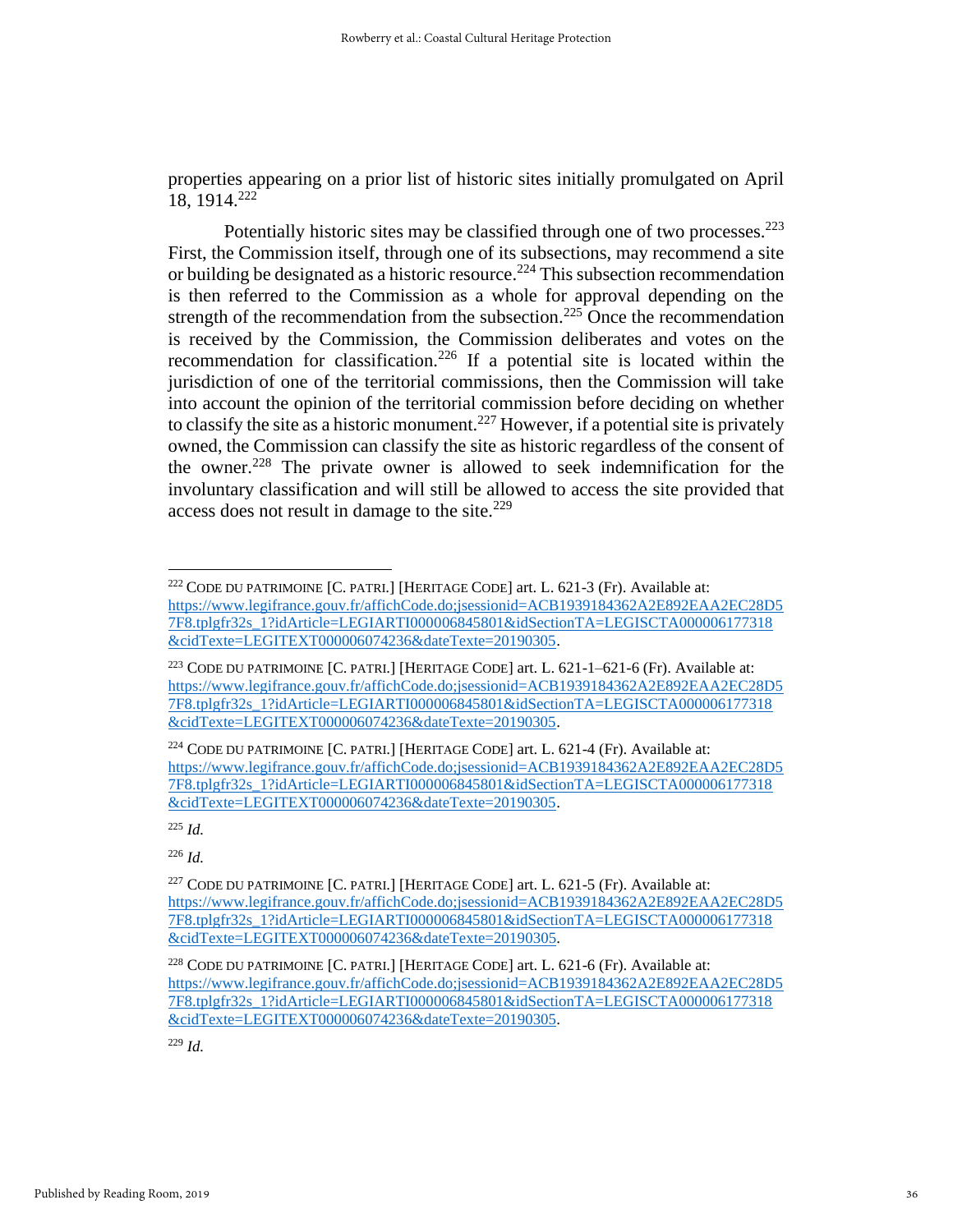The second, and more typical process of classifying a building or site as historic begins at the local level.<sup>230</sup> Each year, the Commission receives numerous applications requesting that specific historic buildings or sites be preserved. $^{231}$  The owner or lessee of a historic property, or "any person having an interest in the historic property" can submit a preservation application to the Commission.<sup>232</sup> The Commission has interpreted "any person having an interest in the historic property" broadly to include heritage associations and local authorities seeking to protect a historic building in their municipality.<sup>233</sup> The preservation application is first sent to the *Service D'Architecture et Patrimone* (SDAP), the local preservation planning office for a city, who will initially evaluate the application, often in conjunction with its regional counterparts.<sup>234</sup> After the local authorities evaluate an application, they issue an advisory opinion either supporting or opposing the application to the Regional Prefect for Buildings. The Regional Prefect may then either refuse the application or recommend the application to the Minister of Culture.<sup>235</sup> The ultimate decision whether to accept or deny the application is made by the Minister of Culture, acting through the Commission.<sup>236</sup> If the application is accepted, the Commission will begin preservation on the site by working with local authorities, such as the Chief Architect for a region and SDAP.<sup>237</sup> Together, the Commission and local authorities create a preservation plan for the historic building and implement it throughout the life of the project.

Once a building has been classified as historic, a panoply of protective measures immediately insulates the historic building from degradation. First, the building may not be removed or destroyed, and the Commission will enforce a 500 meter protective radius around the building.<sup>238</sup> Furthermore, any new construction,

<sup>231</sup> *Id.*

<sup>232</sup> *Id*.

- <sup>233</sup> *Id*.
- <sup>234</sup> *Id*.

<sup>235</sup> *Id*.

<sup>230</sup> MINISTRY OF CULTURE, *Protect an object, a building, a space* (Sept. 1, 2018)

http://www.culture.gouv.fr/Thematiques/Monuments-historiques-Sites-patrimoniauxremarquables/Proteger-un-objet-un-immeuble-un-espace

<sup>237</sup> *Id*.; Hills, *supra* note 137, at 24–25.

<sup>238</sup> CODE DU PATRIMOINE [C. PATRI.] [HERITAGE CODE] art. L. 621-9 (Fr). Available at: [https://www.legifrance.gouv.fr/affichCode.do;jsessionid=ACB1939184362A2E892EAA2EC28D5](https://www.legifrance.gouv.fr/affichCode.do;jsessionid=ACB1939184362A2E892EAA2EC28D57F8.tplgfr32s_1?idArticle=LEGIARTI000006845801&idSectionTA=LEGISCTA000006177318&cidTexte=LEGITEXT000006074236&dateTexte=20190305) [7F8.tplgfr32s\\_1?idArticle=LEGIARTI000006845801&idSectionTA=LEGISCTA000006177318](https://www.legifrance.gouv.fr/affichCode.do;jsessionid=ACB1939184362A2E892EAA2EC28D57F8.tplgfr32s_1?idArticle=LEGIARTI000006845801&idSectionTA=LEGISCTA000006177318&cidTexte=LEGITEXT000006074236&dateTexte=20190305) [&cidTexte=LEGITEXT000006074236&dateTexte=20190305.](https://www.legifrance.gouv.fr/affichCode.do;jsessionid=ACB1939184362A2E892EAA2EC28D57F8.tplgfr32s_1?idArticle=LEGIARTI000006845801&idSectionTA=LEGISCTA000006177318&cidTexte=LEGITEXT000006074236&dateTexte=20190305)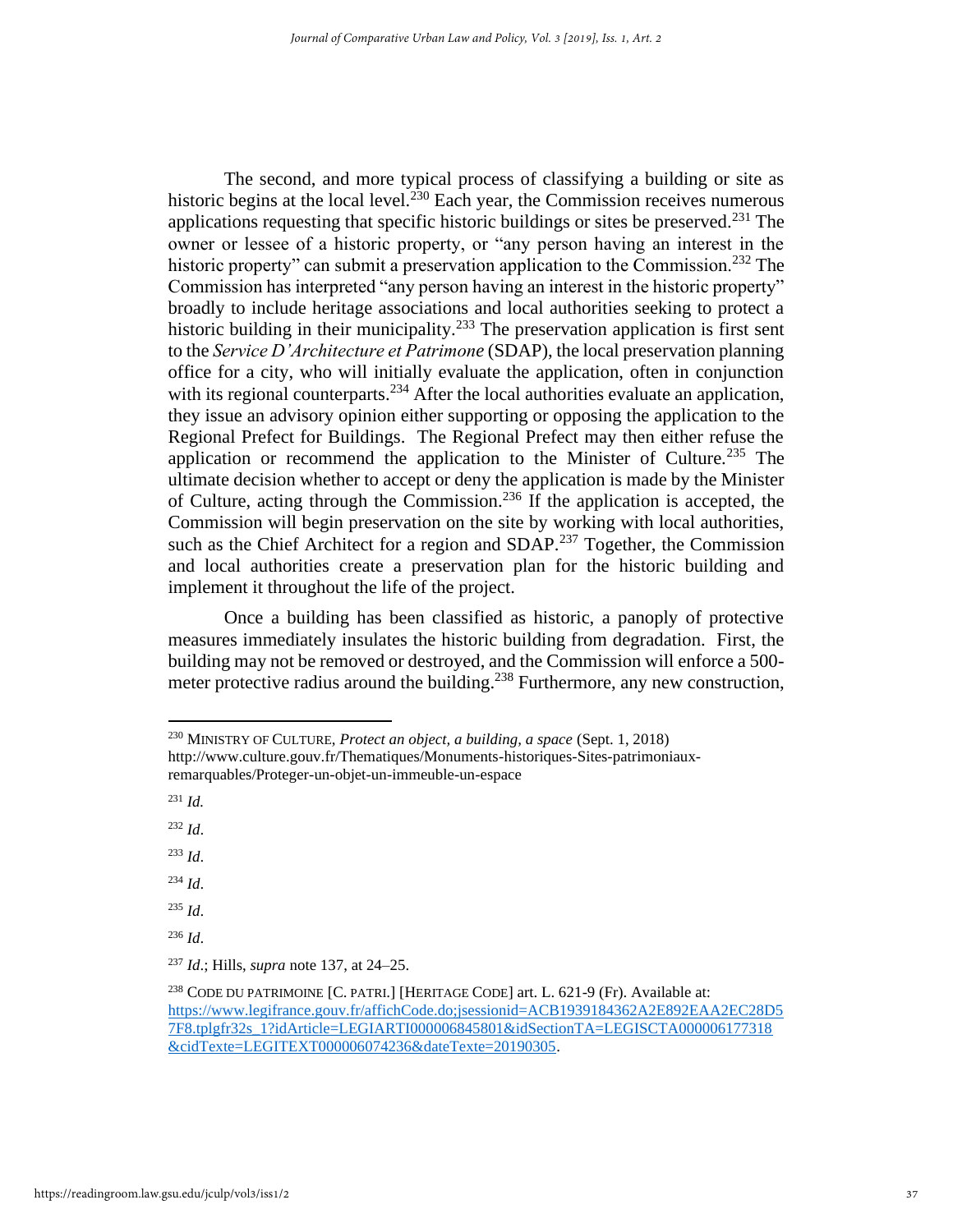restorative work or building modifications made within this 500-meter radius must be approved by the Commission prior to commencement.<sup>239</sup> Easements are also prohibited unless explicitly approved by the Commission.<sup>240</sup> And the Commission may send notices to owners of historic properties to begin restoration work on historic buildings that are seriously degraded. $241$  To ensure compliance, the Commission works with local authorities located in the same city as the historic building or monument.<sup>242</sup> Thus, French preservation of historic buildings operates in similar manner to the protection of French archaeological heritage—through a highly centralized national organization with local involvement largely circumscribed by the authority of the national government.

## *C. Case Studies in France*

## *1. Marseille*

Marseille, a 2,500-year-old coastal city in southern France, offers a unique example of the Heritage Code in practice because of the city's storied history and location on the Mediterranean.<sup>243</sup> Further, Marseille is frequently the site of significant archaeological operations that are the focus of national attention in France.<sup>244</sup> The high concentration of archaeological sites in Marseille has led to tension between attempts to preserve archaeological heritage and urban development projects.<sup>245</sup>

In 2017 the discovery of an ancient Greek rock quarry in Marseille's 7th arrondissement during urban redevelopment triggered a vigorous debate over how

<sup>242</sup> *Id*.

<sup>245</sup> Tasos Kokkinids, *Ancient Greek Quarry in Marseille 'Partly Classified' as Historic Monument*, NEWS NETWORK ARCHAEOLOGY (Aug. 2, 2017), [https://archaeologynewsnetwork.blogspot.com/2017/08/ancient-greek-quarry-in](https://archaeologynewsnetwork.blogspot.com/2017/08/ancient-greek-quarry-in-marseille.html#w6yXgDKPIbcewWi5.97)[marseille.html#w6yXgDKPIbcewWi5.97](https://archaeologynewsnetwork.blogspot.com/2017/08/ancient-greek-quarry-in-marseille.html#w6yXgDKPIbcewWi5.97) ("There should be a balance between the necessary preservation of cultural heritage and development that it is not vital…").

<sup>239</sup> *Id.*

 $^{240}$  CODE DU PATRIMOINE [C. PATRI.] [HERITAGE CODE] art. L. 621-16 (Fr). Available at: [https://www.legifrance.gouv.fr/affichCode.do;jsessionid=ACB1939184362A2E892EAA2EC28D5](https://www.legifrance.gouv.fr/affichCode.do;jsessionid=ACB1939184362A2E892EAA2EC28D57F8.tplgfr32s_1?idArticle=LEGIARTI000006845801&idSectionTA=LEGISCTA000006177318&cidTexte=LEGITEXT000006074236&dateTexte=20190305) [7F8.tplgfr32s\\_1?idArticle=LEGIARTI000006845801&idSectionTA=LEGISCTA000006177318](https://www.legifrance.gouv.fr/affichCode.do;jsessionid=ACB1939184362A2E892EAA2EC28D57F8.tplgfr32s_1?idArticle=LEGIARTI000006845801&idSectionTA=LEGISCTA000006177318&cidTexte=LEGITEXT000006074236&dateTexte=20190305) [&cidTexte=LEGITEXT000006074236&dateTexte=20190305.](https://www.legifrance.gouv.fr/affichCode.do;jsessionid=ACB1939184362A2E892EAA2EC28D57F8.tplgfr32s_1?idArticle=LEGIARTI000006845801&idSectionTA=LEGISCTA000006177318&cidTexte=LEGITEXT000006074236&dateTexte=20190305)

<sup>241</sup> *Id*.

<sup>243</sup> John N. Tuppen, Robin Caron Buss, Blake Ehrlich, *Marseille*, ENCYCLOPEDIA BRITANNICA (Nov. 2, 2017), [https://www.britannica.com/place/Marseille.](https://www.britannica.com/place/Marseille)

<sup>244</sup> PROVENCE-ALPS-COTE D'AZUR REGIONAL SERVICE OF ARCHAEOLOGY, *supra* note 78 (listing 12 archeological operations within Marseille during 2016 alone).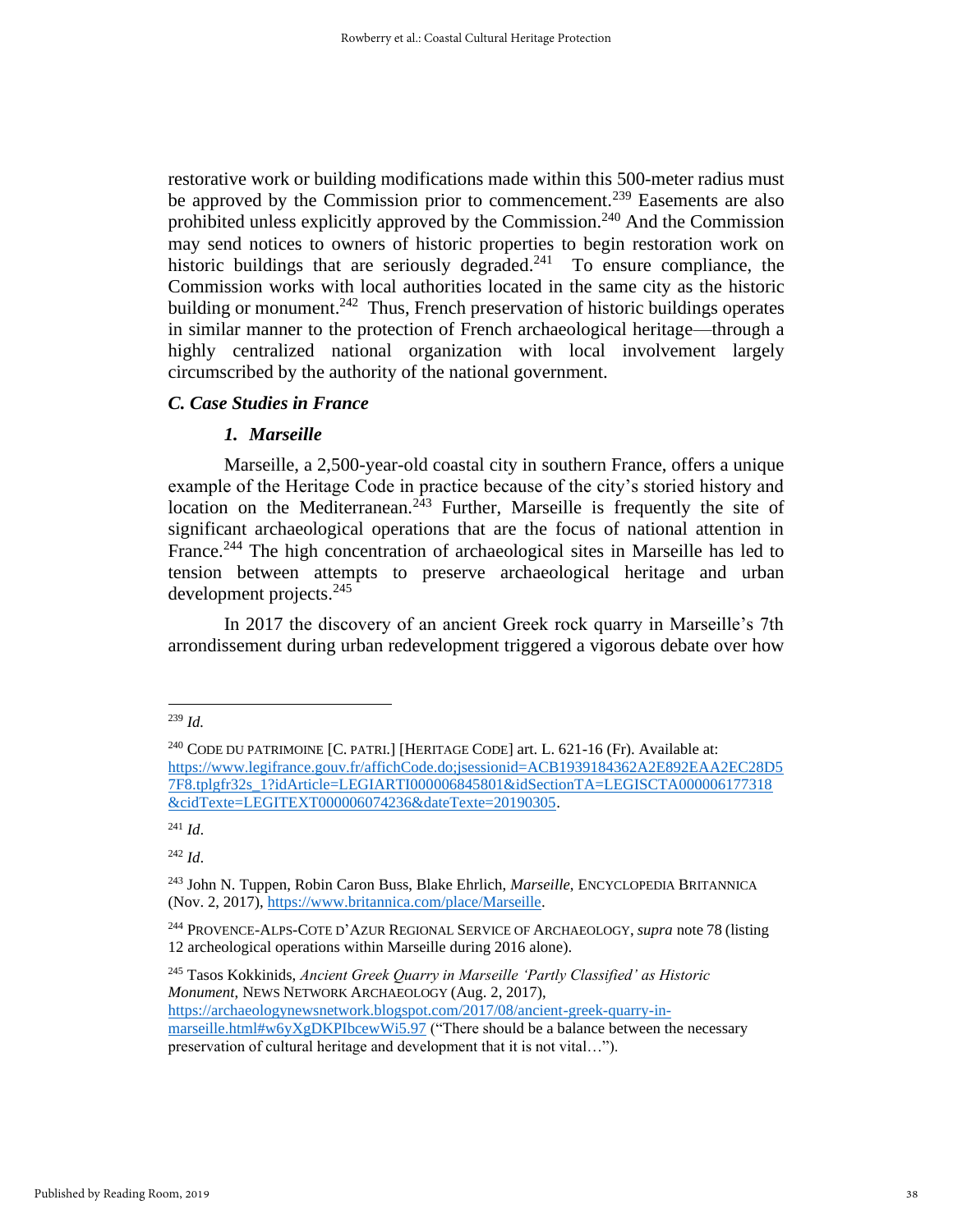best to protect coastal archaeological heritage.<sup>246</sup> The ancient quarry, located on Boulevard de la Corderie, was discovered by construction crews working for the Vinci Group, the world's largest construction company, during the early stages of construction on a residential apartment building.<sup>247</sup> Originally, Vinci was going to continue construction on the site before the national government intervened.<sup>248</sup> When the ancient site was discovered, the public quickly mobilized and demanded that the construction stop.<sup>249</sup> The public backlash against continued work on the site prompted a review and a report by the Provence-Alps-Cote d'Azur Regional Authority.<sup>250</sup> After receiving the opinion of the regional authority, Francoise Nyssen, the Minister of Culture, ordered that part of the ancient quarry be classified as a historic monument and protected with a heritage easement to allow unfettered, permanent public access. <sup>251</sup> The study and excavation of this ancient Greek rock quarry was carried out by INRAP.<sup>252</sup>

The events surrounding the rock quarry mirror the process outlined in the sections of the Book V that govern national and local authority over preventive archaeology.<sup>253</sup> The public organized and appealed to the regional authority for

<sup>246</sup> AFP Agency, *Threatened with demolition, a Greek quarry will be partly classified*, LE FIGARO IMMOBILIER (Aug. 1, 2017)[, http://immobilier.lefigaro.fr/article/menacee-de-demolition-une](http://immobilier.lefigaro.fr/article/menacee-de-demolition-une-carriere-grecque-sera-en-partie-classee_24a23ae8-7698-11e7-a6ae-f9e93f9c55d4/)[carriere-grecque-sera-en-partie-classee\\_24a23ae8-7698-11e7-a6ae-f9e93f9c55d4/;](http://immobilier.lefigaro.fr/article/menacee-de-demolition-une-carriere-grecque-sera-en-partie-classee_24a23ae8-7698-11e7-a6ae-f9e93f9c55d4/) Laetitia Gentili & Olga Bibiloni, *The protection of the ancient quarry confirmed*, LA PROVENCE.COM (July 29, 2017), [http://www.laprovence.com/article/societe/4558719/marseille-corderie-la-protection-de-la](http://www.laprovence.com/article/societe/4558719/marseille-corderie-la-protection-de-la-carriere-antique-confirmee.html)[carriere-antique-confirmee.html;](http://www.laprovence.com/article/societe/4558719/marseille-corderie-la-protection-de-la-carriere-antique-confirmee.html) Alexandra Del Peral & Beatrix Baconnier Martin, *In Marseille, a Greek quarry partially classified after the mobilization of the inhabitatns*, COURRIER PICARD (Aug. 1, 2017), [http://www.courrier-picard.fr/47157/article/2017-08-01/marseille-une-carriere](http://www.courrier-picard.fr/47157/article/2017-08-01/marseille-une-carriere-grecque-en-partie-classee-apres-la-mobilisation-des)[grecque-en-partie-classee-apres-la-mobilisation-des#.](http://www.courrier-picard.fr/47157/article/2017-08-01/marseille-une-carriere-grecque-en-partie-classee-apres-la-mobilisation-des)

<sup>247</sup> INRAP, *The Stones That Built Massalia* (Aug. 16, 2017), [http://www.inrap.fr/la-pierre-qui](http://www.inrap.fr/la-pierre-qui-batit-massalia-12979)[batit-massalia-12979;](http://www.inrap.fr/la-pierre-qui-batit-massalia-12979) VINCI, Annual Report (2016) available at: [https://www.vinci.com/publi/vinci/2016-Fact-sheet.pdf.](https://www.vinci.com/publi/vinci/2016-Fact-sheet.pdf)

<sup>248</sup> Kokkinids, *supra* note 167.

<sup>249</sup> Gentili & Bibiloni, *supra* note 168 ("Resident's, CIQ, associations…, already mobilized against the building project for reasons of population density in the neighborhood, had seized [the discovery] to request safeguarding of this historic site.").

<sup>250</sup> AFP Agency, *supra* note 168.

 $^{251}$  *Id.* 650 by 6,500m<sup>2</sup> will be protected with the rest reverting back to its original construction purpose. *Id.*

<sup>253</sup> CODE DU PATRIMOINE [C. PATRI.] [HERITAGE CODE] art. L. 522-7–522-8 (Fr). Available at: [https://www.legifrance.gouv.fr/affichCode.do;jsessionid=6675B3C1E4A704234B6CF91F5F86D7](https://www.legifrance.gouv.fr/affichCode.do;jsessionid=6675B3C1E4A704234B6CF91F5F86D761.tplgfr30s_1?idSectionTA=LEGISCTA000006177310&cidTexte=LEGITEXT000006074236&dateTexte=20171026) [61.tplgfr30s\\_1?idSectionTA=LEGISCTA000006177310&cidTexte=LEGITEXT000006074236&](https://www.legifrance.gouv.fr/affichCode.do;jsessionid=6675B3C1E4A704234B6CF91F5F86D761.tplgfr30s_1?idSectionTA=LEGISCTA000006177310&cidTexte=LEGITEXT000006074236&dateTexte=20171026) [dateTexte=20171026;](https://www.legifrance.gouv.fr/affichCode.do;jsessionid=6675B3C1E4A704234B6CF91F5F86D761.tplgfr30s_1?idSectionTA=LEGISCTA000006177310&cidTexte=LEGITEXT000006074236&dateTexte=20171026) CODE DU PATRIMOINE [C. PATRI.] [HERITAGE CODE] art. L. 522-1–522-6 (Fr.). Available at: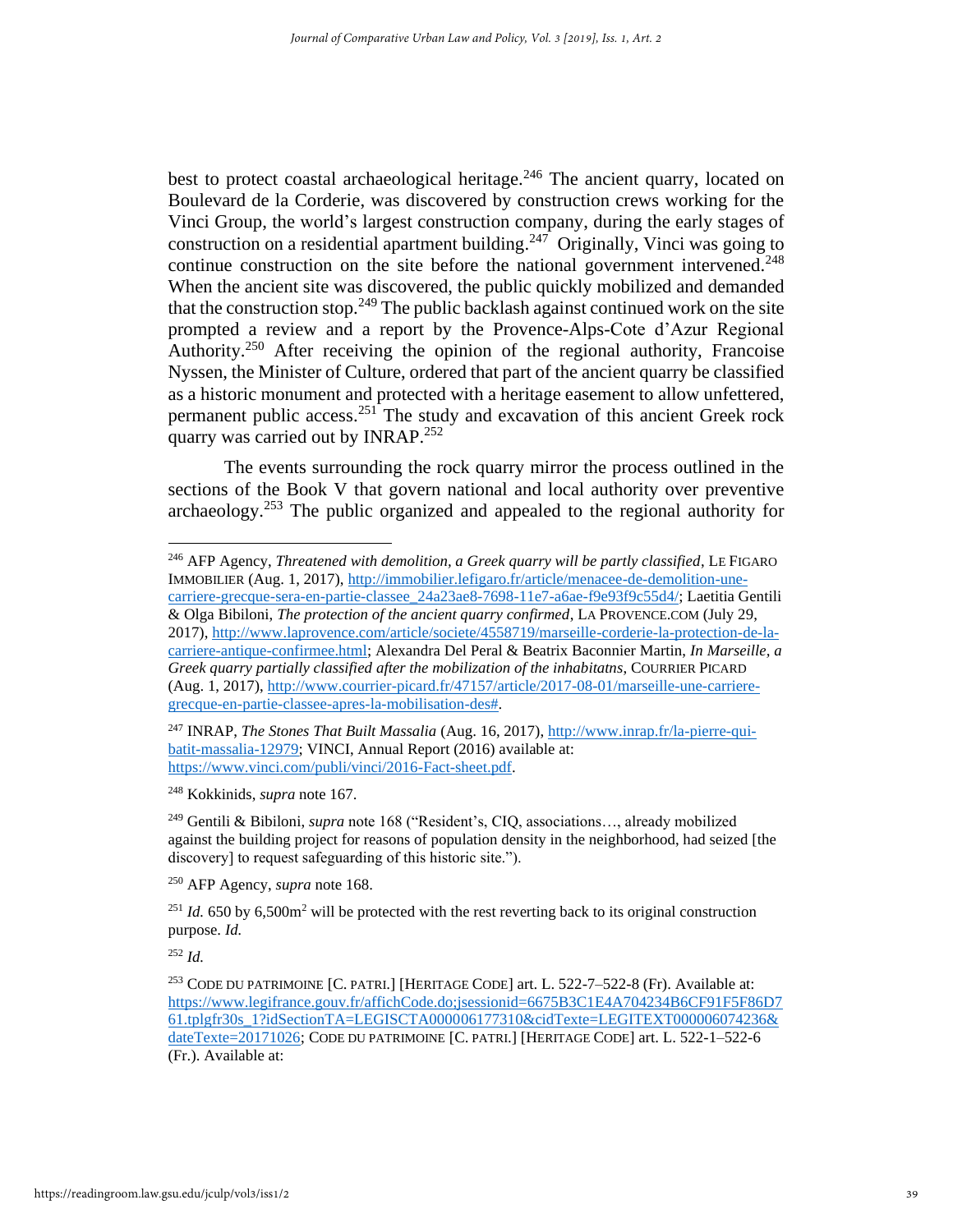intervention in the site; the regional authority conducted a review with a report and sent it to the national government; the national government issued a decision with the advice of the regional authority.<sup>254</sup>

## *2. Le Havre*

Le Havre offers another example of coastal cultural heritage preservation at work in France. This ancient city is located on the northern coast of France along the English Channel.<sup>255</sup> Le Havre has been an important port for France since at least the  $14<sup>th</sup>$  century, when the French fleet was massed there in June 1346 to prevent the naval assault of England's King Edward III in his claim for the French throne during the Hundred Years War.<sup>256</sup> Furthermore, Le Havre was a haven for Protestant Huguenots during the  $16<sup>th</sup>$  century wars of religion in France.<sup>257</sup> Such extensive history makes Le Havre a hotbed for archaeological research, as the city and its port have been the location of several important events in French and European history. 258

During World War II, Le Havre suffered severe damage because of extensive bombing in the Battle of Normandy.<sup>259</sup> Auguste Perret, the renowned French architect, rebuilt the city along with his team from 1945 to 1964.<sup>260</sup> The city was rebuilt in a modernist style that drew significant attention and acclaim.<sup>261</sup> Perret's success in rebuilding the city was celebrated throughout France, and in 2005 the city was placed on the UNESCO World Heritage List.<sup>262</sup> The core zone

<sup>259</sup> *Id.*

<sup>260</sup> *Id.*

[https://www.legifrance.gouv.fr/affichCode.do;jsessionid=FCE080A73A12E03BD3CB0495341D0](https://www.legifrance.gouv.fr/affichCode.do;jsessionid=FCE080A73A12E03BD3CB0495341D0B19.tplgfr30s_1?idSectionTA=LEGISCTA000006177309&cidTexte=LEGITEXT000006074236&dateTexte=20171026) [B19.tplgfr30s\\_1?idSectionTA=LEGISCTA000006177309&cidTexte=LEGITEXT000006074236](https://www.legifrance.gouv.fr/affichCode.do;jsessionid=FCE080A73A12E03BD3CB0495341D0B19.tplgfr30s_1?idSectionTA=LEGISCTA000006177309&cidTexte=LEGITEXT000006074236&dateTexte=20171026) [&dateTexte=20171026.](https://www.legifrance.gouv.fr/affichCode.do;jsessionid=FCE080A73A12E03BD3CB0495341D0B19.tplgfr30s_1?idSectionTA=LEGISCTA000006177309&cidTexte=LEGITEXT000006074236&dateTexte=20171026)

<sup>254</sup> AFP Agency, *supra* note 168.

<sup>255</sup> ICOMOS, *Evaluation of Le Havre*, No. 1181, Jan. 22, 2004.

<sup>256</sup> GRAHAM CUSHWAY, EDWARD III AND THE WAR AT SEA 1327–1377 124 (Matthew Bennet eds. 2011).

<sup>&</sup>lt;sup>257</sup> Daniel Ringle, "The Effects of Huguenot Settlements Upon the French Colonial Empire," Unpublished Masters Thesis at the Utah State University, (1971), pp. 32-33.

<sup>258</sup> ICOMOS, *supra* note 177.

<sup>261</sup> UNESCO, *Le Havre* (Apr. 12, 2018), [http://unesco.lehavre.fr/en/discover/world-heritage.](http://unesco.lehavre.fr/en/discover/world-heritage)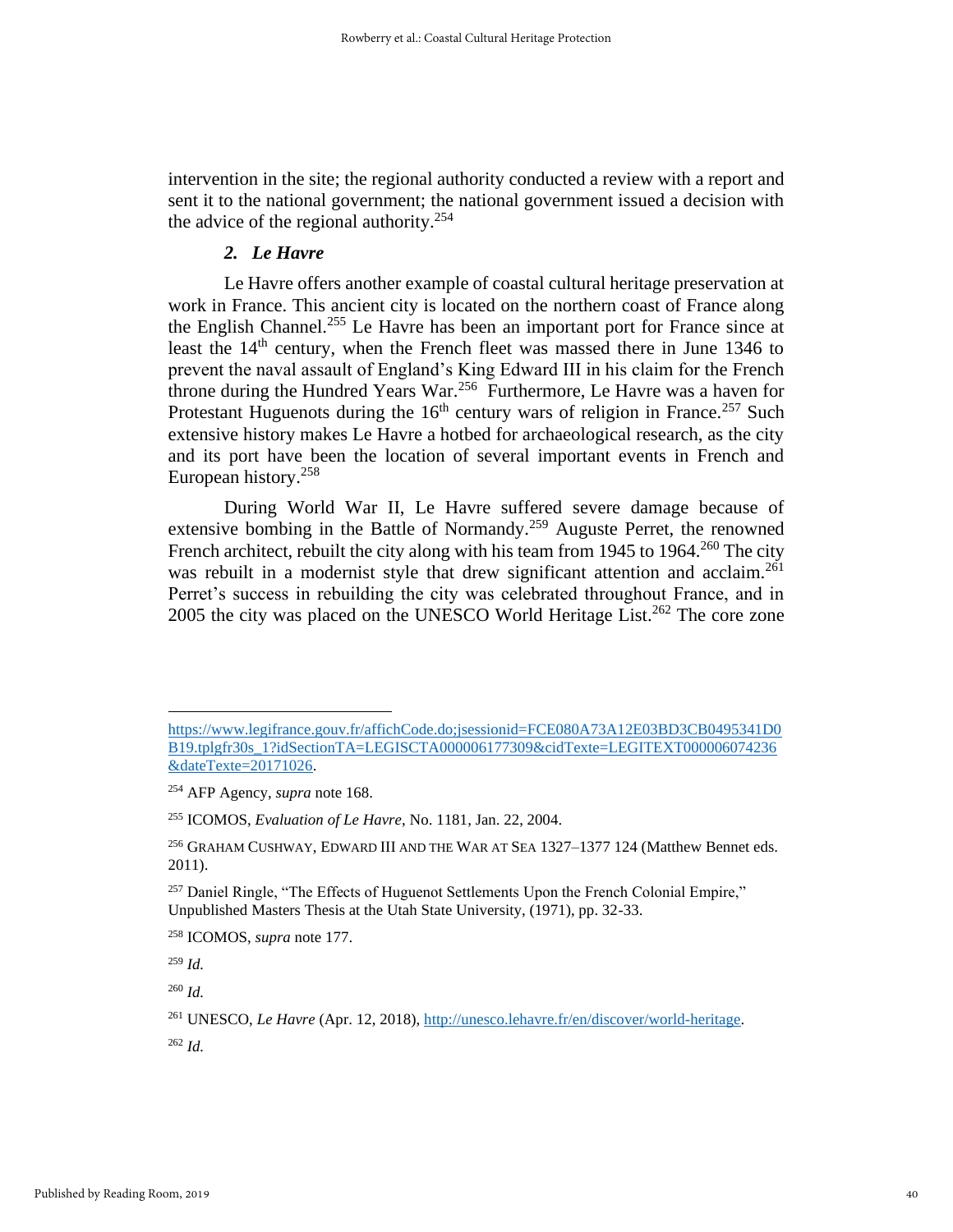of the World Heritage site is 133 hectares of urban space that includes administrative, commercial, and cultural buildings. $263$ 

To protect its built heritage, Le Havre created a special type of heritage easement called the "*Zone de protection du patrimone architectural, urbain et paysager*," which covered the entire city, including the port.<sup>264</sup> This *Zone de Protection* regulated building type and density, general land use, and mandated that building permits comply with the requirements of the easement and provide verification of having done so.<sup>265</sup> Although the *Zone de Protection* has been recently replaced by the Heritage Easement in the French Heritage Code which protects the same values, Le Havre's innovative use of heritage easements has ensured the protection and preservation of its coastal heritage sites and may fruitfully be applied in other historic coastal towns in France.

#### *3. Bordeaux*

Bordeaux's "Port of the Moon" (*Le Port de la Lune*) is another coastal urban heritage site whose preservation strategy is important to analyze. Bordeaux is an ancient port city located on the Garonne River, approximately 100km from the Atlantic Ocean.<sup>266</sup> The city was founded by Gallic tribes, and it became a commercial center after the Roman conquest in 56 B.C.<sup>267</sup> Bordeaux's commercial rise was spurred by its natural geography, being situated at the bend of the Garonne River which formed a protected natural harbor.<sup>268</sup> Over time, this crescent-shaped port came to be called *Le Port de la Lune* or the "Port of the Moon."<sup>269</sup> Bordeaux's location allowed it to effectively foster commercial relationships with Britain and the Low Lands.<sup>270</sup> The city is also home to a number of monasteries and

[https://www.legifrance.gouv.fr/affichCodeArticle.do?idArticle=LEGIARTI000022493350&cidTe](https://www.legifrance.gouv.fr/affichCodeArticle.do?idArticle=LEGIARTI000022493350&cidTexte=LEGITEXT000006074236&dateTexte=20100907&oldAction=rechCodeArticle) [xte=LEGITEXT000006074236&dateTexte=20100907&oldAction=rechCodeArticle.](https://www.legifrance.gouv.fr/affichCodeArticle.do?idArticle=LEGIARTI000022493350&cidTexte=LEGITEXT000006074236&dateTexte=20100907&oldAction=rechCodeArticle)

<sup>265</sup> *Id.*

<sup>269</sup> *Id.*

<sup>263</sup> ICOMOS, *Evaluation of Le Havre*, No. 1181, Jan. 22, 2004.

<sup>264</sup> *Id.* The *Zone du protection du patrimone architectural, urbain et paysager* was later replaced by the Heritage Easement. CODE DU PATRIMOINE [C. PATRI.] [HERITAGE CODE] art. L. 642–1 (Fr). Available at:

<sup>266</sup> ICOMOS, *Evaluation of Bordeaux*, No. 1256, 146–47, Jan. 21, 2007.

<sup>267</sup> *Id.* at 147.

<sup>268</sup> *Id.*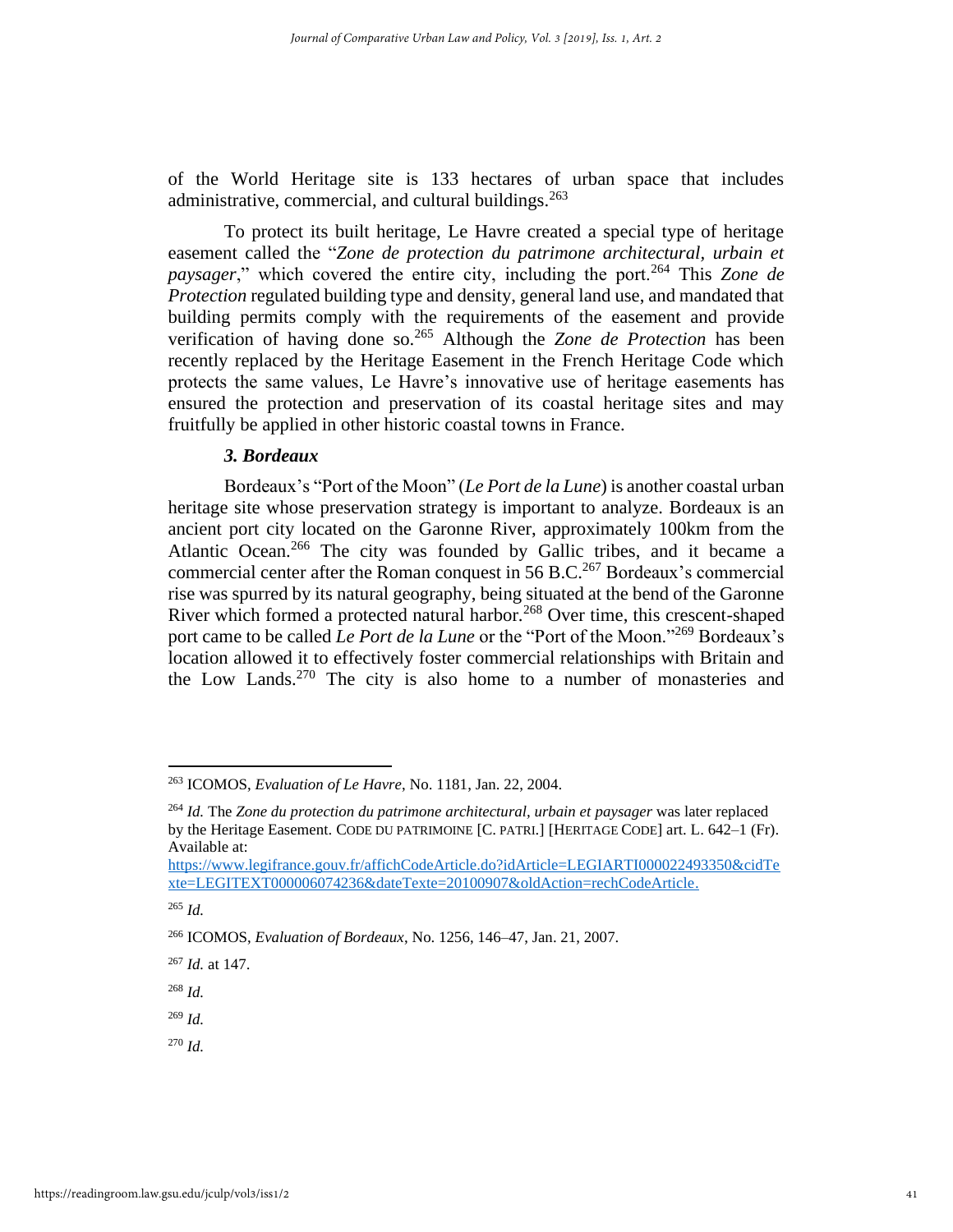churches.<sup>271</sup> Bordeaux has the largest number of protected buildings in France after Paris.<sup>272</sup>

Bordeaux has maintained its status as a center of commerce throughout its history, even during the World Wars in the  $20<sup>th</sup>$  century.<sup>273</sup> The Port of the Moon has retained its original integrity, and the port was at the center of France's World Heritage nomination for the city.<sup>274</sup> Importantly, the International Council on Monuments and Sites ("ICOMOS")—a "non-governmental organization dedicated to the conservation of the world's monuments and sites"<sup>275</sup>—concluded that Bordeaux more effectively preserved the unity of the port when compared with other port cities such as Marseille.<sup>276</sup> Bordeaux is able to achieve such stability with thorough planning of all the factors that might affect the integrity of the city.<sup>277</sup> The city developed RAMSES, a "comprehensive defence system" that is able to anticipate rain storms and flooding moving in from the Atlantic.<sup>278</sup> Additionally, through participation in a number of scientific studies on climate change and urbanization, the city hopes to mitigate risks from potential flooding and plans to ameliorate the rapid urbanization of the city. $279$ 

Bordeaux also employs sophisticated planning mechanisms to adequately protect its historic city and port from harmful activities, such as vehicular traffic, that might deteriorate the integrity of the heritage sites.<sup>280</sup> The city uses four main plans to protect its heritage: (1) the land use plan, (2) the local town plan, (3) the global project for urban renewal, and (4) the plan for urban transportation development.<sup>281</sup> In addition to Bordeaux's own plans, the Ministry of Culture has created a plan for Bordeaux through the Departmental Section on Architecture and

<sup>279</sup> *Id.* 

<sup>280</sup> *Id.* at 151.

<sup>271</sup> *Id.*

<sup>272</sup> *Id.* at 151.

<sup>273</sup> ICOMOS, *Evaluation of Bordeaux*, No. 1256, 148, Jan. 21, 2007.

<sup>274</sup> *Id.*

<sup>275</sup> ICOMOS,<https://www.icomos.org/en/> (last visited Apr. 2, 2018).

<sup>276</sup> *Id.* ("There is no other port city in France (including Rouen, Nantes, Marseille) which has respected its urban and architectural unity over two and a half centuries like Bordeaux.").

<sup>277</sup> *Id.* at 148–49.

<sup>278</sup> ICOMOS, *Evaluation of Bordeaux*, No. 1256, 150, Jan. 21, 2007.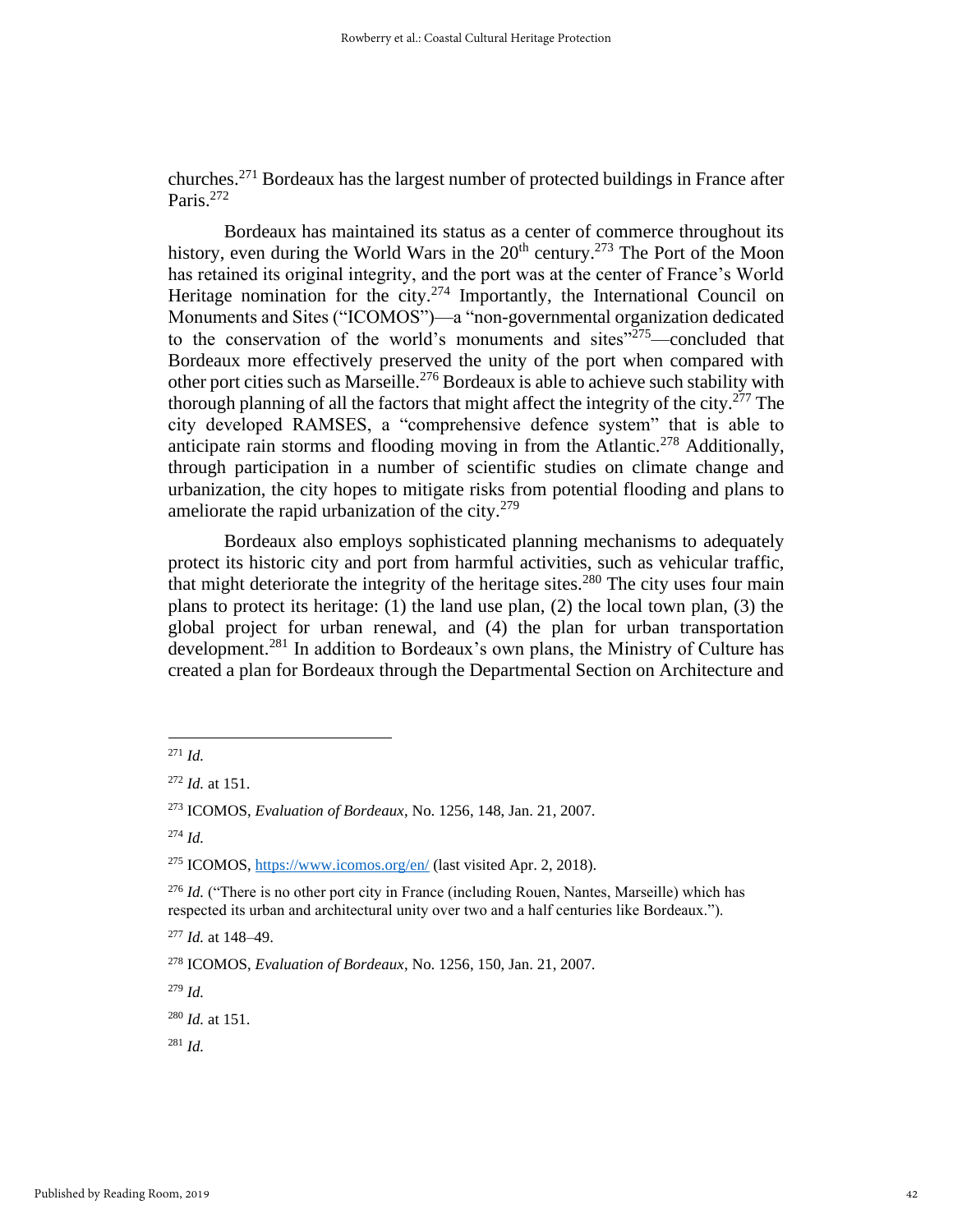Heritage.<sup>282</sup> These two plans led the city and the Ministry of Culture to form a partnership that manages the city's historic sites.<sup>283</sup>

The World Heritage management plan of the city has four goals: "preserving the historic and heritage character, allowing the controlled evolution of the historic centre, unifying various planning rules and contributing to the international significance of metropolitan Bordeaux."<sup>284</sup> Bordeaux utilizes several organizations, along with the national government, to achieve its preservation goals.<sup>285</sup> These organizations include Recollections of Bordeaux, Cap Archéo, and Grand Saint Michael Promotion.<sup>286</sup> These organizations are locally organized and help protect and promote the city's heritage through local community involvement.<sup>287</sup> Bordeaux's use of comprehensive plans and partnerships with various organizations is a model that may be useful for other coastal areas to emulate.

#### **IV. COASTAL CULTURAL HERITAGE PROTECTIONS IN THE UNITED KINGDOM**

## *A. Historic England and National Cultural Heritage Legislation*

In the United Kingdom, coastal cultural heritage is protected by a raft of statutes that are implemented at various governmental and geographic levels. The Historic Buildings and Monuments Commission for England (commonly called Historic England) is the governmental body charged with the preservation of archaeological sites and buildings related to cultural heritage in the United Kingdom. <sup>288</sup> Historic England is an executive public body of the British Government and operates within the Department for Digital, Culture, Media, and Sport.<sup>289</sup> Historic England's mission statement is: "We champion and protect

<sup>289</sup> Department for Digital, Culture, Media & Sport (November 7, 2017), <https://www.gov.uk/government/organisations/department-for-culture-media-sport>

<sup>282</sup> *Id.*

<sup>283</sup> *Id.*

<sup>284</sup> ICOMOS, *Evaluation of Bordeaux*, No. 1256, 152, Jan. 21, 2007.

<sup>285</sup> *Id.*

<sup>286</sup> *Id.*

<sup>287</sup> *Id.*

<sup>288</sup> *Historic England* (November 1, 2017), [https://historicengland.org.uk/.](https://historicengland.org.uk/) The body received its original mandate under the National Heritage Act of 1983, and was known as English Heritage for its first fifteen years of existence. On April 1, 2015, the department was rebranded as Historic England. Historic England is comprised of a chairman and up to fourteen other board members, all appointed by the Prime Minister. Board members must be "persons who have knowledge, experience, or interests relevant to the purposes for which the Fund may be applied," and must be "connected by residence or otherwise with England, Wales, Scotland, or Northern Ireland."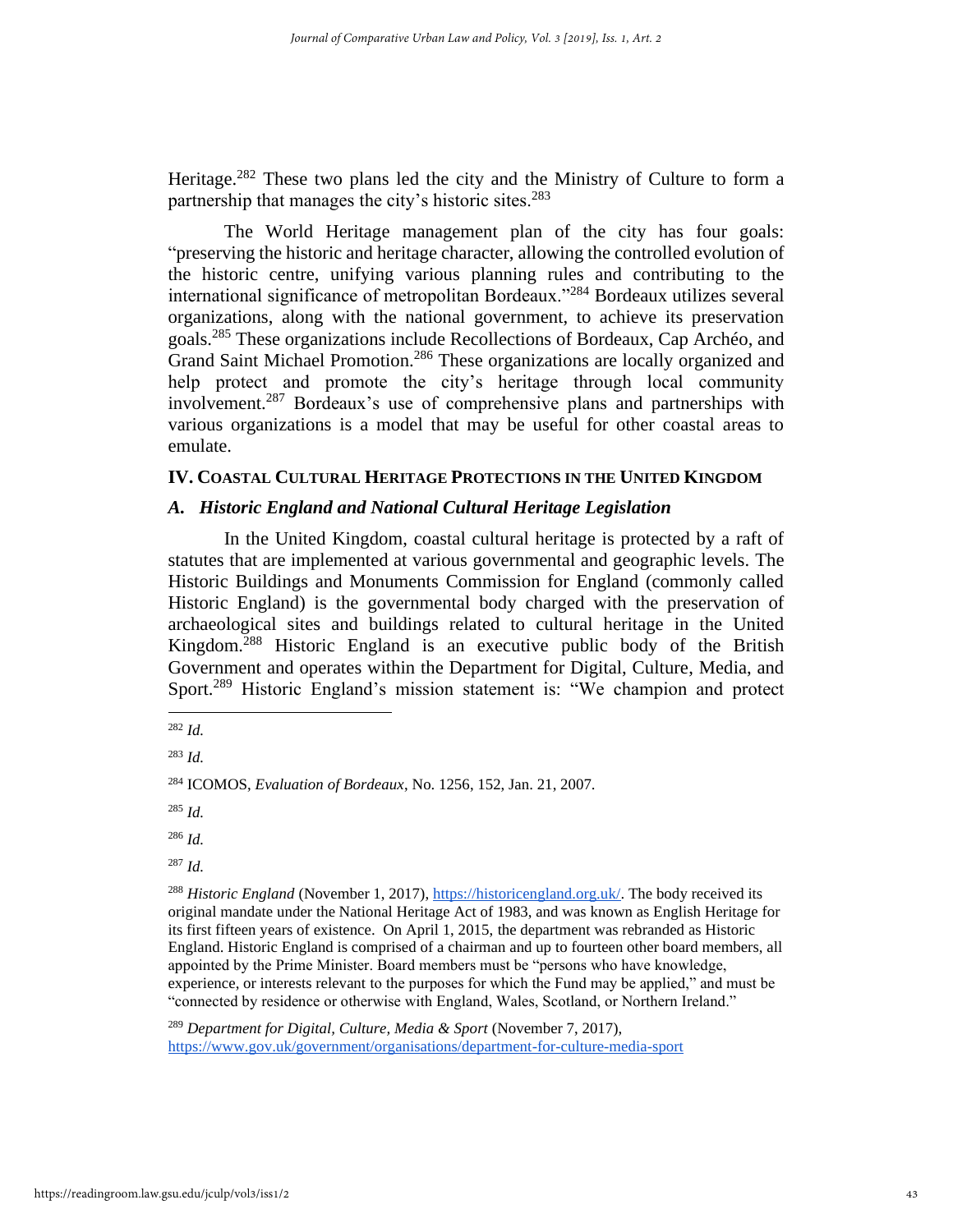historic places, helping people understand, value and care for them."<sup>290</sup> Historic England operates within a framework of national legislation that delineates its rights and responsibilities.

## *1. Ancient Monuments and Archaeological Areas Act*

The Ancient Monuments and Archaeological Areas Act (1979) is one of the most important pieces of national legislation for preserving cultural heritage in the United Kingdom. The Act "make[s] provision for the investigation, preservation and recording of matters of archaeological or historical interest and (in connection therewith) for the regulation of operations or activities affecting such matters."<sup>291</sup> Importantly for coastal preservation, the jurisdiction of the Act extends to "any monument situated in, on or under the seabed within the seaward limits of the United Kingdom territorial waters adjacent to England."<sup>292</sup>

The process of "scheduling" (listing) monuments lies at the heart of the Act.<sup>293</sup> The Act reserves to the Secretary of State for the Department of Digital, Culture, Media & Sport (Secretary) the power to decide what areas qualify for scheduling. In order to assist British citizens in determining what may be eligible for scheduling, Historic England offers 18 thematically arranged guides for download on its website.<sup>294</sup> Each guide includes detailed descriptions of the factors relevant to scheduling a site within a given category, literature on the current understanding of the history and development of scheduled sites, and how many sites of a given category are currently scheduled. While the criteria for scheduling vary from category to category, the Secretary has laid down "Principles of Selection" that are generally used when deciding whether a site deserves legal

<sup>290</sup> *Historic England* (November 1, 2017), https://historicengland.org.uk/

<sup>291</sup> *Ancient Monuments and Archaeological Areas Act*, 1979, c. 46 (Eng.)

<sup>292</sup> *Id.*

 $^{293}$  Scheduling has been at the fore of historic preservation in the United Kingdom since 1913, but its roots can be traced back to the 1882 Ancient Monuments Protection Act.<sup>293</sup> While the earliest version of scheduling preservation focused almost exclusively on prehistoric monuments, its' modern counterpart includes over 200 categories of monuments - ranging from "prehistoric standing stones and burial mounds, through to the many types of medieval sites— castles, monasteries, abandoned farmsteads and villages—to the more recent results of human activity, such as collieries." *See Scheduled Monuments* (November 9, 2017) <https://historicengland.org.uk/listing/what-is-designation/scheduled-monuments/>

 $294$  The scheduling guides currently provided by Historic England cover the following categories of sites: Law and Government; Transport Sites; Commemorative and Funerary; Sites of Health and Welfare; Gardens; Places of Learning; Culture, Entertainment and Sport; Utilities; Commercial Sites; Religion and Ritual pre-AD 410; Sites of Early Human Activity; Agriculture; Pre-1500 Military Sites; Religion and Ritual post-AD 410; Maritime and Naval; Industrial Sites; Military Sites post-1500; and Settlement Sites to 1500.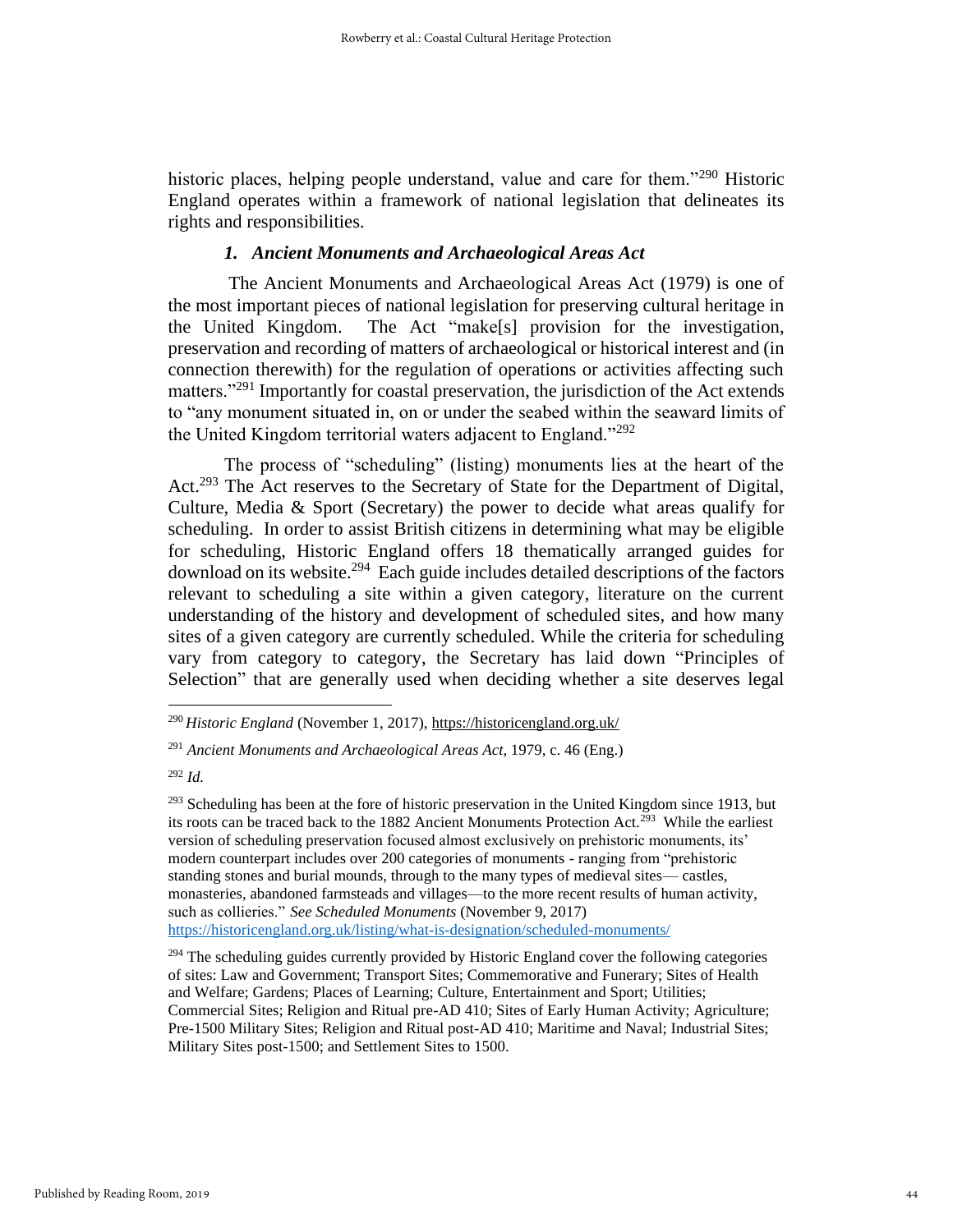protection. These include: period, rarity, documentation/finds, group value, survival/condition, fragility/vulnerability, diversity, and potential. The Secretary is prohibited from taking any other factors into account when scheduling a monument or site.<sup>295</sup>

Once the Secretary has indicated that a site or monument is to be scheduled, he must inform the owner and any local authority where the monument is situated.<sup>296</sup> Once a monument or site is scheduled, the Act provides that anyone who "executes or causes or permits to be executed" any work in the area "shall be guilty of an offence. $1297$  To avoid these penalties, the Act requires written consent in the form of a conditional or unconditional permit from the Secretary before any work may be performed.<sup>298</sup> Conditional permits often have a requirement that either the Secretary or someone authorized by him have an "opportunity to examine the monument and its site" and to "carry out any excavations" which they determine to be "desirable for the purpose of archaeological investigation."<sup>299</sup>

## *2. Treasure Act*

A second vital piece of national legislation relating to Historic England's work is the Treasure Act (1996).<sup>300</sup> The Act has particular relevance to metallic archaeological artifacts unearthed by metal detectorists, development, or coastal erosion in coastal areas. The Treasure Act defines treasure as:

> any object at least 300 years old when found which - (i) is not a coin but has metallic content of which at least 10 percent by weight is precious metal; (ii) when found, is one of at least two coins in the same find which are at least 300 years old at that time and have that percentage of precious metal; or (iii) when found, is one of at least ten coins in the same find which are at least 300 years old at the time.

The Treasure Act also describes the procedures a private citizen must follow if they find something of cultural significance. Upon discovery of a suspected artifact, a citizen is required to report that fact to their local county coroner within fourteen days. The fourteen day 'clock' starts either from the date the individual

<sup>295</sup> *Id.*

<sup>296</sup> *Id.*

<sup>297</sup> *Id.*

<sup>299</sup> *Ancient Monuments and Archaeological Areas Act*, 1979, c. 46 (Eng.)

<sup>300</sup> *Treasure Act, 1996, c.24 (Eng.)*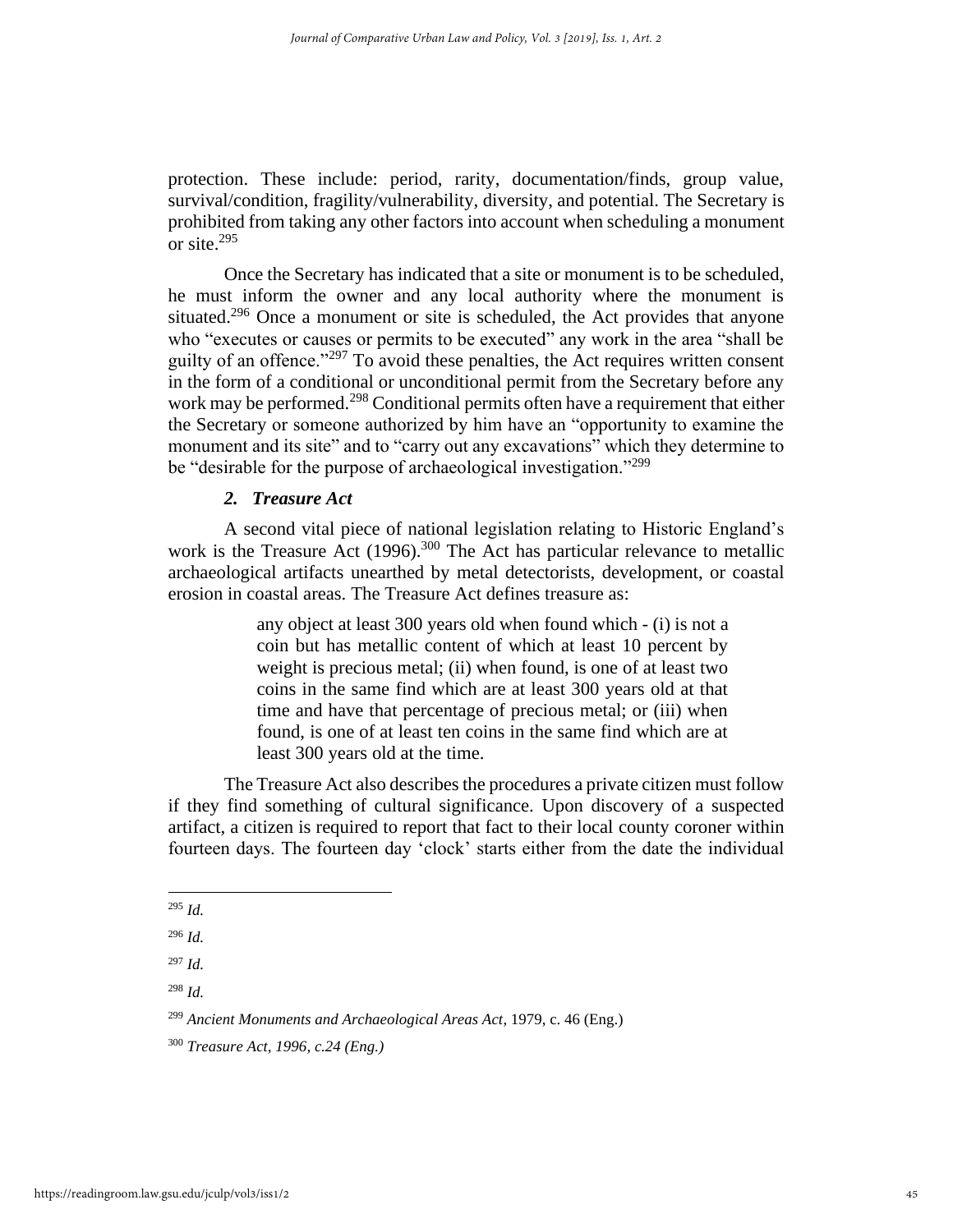found the artifact, or if the finder did not realize immediately that the item was significant, from the time they realized it may possess significance. If the coroner determines that the item constitutes treasure, the finder must offer the item for sale at a price determined by the Treasure Valuation Committee (TVC),  $301$  an advisory non-departmental public body comprised of independent antiques or coin experts as well as a representative from the metal-detecting community.<sup>302</sup>

A finder may only retain the found item if a museum either 1) expresses no interest in the piece or 2) is unable to purchase the item for another reason. Otherwise, a museum will pay full market value for the item with the proceeds being split 50/50 between the finder and the owner of the land where the item was found.<sup>303</sup> Finders who do not report to their local coroners or who fail to turn over the item after it is labeled 'treasure,' face criminal prosecution under the  $Act$ which may result in imprisonment of up to three months, a fine, or both.<sup>304</sup>

## *3. Protection of Wrecks Act*

The Protection of Wrecks Act 1973 (Wrecks Act) is another important piece of legislation relating to cultural heritage items in coastal areas. The Wrecks Act lists known historic wrecks, their locations, significance, and prescribes criminal penalties for interfering with a designated wreck site without a license.<sup>305</sup> Historic England has interpreted the reach of the Wrecks Act as follows: "Designated sites are identified as being likely to contain the remains of a vessel, or its contents, which are of historical, artistic or archaeological importance."<sup>306</sup> Sites that are far off-shore are generally marked with a yellow buoy, labeled "protected wreck."<sup>307</sup>

<sup>306</sup> https://historicengland.org.uk/advice/planning/consents/protected-wreck-sites/

<sup>307</sup> *Protected Wreck* Sites (November 9, 2017), https://historicengland.org.uk/advice/planning/consents/protected-wreck-sites/

<sup>301</sup>*The Portable Antiquities Scheme* (November 9, 2017), https://finds.org.uk/.

<sup>302</sup> *Treasure Valuation Committee* (January 10, 2018),

<https://www.gov.uk/government/organisations/treasure-valuation-committee> This role is currently held by Trevor Austin, the General Secretary of the National Council for Metal Detecting. The TVC holds its meetings at the Museum of London Archaeology, even though the two organizations are not officially affiliated with one another.

<sup>303</sup> *The British Museum,* (January 10, 2018),

http://www.britishmuseum.org/about\_us/news\_and\_press/press\_releases/2011/archaeological\_find s\_report.aspx

 $304$  Section 3 of Part 8 provides: Any person who fails to comply with sub-section  $(1)$  – the section requiring notification of the local coroner - is guilty of an offence and liable on summary conviction to - (a) imprisonment for a term not exceeding three months; (b) a fine of an amount not exceeding level 5 on the standard scale; or  $(c)$  both.<sup>304</sup>

<sup>305</sup> *Protection of Wrecks Act,* 1973, c. 33 (Eng.)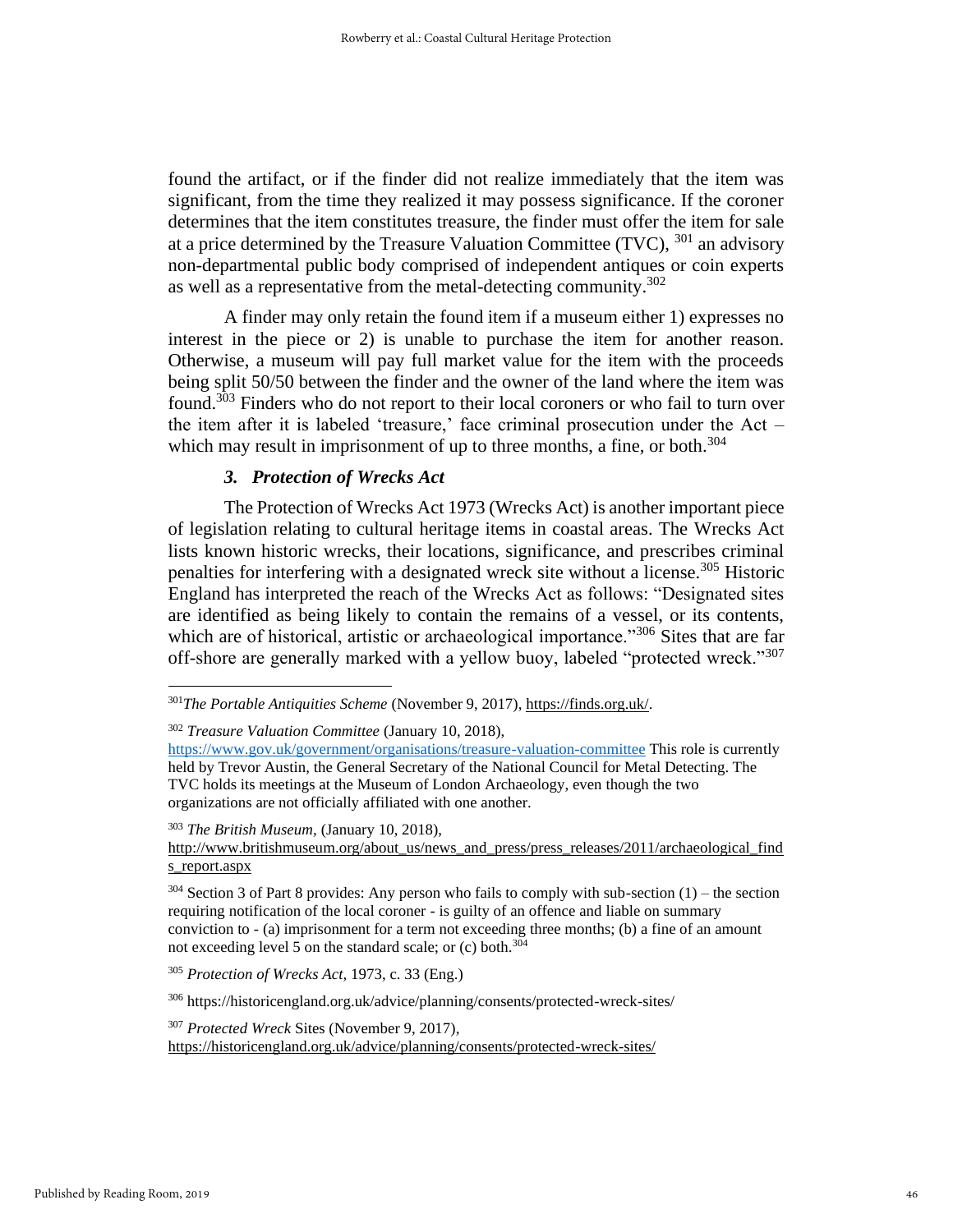Sites closer to shore often have notices posted on land. Under the Act the Secretary has the power to declare an area around a wreck prohibited on the basis of its potential danger to "life or property." Diving and other recreational activities are strictly prohibited in these areas.<sup>308</sup> The Wrecks Act is vital to coastal preservation in the United Kingdom given the "combination of historically high volumes of shipping traffic and a long history of sea-faring and frequent rough seas" around the British Isles. To date, Historic England has archived approximately 40,000 wreck sites, documented losses, and seabed archaeological features. The process of archiving these sites may be only beginning given the fact that "the density of shipwrecks in United Kingdom Territorial Waters is likely to be amongst the highest in the world."<sup>309</sup>

If a wreck is of a military ship or aircraft however, it will instead be governed by the Protection of Military Remains Act of 1986 ("PMRA").<sup>310</sup> PMRA's preamble states that its purpose is "to secure the protection from unauthorised interference of the remains of military aircraft and vessels that have crashed, sunk or been stranded and of associated human remains; and for connected purposes."<sup>311</sup> The PMRA is both retroactive and forward-looking, applying to all crashes and wrecks that occurred prior to its passing as well as to any future crashes or wrecks within the United Kingdom.<sup>312</sup> The Act is administered by the Ministry of Defence and divides protected areas into two categories: controlled sites and protected places. Currently twelve wrecks are listed as controlled sites, meaning that diving in the area is strictly prohibited. Seventy-nine wrecks are currently designated as protected places, meaning that divers are permitted in the area but face criminal consequences for disturbing the wreckage.  $3\overline{1}3$ 

## *4. Dealing in Cultural Objects (Offences) Act*

<sup>311</sup> *Id.*

<sup>312</sup> It is not necessary that the Secretary of State confirm the presence of human remains on the vessel, he need only verify that the area contains a vessel which "appears to him to have sunk or been stranded while in military service" in the case of a ship. In the case of an aircraft, the Act empowers the Secretary to "designate as a controlled site any area. . . which appears to him to contain a place containing the remains of, or of a substantial part of, an aircraft" to which the Act applies.

<sup>313</sup> *Navy News* (November 10, 2017), https://navynews.co.uk/

<sup>308</sup> *Protection of Wrecks Act,* 1973, c. 33 (Eng.)

<sup>309</sup> *Protected Wrecks* (November 10, 2017), https://historicengland.org.uk/advice/hpg/has/protectedwrecks/

<sup>310</sup> *The Protection of Military Remains Act,* 1986, c. 35 (Eng.)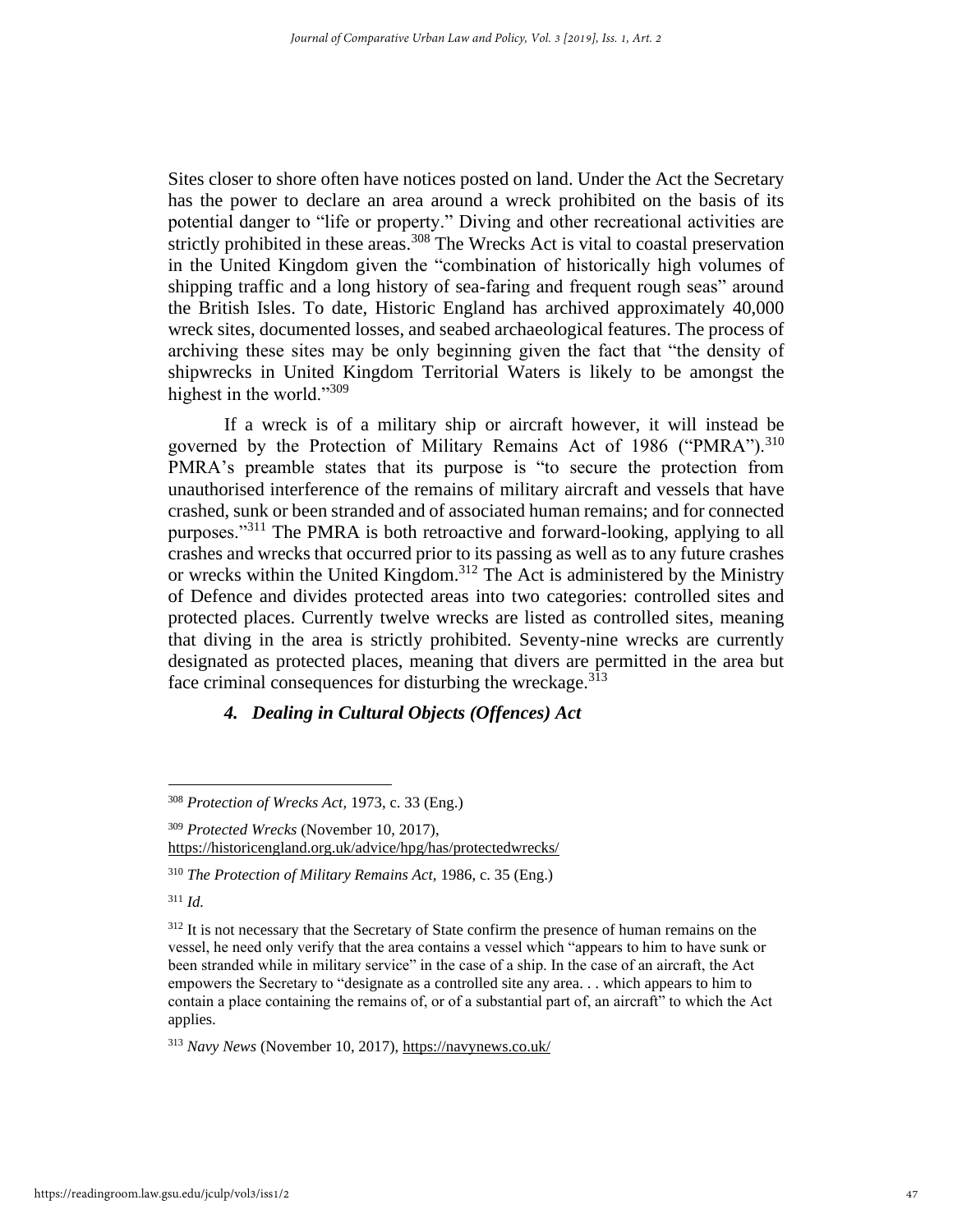A final piece of national legislation relevant to Historic England's preservation of England's coastal cultural heritage is the Dealing in Cultural Objects (Offences) Act 2003. The Act's preamble states that it provides "for an offence of acquiring, disposing of, importing or exporting tainted cultural objects, or agreeing or arranging to do so; and for connected purposes."<sup>314</sup> An object is defined as 'tainted' if it was "removed from a building or structure of historical, architectural, or archaeological interest where the object has as at any time formed part of the building or structure" or if it was "removed from a monument of such interest," and "the removal or excavation constitutes an offence."<sup>315</sup> A person is guilty of an offence under the act if he "dishonestly deals in a cultural object that is tainted, knowing or believing that the object is tainted.<sup>3316</sup> It is immaterial whether the potential offender knows that the object is a cultural object, he need only believe that the object is tainted to be liable. The Act defines 'deals in' as acquiring, disposing of, importing or exporting the object or agreeing with another person to do any of these things. A person convicted under the Act faces one of two criminal penalties: (a) on conviction from an indictment, to imprisonment not exceeding seven years or a fine (or both); (b) on summary conviction, to imprisonment not exceeding six months or a fine not exceeding the statutory maximum (or both). $^{317}$ 

## *B. National Planning Policy Framework and Local Development*

In conjunction with the statutes discussed above, the National Planning Policy Framework ("NPPF") serves as the touchstone for all types of development in the United Kingdom, including that which may threaten coastal cultural heritage. The central theme in the NPPF is the "presumption in favour of sustainable development," a policy it sets out in twelve core land-use planning principles.<sup>318</sup>

<sup>316</sup> *Id.*

<sup>317</sup> *Dealing in Cultural Objects (Offences) Act,* 2003, c. 27 (Eng.)

<sup>318</sup> *Planning System* (November 10, 2017)

<https://historicengland.org.uk/advice/planning/planning-system/> The 12 core principles are that planning should: 1) Be genuinely plan-led, empowering local people to shape their surroundings, with succinct local and neighbourhood plans setting out a positive vision for the future of the area. Plans should be kept up-to-date, and be based on joint working and co-operation to address larger than local issues. They should provide a practical framework within which decisions on planning applications can be made with a high degree of predictability and efficiency; 2) not simply be about scrutiny, but instead be a creative exercise in finding ways to enhance and improve the places in which people live their lives; 3) proactively drive and support sustainable economic development to deliver the homes, business and industrial units, infrastructure and thriving local places that the country needs. Every effort should be made objectively to identify and then meet the housing, business and other development needs of an area, and respond positively to wider

<sup>314</sup> *Dealing in Cultural Objects (Offences) Act,* 2003, c. 27 (Eng.)

<sup>315</sup> *Id.*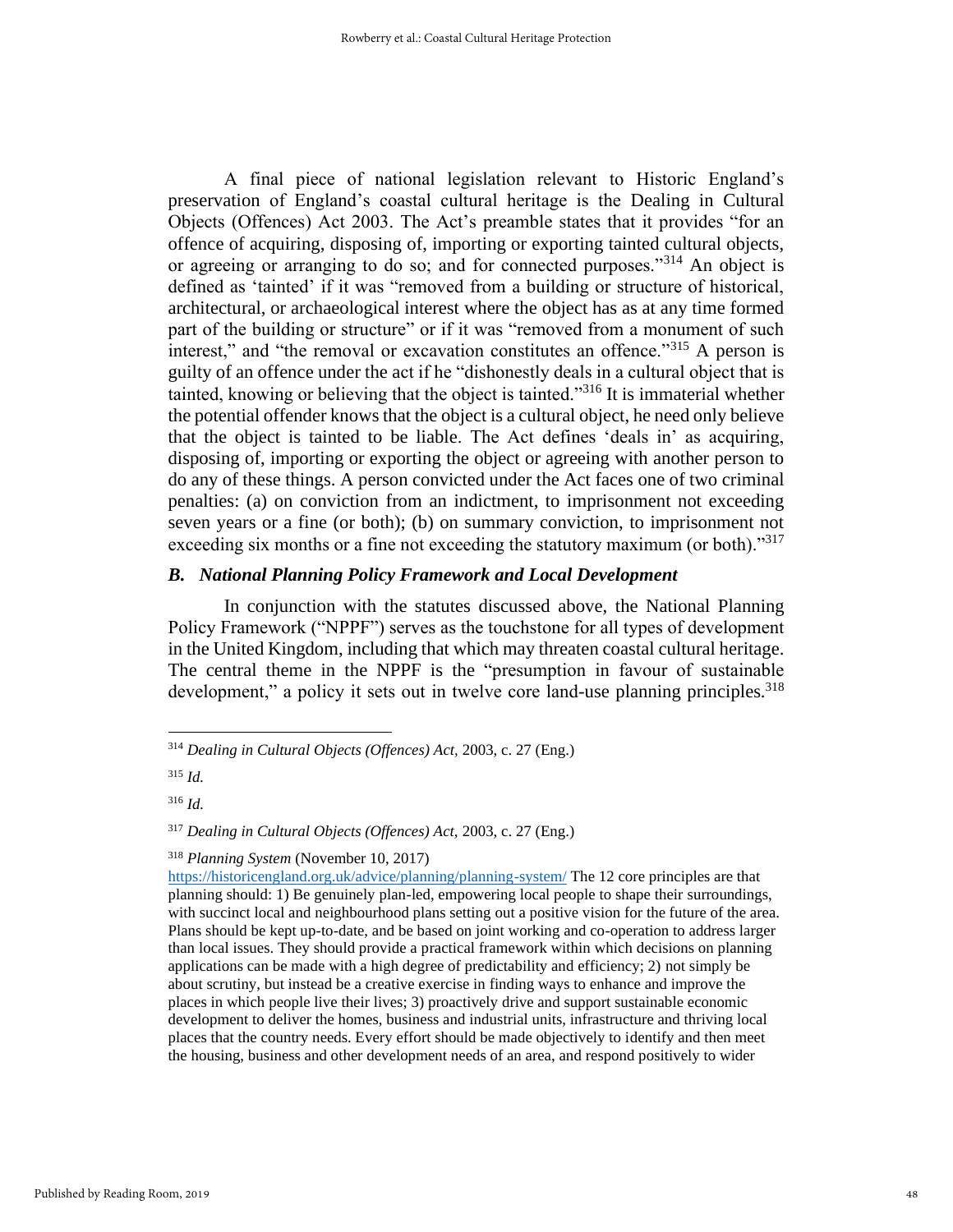The NPPF covers planning issues related to: the economy, town centres, the rural economy, sustainable transport, communications infrastructure, housing, design, healthy communities, green belt, climate change, the natural environment, the historic environment, minerals, plan-making, and decision-taking.<sup>319</sup> Before any potential project that may threaten a protected archaeological area or feature may begin, it must be evaluated by the Planning Inspectorate, an executive agency under the Ministry of Housing, Communities & Local Government that handles "planning appeals, national infrastructure planning applications, examinations of local plans and other planning-related and specialist casework in England and Wales."<sup>320</sup> The cost of the inspection is born by the developer. 321

The NPPF places special emphasis on Local Plans as a means of achieving its overall goals.<sup>322</sup> The NPPF provides detailed guidelines on how local

<sup>319</sup> *Planning* Help (November 10, 2017) https://planninghelp.cpre.org.uk/planningexplained/national-planning/national-planning-policy-framework

<sup>320</sup> Planning Inspectorate, What we do (April 17, 2018) https://www.gov.uk/government/organisations/planning-inspectorate

<sup>321</sup> Milne, Gustav (personal communication, October 17, 2017).

<sup>322</sup> The opening remarks of the NPPF make clear that the Framework's three core goals of achieving better economic, social, and environmental outcomes with all planning in the U.K.

opportunities for growth. Plans should take account of market signals, such as land prices and housing affordability, and set out a clear strategy for allocating sufficient land which is suitable for development in their area, taking account of the needs of the residential and business communities; 4) always seek to secure high quality design and a good standard of amenity for all existing and future occupants of land and buildings; 5) take account of the different roles and character of different areas, promoting the vitality of our main urban areas, protecting the Green Belts around them, recognising the intrinsic character and beauty of the countryside and supporting thriving rural communities within it; 6) support the transition to a low carbon future in a changing climate, taking full account of flood risk and coastal change, and encourage the reuse of existing resources, including conversion of existing buildings, and encourage the use of renewable resources (for example, by the development of renewable energy); 7) contribute to conserving and enhancing the natural environment and reducing pollution. Allocations of land for development should prefer land of lesser environmental value, where consistent with other policies in this Framework; 8) encourage the effective use of land by reusing land that has been previously developed (brownfield land), provided that it is not of high environmental value; 9) promote mixed use developments, and encourage multiple benefits from the use of land in urban and rural areas, recognising that some open land can perform many functions (such as for wildlife, recreation, flood risk mitigation, carbon storage, or food production); 10) conserve heritage assets in a manner appropriate to their significance, so that they can be enjoyed for their contribution to the quality of life of this and future generations; 11) actively manage patterns of growth to make the fullest possible use of public transport, walking and cycling, and focus significant development in locations which are or can be made sustainable; and 12) take account of and support local strategies to improve health, social and cultural wellbeing for all, and deliver sufficient community and cultural facilities and services to meet local needs.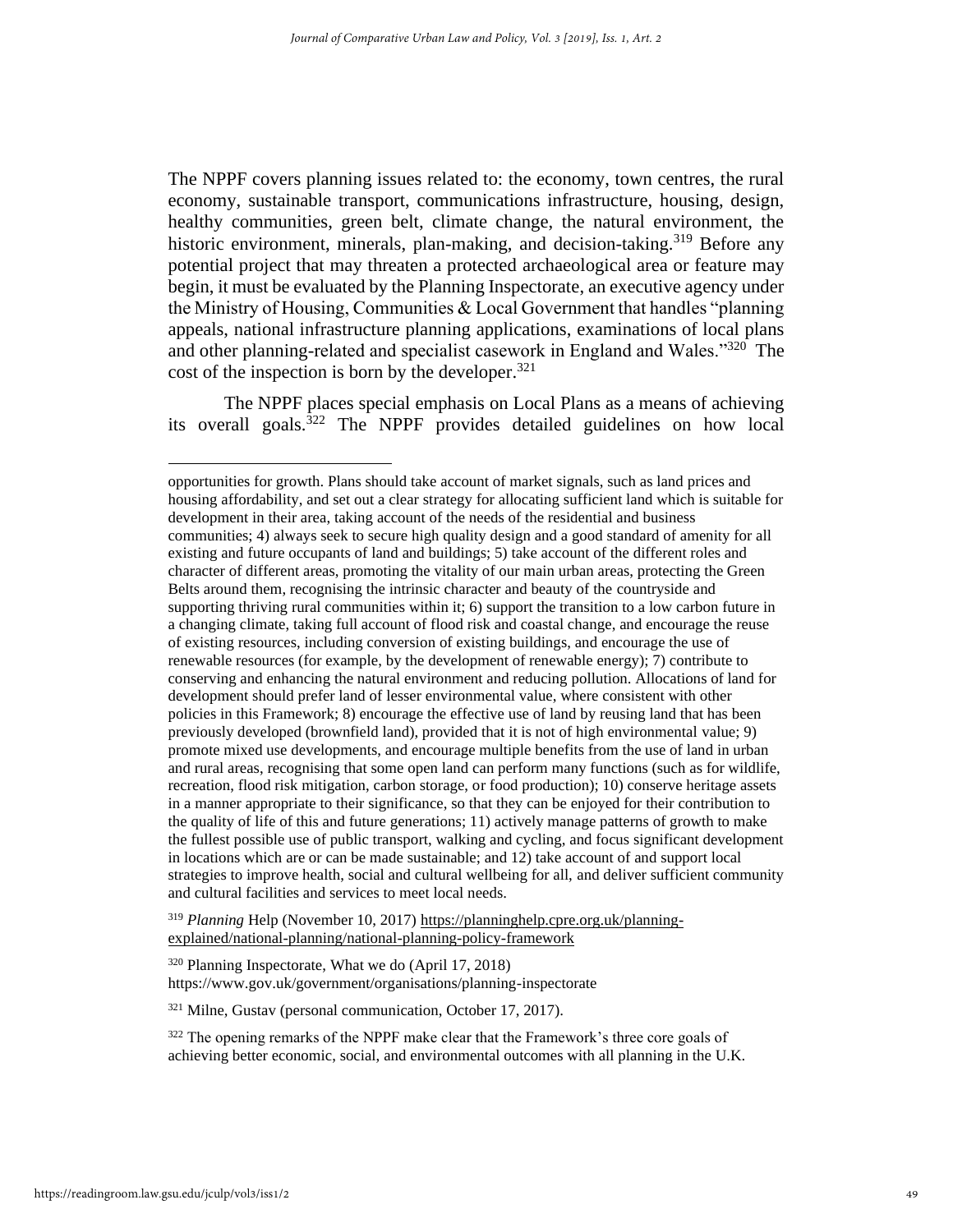commissions should work to "set out a vision and a framework for the future development of the area, addressing needs and opportunities in relation to housing, the economy, community facilities and infrastructure—as well as a basis for safeguarding the environment, adapting to climate change and securing good design."<sup>323</sup> Local plans are expected to be kept up to date and are used as the starting point when Historic England considers a local planning commission's application for potential projects. In creating a Local Plan, planning authorities are encouraged to consider potential future needs in the area and to do so with an eye toward longterm sustainable development. The NPPF requires that local commissions carry out a Sustainability Appraisal—a set of guidelines promulgated in the Planning and Compulsory Purchase Act of 2004.<sup>324</sup> After completing the Appraisal, local planning authorities are required to publicize the complete Local Plan before submitting it to the Planning Inspectorate. This 'publication stage' allows for local individuals and organizations to come forward and have their concerns heard before the plan is considered by the national government.<sup>325</sup> Further, local commissions are encouraged, though not required, to publish a Local Development Scheme on the commission's website.

The next part of the process requires the local commission to forward the Local Plan, along with the required supporting documents, to the Planning Inspectorate for examination. The Planning Inspectorate ensures that the necessary legal requirements have been met and works proactively with the local planning authority to ensure that development proceeds while respecting the overall goals contemplated by the NPPF. The Inspector is not expected to suggest modifications to the overall plan unless he is asked to do so by the local planning committee. Once the Local Plan is approved, development may go forward. If the Inspector denies the current plan, the old Local Plan will remain in effect until authorities are able to prepare a new document for submission.

would not be possible without the work done by local planning commissions. "The National Planning Policy Framework sets out the Government's planning policies for England and how these are expected to be applied. It sets out the Government's requirements for the planning system only to the extent that it is relevant, proportionate and necessary to do so. It provides a framework within which local people and their accountable councils can produce their own distinctive local and neighbourhood plans, which reflect the needs and priorities of their communities." National Planning Policy Framework, Department for Communities and Local Government, March 2012.

<sup>323</sup> *National Planning Policy Framework (NPPF) and Heritage Assets* (November 9, 2017) https://historicengland.org.uk/advice/hpg/decisionmaking/NPPF/

<sup>324</sup> *Planning and Compulsory Purchase Act,* 2004, c. 5 (Eng.)

<sup>325</sup> *Guidance, Local Plans* (November 12, 2017) https://www.gov.uk/guidance/local-plans-- 2#local-plans-key-issues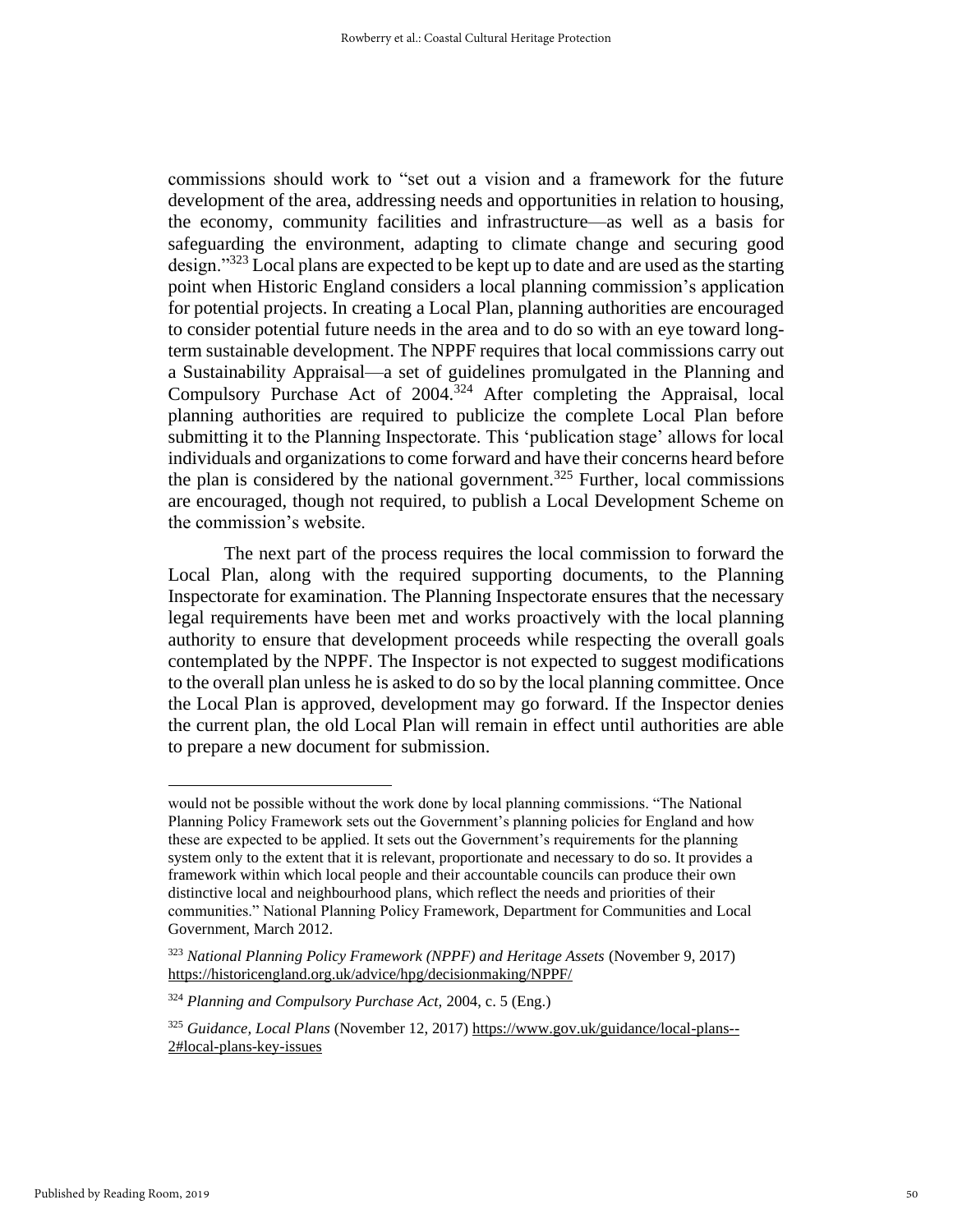#### *C. Case Studies in the United Kingdom*

To better understand how Historic England and the NPPF preserve British heritage in coastal urban areas, we now consider several case studies.

#### *1. Cornish Ports and Harbours Project*

The Cornish Ports and Harbours Project was prepared by the Cornwall Archaeological Unit for Historic England. The project "aimed to establish effective methodologies for assessing the fabric, significance and character of English ports and harbours by using a study of those in Cornwall and the Isles of Scilly as a pilot."<sup>326</sup> The report, prepared over four years, culminated in a Historic Environment Action Plan, management recommendations both for the area and for similarly situated areas across the U.K., and a list of sites and features within ports that are candidates for scheduling.

The project itself was carried out in four stages. In the first stage, the research group carried out a wide-ranging assessment of the ports, investigating previous work done in the areas as well as potential forces for change—both natural and man-made. The researchers classified the areas according to Historic England's Conservation Principles—choosing to focus on the sites deemed most at risk and most likely to benefit from changes in development principles. Finally, fifteen sites were chosen for individual study.<sup>327</sup>

The second stage of the project involved more detailed study of the fifteen sites selected in the first stage. The group was able to create three 'time-slices' of each site using the following materials: photographs taken by the Royal Air Force in the 1940s, OS mapping software which was used to create an accurate image of the topography of the areas in the first decade of the  $20<sup>th</sup>$  century, and tithe maps from the  $1840s$ .<sup>328</sup>

The third stage involved summarizing the methodology used so that it could be replicated by researchers in other localities. The researchers also compiled their work into a Historic Environment Action Plan and created a PowerPoint for use by

<sup>326</sup> Johns, Charles and Fleming, Fiona: Cornish Ports and Harbours Report, 2017.

 $327$  Historic England's Conservation Principles are: 1) The historic environment is a shared resource; 2) Everyone should be able to participate in sustaining the historic environment; 3) Understanding the significance of places is vital; 4) Significant places should be managed to sustain their values; 5) Decisions about change must be reasonable, transparent and consistent; 6) Documenting and learning from decisions is essential. (Historic England: Conservation Principles, Policies and Guidance).

<sup>328</sup> Johns, Charles and Fleming, Fiona: Cornish Ports and Harbours Report, 2017.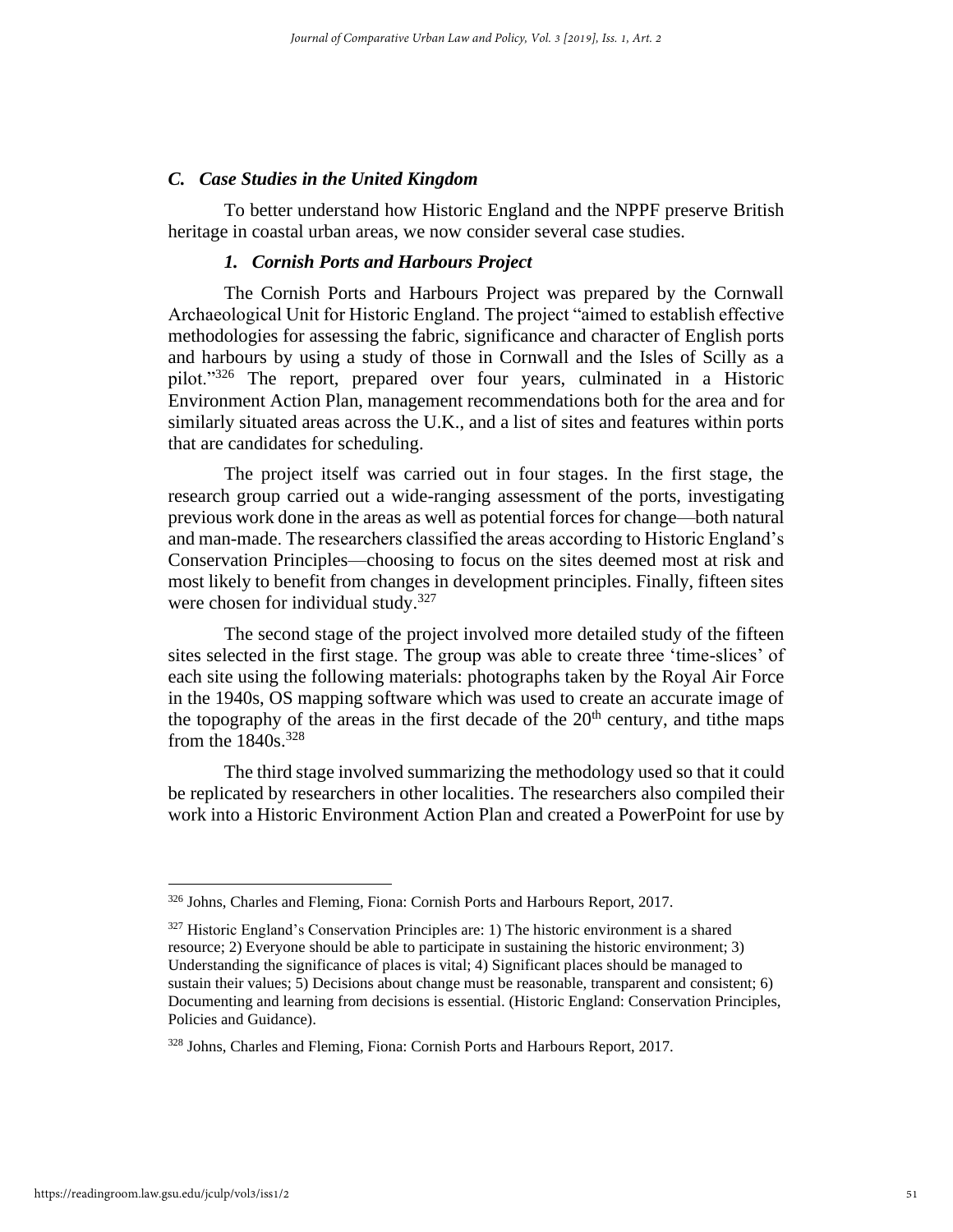local planning authorities as they continue to develop and re-develop urban coastal areas.

The fourth and final stage of the project involved setting out "reasonable and realistic routes towards increased protection."<sup>329</sup> Importantly, the project report points out that "the main generic issue affecting [coastal areas] is climate change, increased storminess, and extreme weather events resulting in loss of sand and possible exposure and degradation of archaeological features and deposits."<sup>330</sup> To alleviate some of these concerns, the project report recommended that "beaches be monitored at least once a year to assess the effects of coastal erosion,"<sup>331</sup> and that local planning authorities consider those effects when creating development plans. The group also compiled a list of other areas they viewed as good candidates for consideration by Historic England's Designation Department. Finally, the group created a series of key management recommendations that have been drawn up as a separate, publicly available document for use at the local level.<sup>332</sup>

## *2. Rapid Coastal Zone Assessment for South-West England*

In an effort to aid the conservation of heritage assets in coastal areas, Historic England has commissioned a series of projects known as rapid coastal zone assessments (RCZA).<sup>333</sup> The predecessor of the RCZA projects was known as the Hullbridge Survey and took place only in Essex. The surveyors that worked on the Hullbridge Survey "literally walked . . . around most of the cost of Essex – recording sites and undertaking small-scale excavation."<sup>334</sup> While the primary purpose of these early surveys was to find and record artifacts, "advances in technology, but perhaps more importantly in terms of the perception of what the historic environment comprises, and what should be done about threatened sites, have meant that more recent surveys and subsequent studies have been very different."<sup>335</sup> Modern RCZAs apply Historic England's "basic principles of technical feasibility, long-term sustainability, and cost effectiveness" to develop

<sup>329</sup> *Id*.

<sup>330</sup> *Id*.

<sup>331</sup> *Id*.

<sup>332</sup> [https://archaeologydataservice.ac.uk/archives/view/cornish\\_ports\\_harbours\\_2017.](https://archaeologydataservice.ac.uk/archives/view/cornish_ports_harbours_2017) 

<sup>333</sup> *Coastal Change* (January 16, 2018) https://historicengland.org.uk/advice/planning/marineplanning/rczas-reports/

<sup>334</sup> Murphy, Peter. *England's Coastal Heritage*. Swindon, English Heritage, 2014.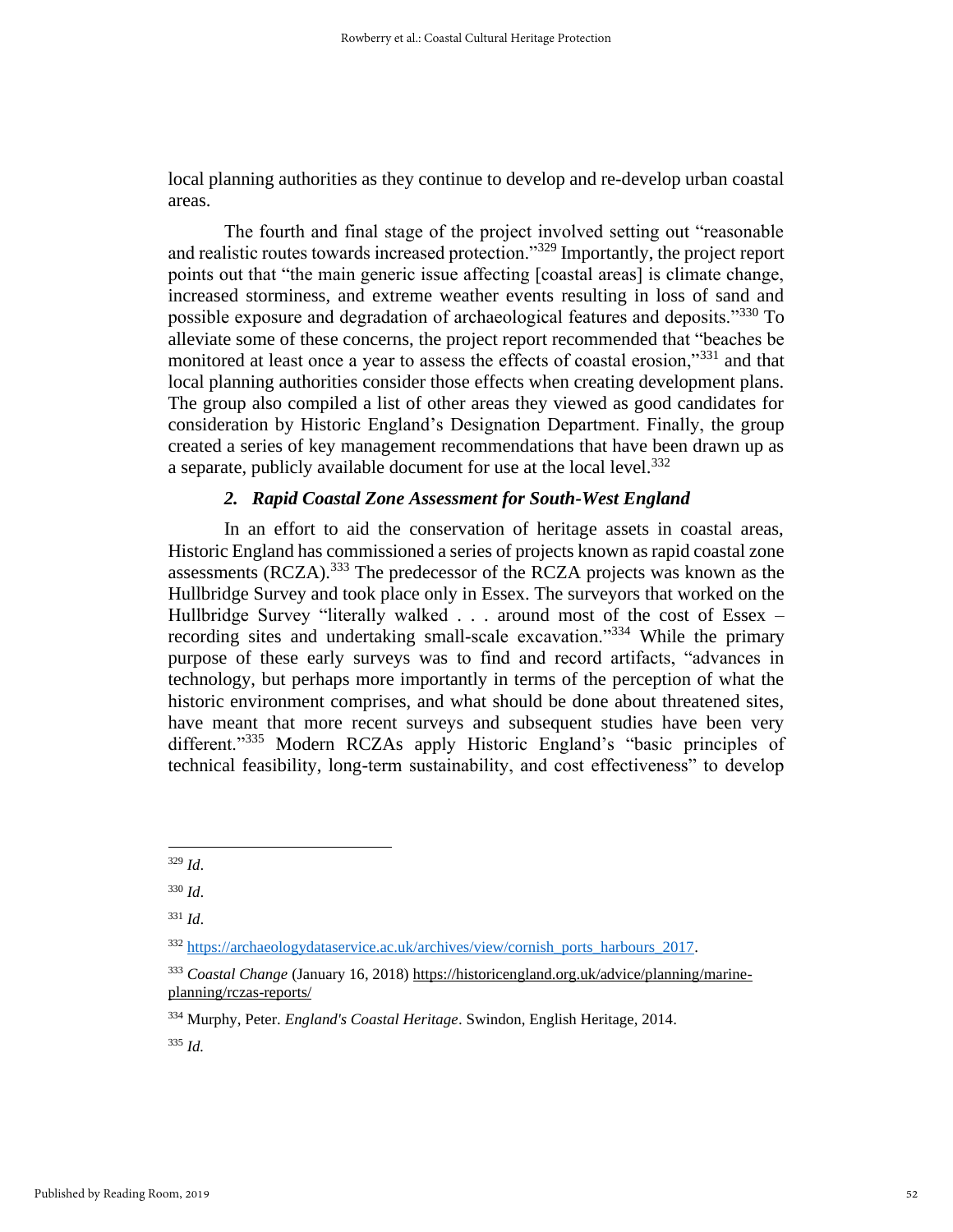"'schemes to protect the historic environment, or to mitigate unavoidable damage." 336

One such RCZA, aimed at the coast of Dorset in South-West England, was a collaborative effort between the Cornwall Council and Bournemouth University in February 2015. This RCZA was divided into two distinct phases and addressed eleven different geographic "zones" within the study area, with each zone being demarcated using landmarks.<sup>337</sup> Phase 1 consisted of a desk-based assessment, in which researchers assessed available data and studies "on the character of the historic environment within the project area, and potential threats to heritage assets." <sup>338</sup> For example, the western part of the Dorset and East Devon Coast known as the Jurassic Coast—is a UNESCO World Heritage Site, meaning that any potential threats to that area needed to be carefully considered.<sup>339</sup>

Phase 2 "prioritizes areas where heritage assets may be most at risk."<sup>340</sup> The aim of this second phase is to provide a "broad assessment of the likely archaeological potential and vulnerability" of particular historic resources and to enhance "public understanding and enjoyment of the coastal heritage."<sup>341</sup> Researchers consulted historical archives on the area's natural environment, including "studies of paleogeography and coastal change, historic map regression studies and specific studies of the coastal historic environment in the study area."<sup>342</sup> This information was paired with more contemporary sources of information, including "contact with local individuals, societies and organizations concerning . . . archaeological remains," as well as "aerial photographic transcriptions" and "local authority maritime archaeological databases."<sup>343</sup>

Researchers then undertook an extensive, traditional, boots-on-the-ground survey of the landscape within each zone. The information gleaned at this stage was compared with historical archives to better understand the processes shaping the

<sup>340</sup> *Id.*

<sup>341</sup> *Id.*

<sup>342</sup> *Id.*

<sup>336</sup> *Coastal Change* (January 16, 2018) https://historicengland.org.uk/advice/planning/marineplanning/rczas-reports/

<sup>&</sup>lt;sup>337</sup> Charles Johns, Graeme Kirkham, Tom Cousins and Dave Parham: Rapid Coastal Zone Assessment Survey Phase One Desk-based Assessment for South-West England (South Coast Dorset) 6673, 2015.

<sup>338</sup> *Id.*

<sup>339</sup> *Id.*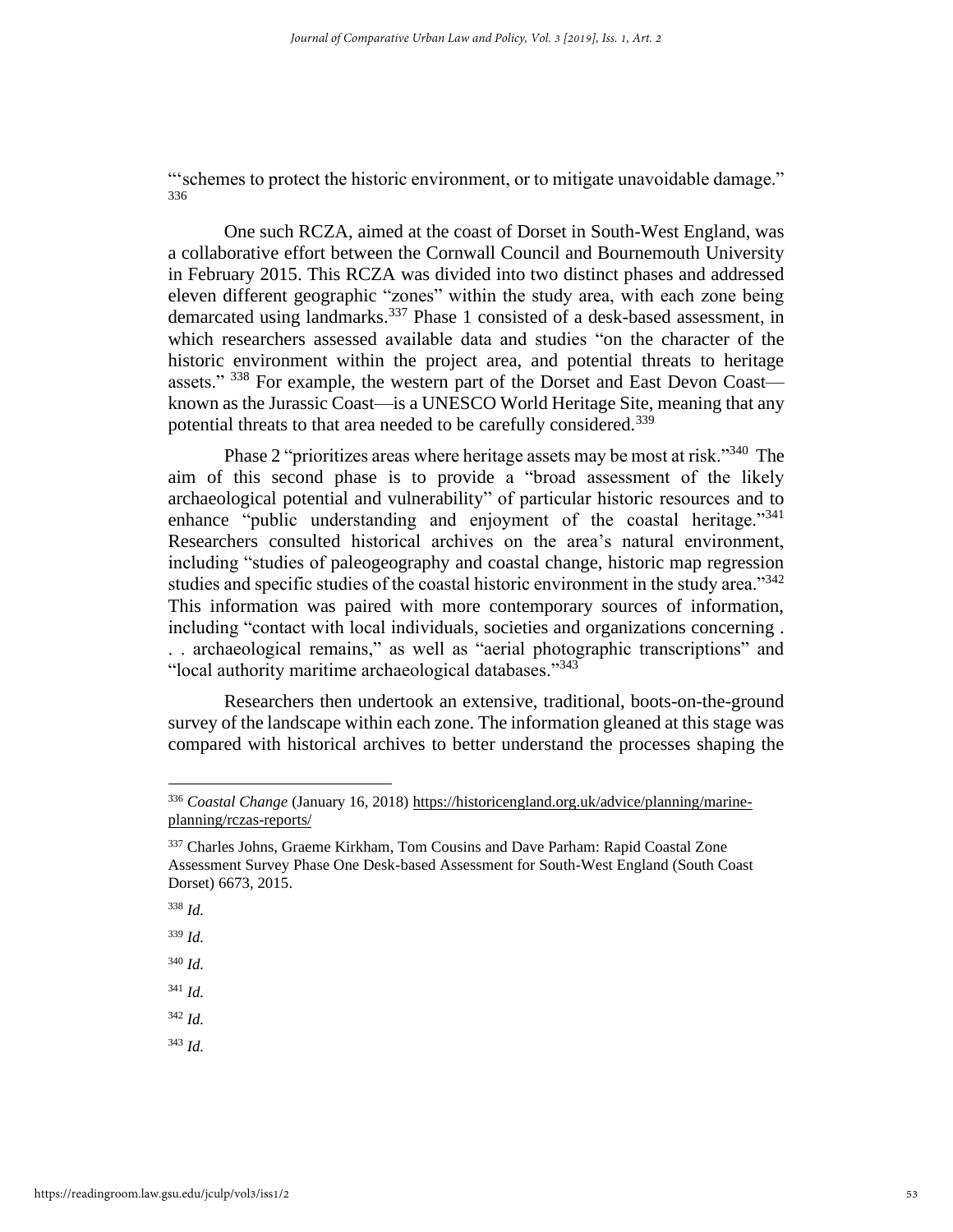natural environment of the zone. Researchers then formulated recommendations specific to each of the zones demarcated within the study, aiming to take into account projections about the future of the natural processes at work in the area as well as the opinions of authorities and stakeholders in the region. For example, the project report notes that "parts of a number of Scheduled Monuments within the South Devon coast study area are at risk of coastal erosion and it is therefore likely that targeted phases of excavation and recording may be required on these sites."<sup>344</sup>

## *3. Rapid Coastal Zone Assessment for North-West England*

Historic England commissioned a RCZA the north-west coast of England in September of 2009 with the goal of "form[ing] a valuable resource for improved management of the coastal historic environment and for furthering research, education and public enjoyment of the coastal heritage of the North-West."<sup>345</sup> This RCZA first surveyed the geology, topography, and sea level changes in the North West Coastal Zone.<sup>346</sup> Historic England's researchers then divided the study area into four distinct zones: (1) from Royal Seaforth Dock to the River Wyre, (2) from the River Wyre to Roa Island, (3) from Roa Island to St. Bee's Head, and (4) from St. Bee's Head to the River Sark.<sup>347</sup>

The same research methodology was followed with respect to each of these four zones. First, researchers reviewed the current topography, geology, soils and land-use within each area. Next, researchers traced the development of the natural environment in each of the four areas through the following historical periods: Early Prehistory, Later Prehistory, Roman and Romano-British, Early Medieval, Medieval, Post-Medieval, and finally Industrial/Modern. By comparing the record of the natural environment with knowledge of human activity in the area during each of these historical periods, researchers gained a greater understanding of the impact of human activity on the ecosystems of the region, which allowed them to identify "36 important sites that are at risk dating from the prehistoric period through to the Second World War."<sup>348</sup> One of these is Piel Castle, an early 12<sup>th</sup> century fortification in the study area, was found to have partially "collapsed due to coastal erosion."<sup>349</sup> Finally, the research team laid out its' proposal for the next

<sup>344</sup> *Id.*

<sup>345</sup> Johnson, Ben: North-West Rapid Coastal Zone Assessment (NWRCZA), 2009.

<sup>&</sup>lt;sup>346</sup> Ian Shennan and Natasha Barlow, professors at the University of Durham, provided Historic England with an overview of their research on sea level change in North-West England, information which was reproduced in full as part of the final report on the area.

<sup>347</sup> Johnson, Ben: North-West Rapid Coastal Zone Assessment (NWRCZA), 2009.

<sup>348</sup> *Id.*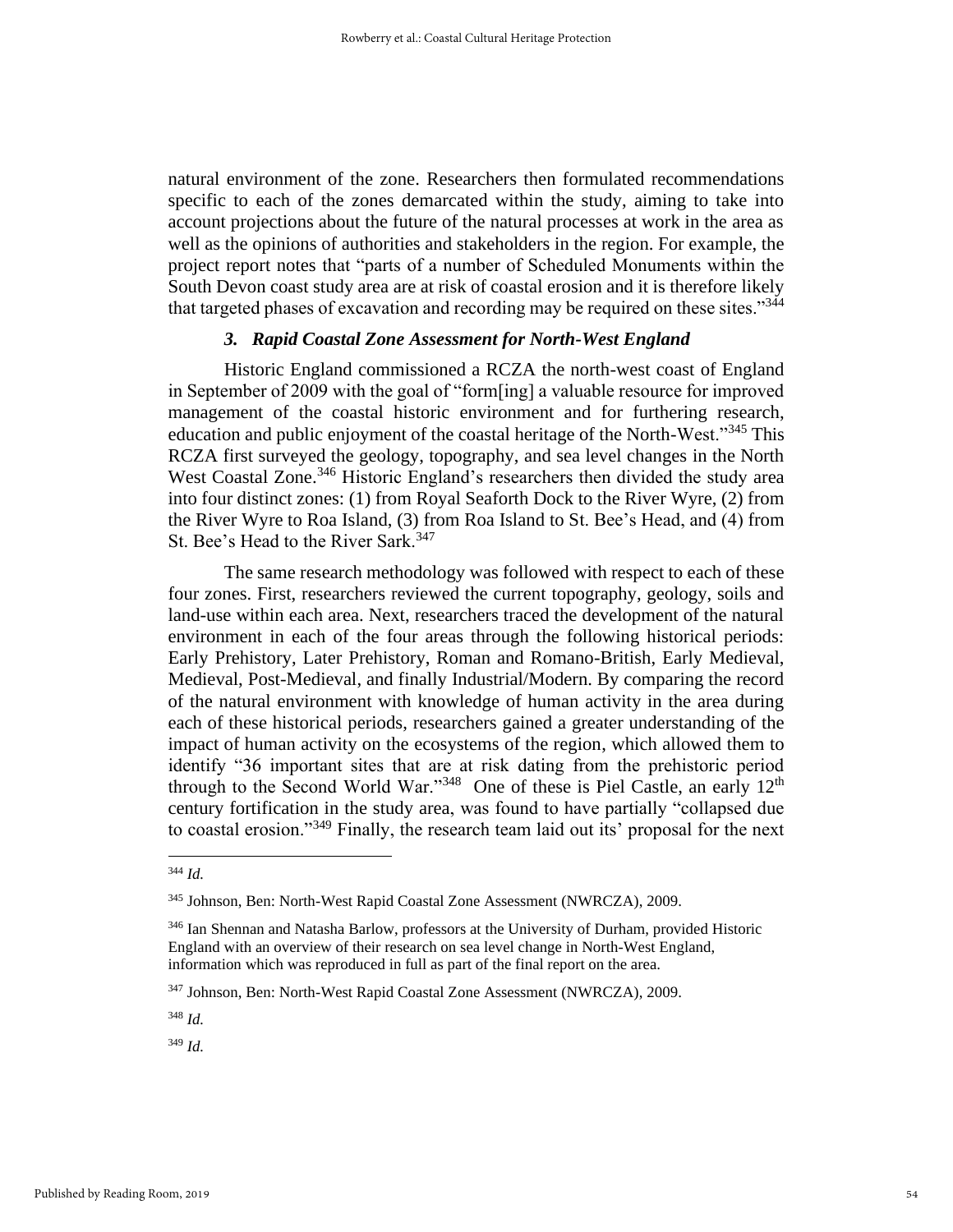phase of research: the development of a rapid, traditional survey "to record the sites at risk and to inform future mitigation strategies for them."<sup>350</sup>

## **V. ANALYSIS OF THE THREE LEGAL FRAMEWORKS**

A close comparison of the legal frameworks for preserving and protecting coastal historic resources reveals important similarities as well as salient differences.

## **A. Similarities**

The United States, France, and the United Kingdom all share a powerful common ethos that cultural heritage is an indispensable tool for furthering positive social aims and for reinforcing cultural ties within each nation. The purpose statement in the National Historic Preservation Act in the United States, for example, declares that the United States should, "foster conditions under which our modern society and our historic property can exist in productive harmony and fulfill the social, economic, and other requirements of present and future generations."<sup>351</sup> The Ancient Monuments and Archaeological Areas Act in the U.K. indicates that it was created, "to make provisions for the investigation, preservation and recording of matters of archaeological or historical interest."<sup>352</sup> And Title 1 of Book V of the French Heritage Code provides for, "the safeguarding and study [of archaeological heritage] that allows to trace the development of the history of humanity."

To ensure that cultural heritage within their respective coastal regions is preserved, each country has enacted various heritage protection laws that aim to protect historic resources. The Heritage Code in France, a country that follows the Civil Law tradition, serves as the foundation for legal protections to the country's cultural heritage.<sup>353</sup> The United States and United Kingdom, both countries that follow the Common Law tradition, have promulgated a multitude of statutes which are the sources of legal protections for their cultural heritage.<sup>354</sup> While there is no exact uniformity among what each country's laws protect, broad structural similarities among the various laws do exist. For instance, the U.S., U.K., and

<sup>350</sup> *Id.*

<sup>351</sup> 54 U.S.C. § 300101(1).

<sup>352</sup> *Ancient Monuments and Archaeological Areas Act*, 1979, c. 46 (Eng.)

<sup>&</sup>lt;sup>353</sup> For general background on the formation of the Civil Law tradition, see James Brundage, THE MEDIEVAL ORIGINS OF THE LEGAL PROFESSION: CANONISTS, CIVILIANS, AND COURTS (2008).

<sup>&</sup>lt;sup>354</sup> For general background on the formation of the Common Law tradition, see John Langbein et al., HISTORY OF THE COMMON LAW: THE DEVELOPMENT OF ANGLO-AMERICAN LEGAL INSTITUTIONS (2009); John Hudson, THE FORMATION OF THE ENGLISH COMMON LAW (1996); Paul Brand, THE MAKING OF THE COMMON LAW (1992); S.F.C. Milsom, HISTORICAL FOUNDATIONS OF THE COMMON LAW,  $2^{ND}$  ED. (1981).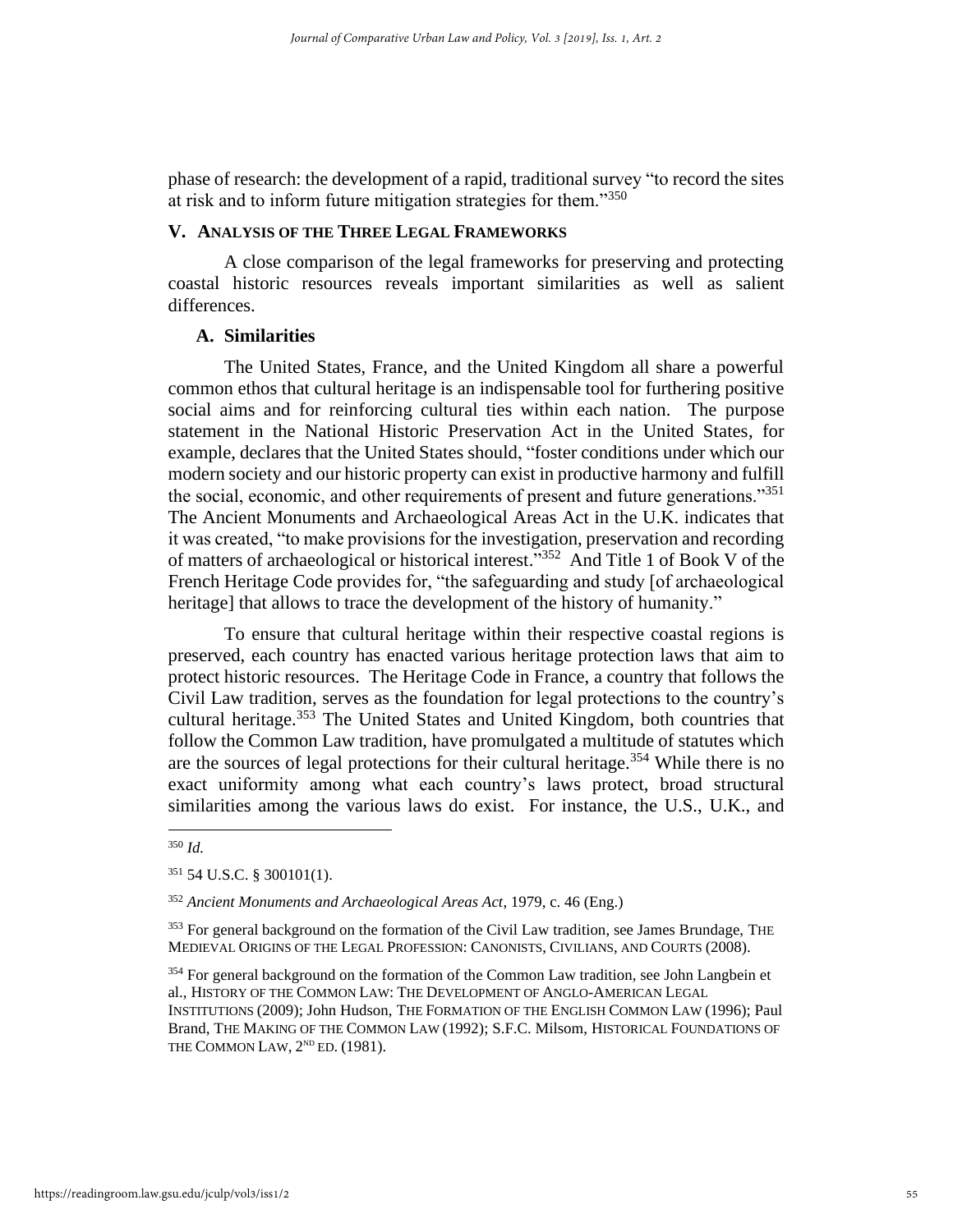France each have a process of registering or scheduling historically significant resources. In the United States, the National Historic Preservation Act created the National Register for Historic Places which created an inventory of historic sites and resources in the U.S.<sup>355</sup> In the United Kingdom, the Ancient Monuments and Archaeological Areas Act created a process for the Secretary of State for the Department for Digital, Culture, Media  $&$  Sport to "schedule" sites that are worthy of legal protection.<sup>356</sup> Finally, in France, the concept of preventative archeology enshrined within its Heritage Code, mandates that the national government is responsible for creating a national archaeological map for all current archeological sites. $357$ 

Governmental actors for protecting coastal cultural heritage in France, the UK, and the US are also largely similar. Setting aside France's extra layer of EU legislation, each of these countries has three levels of government (national, state/regional, and local/municipal) that work together to preserve coastal cultural heritage. For example, in France the *Code de Patrimoine* applies to all cultural property in France, territorial commissions operate at the regional/state level, and a variety of local organizations (such as the College of France in the case of Marseille) work at the local/municipal level.<sup>358</sup> In the United Kingdom national legislation like the Ancient Monuments and Archaeological Areas Act impacts coastal cultural preservation nationwide,  $359$  coroners of the crown play a role regionally in determining what amounts to "treasure" under the Treasure Act 1996,<sup>360</sup> and a variety of municipal and local actors are involved in creating local plans under the National Planning Policy Framework.<sup>361</sup> In the United States, the National Historic Preservation Act of 1966, along with other pieces of legislation, operate at the national level, while State or Tribal Historic Preservation Officers

<sup>355</sup> 54 U.S.C. § 302101.

<sup>356</sup> *Ancient Monuments and Archaeological Areas Act*, 1979, c. 46 (Eng.).

<sup>357</sup> Code du Patrimoine [Heritage Code] art. L. 522-5–522-6 (Fr).

<sup>358</sup> Code du Patrimoine [Heritage Code] art. L. 111-1–L111-12 (Fr.). Available at: [https://www.legifrance.gouv.fr/affichCode.do;jsessionid=FCE080A73A12E03BD3CB0495341D0](https://www.legifrance.gouv.fr/affichCode.do;jsessionid=FCE080A73A12E03BD3CB0495341D0B19.tplgfr30s_1?idSectionTA=LEGISCTA000006159928&cidTexte=LEGITEXT000006074236&dateTexte=20171026) [B19.tplgfr30s\\_1?idSectionTA=LEGISCTA000006159928&cidTexte=LEGITEXT000006074236](https://www.legifrance.gouv.fr/affichCode.do;jsessionid=FCE080A73A12E03BD3CB0495341D0B19.tplgfr30s_1?idSectionTA=LEGISCTA000006159928&cidTexte=LEGITEXT000006074236&dateTexte=20171026) [&dateTexte=20171026.](https://www.legifrance.gouv.fr/affichCode.do;jsessionid=FCE080A73A12E03BD3CB0495341D0B19.tplgfr30s_1?idSectionTA=LEGISCTA000006159928&cidTexte=LEGITEXT000006074236&dateTexte=20171026)

<sup>359</sup> *Ancient Monuments and Archaeological Areas Act*, 1979, c. 46 (Eng.)

<sup>360</sup> *Treasure Act,* 1996, c.24 (Eng.)

<sup>361</sup> *Planning System* (November 10, 2017) <https://historicengland.org.uk/advice/planning/planning-system/>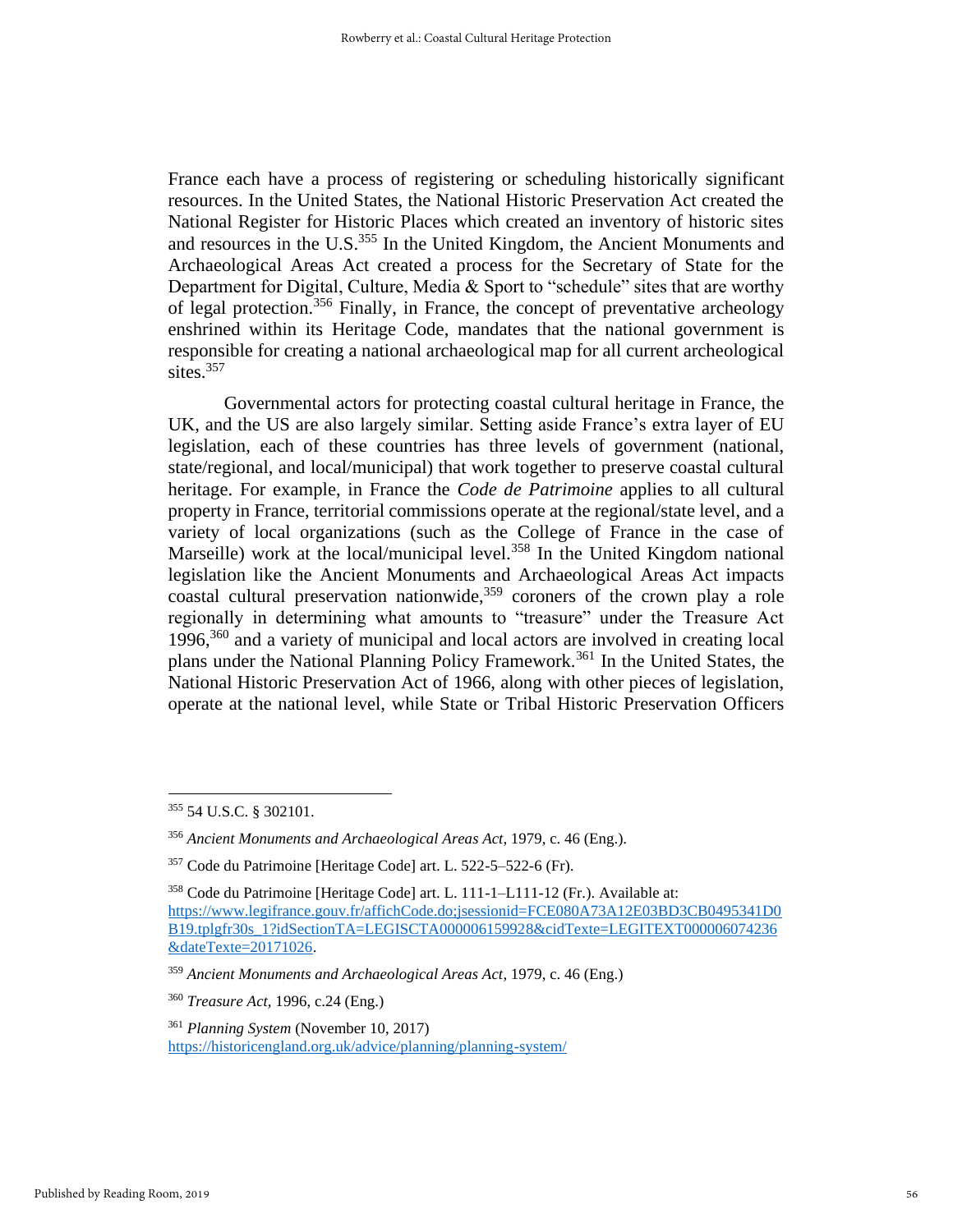(SHPOs/THPOs) function as the intermediaries between local, tribal, or municipal heritage organizations and the federal government.<sup>362</sup>

But the most striking and important similarity between these countries is the integration and primacy of planning-related laws in preserving coastal cultural heritage. In the United States, the bulk of coastal cultural heritage preservation takes place during the project planning phase. Section 106 of the National Historic Preservation Act (NHPA) and Section 4(f) of the Department of Transportation Act all require that *prior to* any federal shovel striking the soil that historic resources within the project area have been discovered, accounted for, and, if feasible, protected from harm.<sup>363</sup> And almost all states have enacted state laws that mirror these two federal laws.<sup>364</sup> Requiring federal and state agencies to take into account the effects of their projects on coastal historic resources *before* they begin moving dirt around has the salutary effect of integrating historic resource management into the project from its origins. This tends to minimize harm and damage to historic resources because mitigation measures have been outlined in advance of construction, instead of relying on *ad hoc* procedures to deal with historic resources that are discovered during the course of the project.

This same principle of historic preservation planning is also evident in France. European Union Council Directive 2011/92/EU requires France to create environmental impact assessment (EIA) reports of particular types of development projects that have "direct and indirect significant effects on. . . . material assets, cultural heritage, and the landscape" among other factors.<sup>365</sup> Only *after* these EIA reports have been completed, evaluated, and authorized by the appropriate governmental authorities may public or private development projects proceed.<sup>366</sup> In

<sup>366</sup> *Id.* art. 6(1) at 15.

<sup>362</sup> 54 U.S.C § 302303(b)(2).

<sup>363</sup> For section 106 of the National Historic Preservation Act see 54 U.S.C. § 306108; 36 C.F.R. § 800.5-6; For section 4(f) of the Department of Transportation Act see 49 U.S.C. § 303; 23 C.F.R. § 774.17.

<sup>&</sup>lt;sup>364</sup> For example, Georgia also requires a similar review process to NHPA Section 106—finding of adverse impact, consultation with affected parties, mitigation *before* any project commences—for state and local government actions that may impact state coastal historic resources. See O.C.G.A. § 12-16-1 (2019). Likewise New Mexico, California, Florida, and South Carolina are among the many states that have enacted laws similar to Section 4(f) of the Department of Transportation Act. See N.M. STAT. ANN. § 18–8–7 (2019); CAL. PUB. RES. CODE §§ 5024.5(a)–(b) (2019); FLA. STAT. ANN. § 267.061 (2019); TEX. PARKS & WILDLIFE CODE ANN. § 26.001 (2019); S.C. CODE ANN.  $§ 10-1-135 (2019).$ 

<sup>&</sup>lt;sup>365</sup> Council Directive 2011/92/EU on the assessment of the effects of certain public and private projects on the environment, 2011 O.J. L 26, as amended by Council Directive 2014/52/EU, 2014 O.J. L 124, art. 3(1)(d) at 12.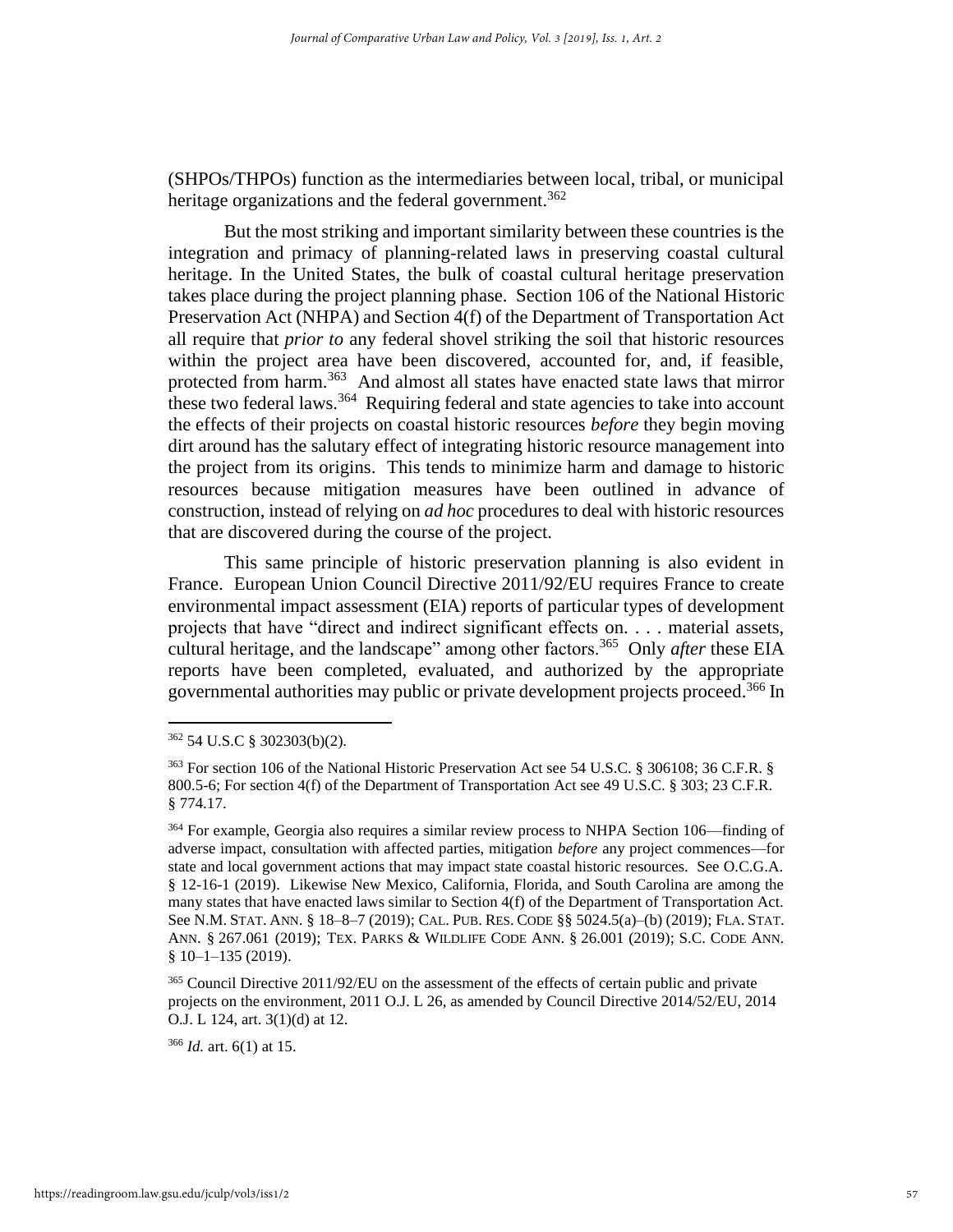addition to this EU Directive, French law requires that any development projects that affect the subsoil must first submit a project report to the national government which refers it to the French National Institute for Preventative Archaeological Research (INRAP).<sup>367</sup> INRAP then analyzes the effects of the proposed development on potential archaeological sites in the project area to determine whether or not an excavation should take place to protect archeological heritage.<sup>368</sup> And anyone wishing to perform construction within 500 meters of a historic building (near the coast or otherwise) must first have their development plans approved by *La Commission Nationale du Patrimoine et de L'architecture* prior to commencement.<sup>369</sup>

Planning law is also a central feature in the United Kingdom's framework for protecting historic coastal resources. During the planning phase of any project (whether publically or privately funded) the developer must submit a plan to the Planning Inspectorate of how this development may threaten or harm any protected archaeological or historic resources. 370 Using the Local Plan developed by local commissions, the Planning Inspectorate then assesses whether or not this proposed development meets the protective and sustainable criteria for historic resources detailed in the Local Plan Thus, well *before* construction commences on any development in the U.K., historic resources and their preservation are taken into account. Furthermore, the United Kingdom's innovative Rapid Coastal Zone Assessments (RCZAs) are working in conjunction with local planning commissions to quickly identify coastal historic resources that are at risk, develop planning guidelines to safeguard them, and integrate these guidelines into the relevant Local Plans. 371

<sup>370</sup> Planning Inspectorate, What we do (April 17, 2018) https://www.gov.uk/government/organisations/planning-inspectorate

<sup>367</sup> INRAP, *Legislation, procedures and funding* (Dec. 7, 2016), available at:

<http://www.inrap.fr/en/legislation-procedures-and-funding-12007> ("INRAP's statutes are defined by the decree of January 16, 2002, amended by the decree of August 11, 2016, codified in the regulatory section of the aforementioned Code, Book V, Title II and Title IV, Chapter V, Section III.").

<sup>368</sup> *Id.* 

<sup>369</sup> CODE DU PATRIMOINE [C. PATRI.] [HERITAGE CODE] art. L. 621-9 (Fr). Available at: [https://www.legifrance.gouv.fr/affichCode.do;jsessionid=ACB1939184362A2E892EAA2EC28D5](https://www.legifrance.gouv.fr/affichCode.do;jsessionid=ACB1939184362A2E892EAA2EC28D57F8.tplgfr32s_1?idArticle=LEGIARTI000006845801&idSectionTA=LEGISCTA000006177318&cidTexte=LEGITEXT000006074236&dateTexte=20190305) [7F8.tplgfr32s\\_1?idArticle=LEGIARTI000006845801&idSectionTA=LEGISCTA000006177318](https://www.legifrance.gouv.fr/affichCode.do;jsessionid=ACB1939184362A2E892EAA2EC28D57F8.tplgfr32s_1?idArticle=LEGIARTI000006845801&idSectionTA=LEGISCTA000006177318&cidTexte=LEGITEXT000006074236&dateTexte=20190305) [&cidTexte=LEGITEXT000006074236&dateTexte=20190305.](https://www.legifrance.gouv.fr/affichCode.do;jsessionid=ACB1939184362A2E892EAA2EC28D57F8.tplgfr32s_1?idArticle=LEGIARTI000006845801&idSectionTA=LEGISCTA000006177318&cidTexte=LEGITEXT000006074236&dateTexte=20190305)

<sup>371</sup> *See Coastal Change* (January 16, 2018) https://historicengland.org.uk/advice/planning/marineplanning/rczas-reports/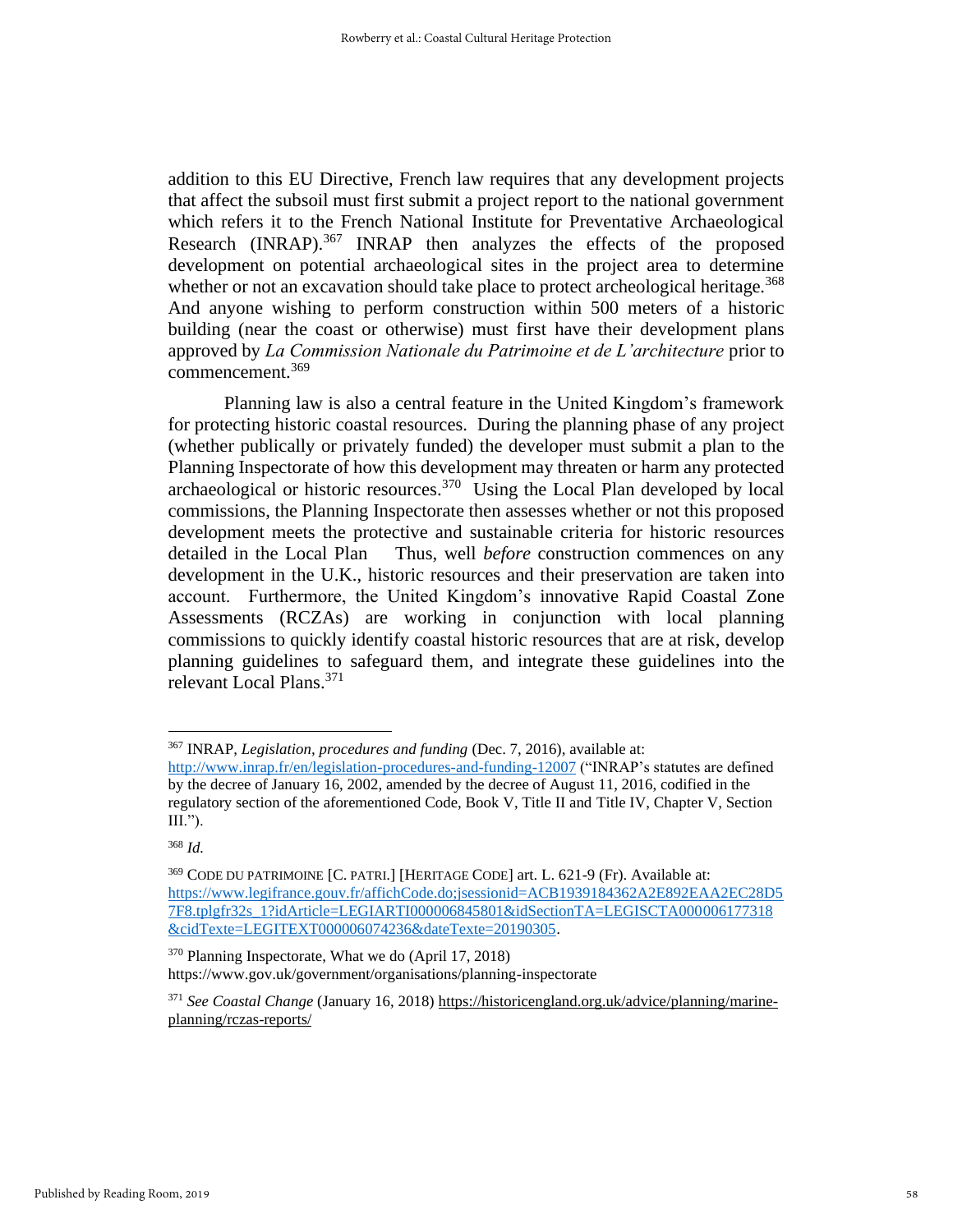In sum, all three countries in this study—the United States, France, and the United Kingdom—share important similarities in how they approach protecting coastal historic resources through law. Each country shares a common preservation ethos that is enshrined in law. Each country has established government agencies focused on protecting historic resources at the national, regional/state, and local levels. Each country maintains a register of historic resources that qualify for legal protections. And most importantly, each country integrates legal protections for coastal historic resources directly into their planning-related laws to ensure these invaluable historic resources are, at a minimum, thoughtfully considered and recorded before development occurs.

#### **B. Differences**

Despite the many similarities between the legal frameworks that protect coastal cultural heritage in each of these three countries, however, there many important differences. Some of these include broad structural differences inherent in each countries governmental architecture: preservation in France is largely centralized in national government agencies, like INRAP; the United Kingdom is somewhat less centralized than France, relying on a symbiotic relationship with its counties and municipalities in creating Local Plans; and the United States is much more decentralized than either France or the United Kingdom, as the states assume a much larger role in directing preservation initiatives than does the federal government.

But here we focus on two important differences that dramatically impact how these legal frameworks function. First, there are salient differences in the strength of legal protections offered to coastal historic resources. Historic resources that have been listed or scheduled on the respective national inventories of France and the United Kingdom qualify for powerful legal protections that prevent these listed or scheduled sites from being removed, destroyed, altered, or damaged.<sup>372</sup> In the United States, however, the strength of the legal protections afforded to listed historic sites depends on the type of development that may adversely affect it. Transportation-related programs that may impact sites or buildings listed on the National Register site must comply with "no prudent and feasible alternative" standard, requiring the Department of Transportation to refrain from destroying or

<sup>372</sup> *See* CODE DU PATRIMOINE [C. PATRI.] [HERITAGE CODE] art. L. 522-1-6 (Fr). Available at: [https://www.legifrance.gouv.fr/affichCode.do;jsessionid=FCE080A73A12E03BD3CB0495341D0](https://www.legifrance.gouv.fr/affichCode.do;jsessionid=FCE080A73A12E03BD3CB0495341D0B19.tplgfr30s_1?idSectionTA=LEGISCTA000006177309&cidTexte=LEGITEXT000006074236&dateTexte=20171026) [B19.tplgfr30s\\_1?idSectionTA=LEGISCTA000006177309&cidTexte=LEGITEXT000006074236](https://www.legifrance.gouv.fr/affichCode.do;jsessionid=FCE080A73A12E03BD3CB0495341D0B19.tplgfr30s_1?idSectionTA=LEGISCTA000006177309&cidTexte=LEGITEXT000006074236&dateTexte=20171026) [&dateTexte=20171026;](https://www.legifrance.gouv.fr/affichCode.do;jsessionid=FCE080A73A12E03BD3CB0495341D0B19.tplgfr30s_1?idSectionTA=LEGISCTA000006177309&cidTexte=LEGITEXT000006074236&dateTexte=20171026) *Scheduled Monuments* (November 9, 2017) [https://historicengland.org.uk/listing/what-is-designation/scheduled-monuments;](https://historicengland.org.uk/listing/what-is-designation/scheduled-monuments) *Treasure Act, 1996* (Eng.).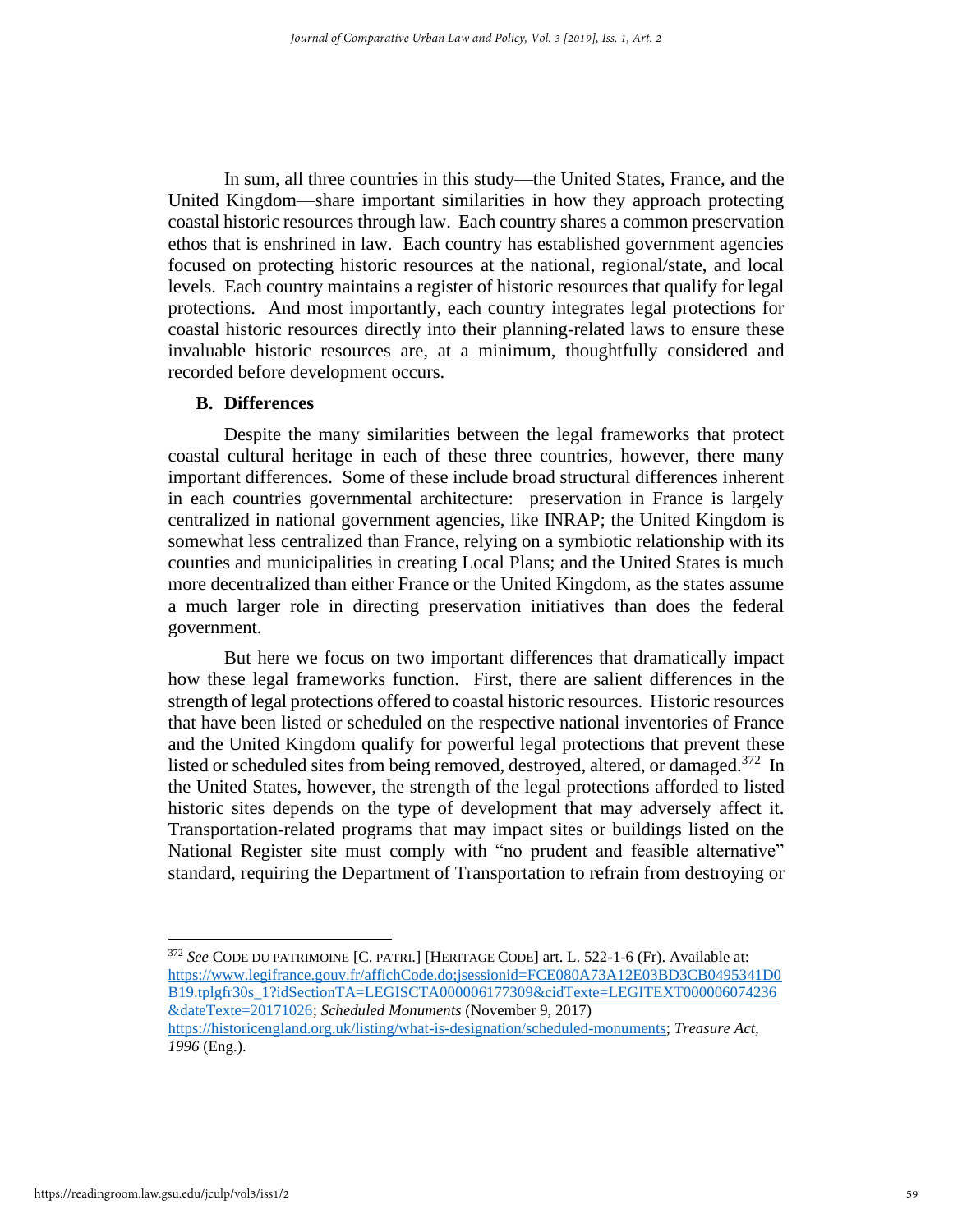damaging the listed historic resources unless there is no viable alternative.<sup>373</sup> All other federal projects affecting listed historic sites must merely comply with the much weaker procedural protections of Section 106 of the NHPA—meaning that once the public consultation process if Section 106 is properly followed, the listed historic resource may be removed for *any* reason.<sup>374</sup> Comparing the strength of legal standards alone, therefore, once a coastal historic resource is listed or scheduled, it is afforded far greater protections in France and the United Kingdom than in the United States.

Secondly, the scope of legal protections offered to coastal cultural heritage in these three countries must also be considered. In France and the United Kingdom, only listed or scheduled historic resources receive the highest form of legal protections under law. Historic resources discovered during the course of development, construction, or metal-detecting on public or private land are afforded only limited protections depending on the importance of the newly discovered site.<sup>375</sup> In contrast, the United States' NHPA affords its procedural protections to historic resources listed on *or eligible* for listing on the National Register.<sup>376</sup> This means that U.S. federal agencies must evaluate the significance of all historic resources on federal lands that might be impacted by their actions during the Section 106 process and offer significant unlisted historic resources the same procedural protections (e.g. public consultation) afforded to listed sites. The same is generally true of state and local agencies, as state historic review processes typically mimic the federal Section 106 process.<sup>377</sup> Absent some federal or state permit, historic resources discovered on private lands in the United States, such as archaeological artifacts or buried treasure, are not protected by law.<sup>378</sup> Thus, while France and the United Kingdom boast more powerful legal standards for protecting coastal cultural heritage than does the United States, it may be that the range of

*1996* (Eng.).

<sup>373</sup> *See* 49 U.S.C. § 303(c) (2018).

<sup>374</sup> *See* 54 U.S.C. § 306108; 36 C.F.R. § 800.5-7.

<sup>375</sup> *See* CODE DU PATRIMOINE [C. PATRI.] [HERITAGE CODE] art. L. 522-1-6 (Fr). Available at: [https://www.legifrance.gouv.fr/affichCode.do;jsessionid=FCE080A73A12E03BD3CB0495341D0](https://www.legifrance.gouv.fr/affichCode.do;jsessionid=FCE080A73A12E03BD3CB0495341D0B19.tplgfr30s_1?idSectionTA=LEGISCTA000006177309&cidTexte=LEGITEXT000006074236&dateTexte=20171026) [B19.tplgfr30s\\_1?idSectionTA=LEGISCTA000006177309&cidTexte=LEGITEXT000006074236](https://www.legifrance.gouv.fr/affichCode.do;jsessionid=FCE080A73A12E03BD3CB0495341D0B19.tplgfr30s_1?idSectionTA=LEGISCTA000006177309&cidTexte=LEGITEXT000006074236&dateTexte=20171026) [&dateTexte=20171026;](https://www.legifrance.gouv.fr/affichCode.do;jsessionid=FCE080A73A12E03BD3CB0495341D0B19.tplgfr30s_1?idSectionTA=LEGISCTA000006177309&cidTexte=LEGITEXT000006074236&dateTexte=20171026) *Scheduled Monuments* (November 9, 2017) [https://historicengland.org.uk/listing/what-is-designation/scheduled-monuments/;](https://historicengland.org.uk/listing/what-is-designation/scheduled-monuments/) *Treasure Act,* 

<sup>376</sup> *See* 49 U.S.C. § 303(c) (2018).

<sup>377</sup> *See* Sara Bronin and Ryan Rowberry, *Historic Preservation Law in a Nutshell* (West Academic 2014), pp. 57-68.

<sup>&</sup>lt;sup>378</sup> Human remains discovered on private lands in the United States are always subject to some type of legal oversight. At a minimum, the coroner would be notified to determine whether or not the human remains were recent and possibly connected any unsolved homicides.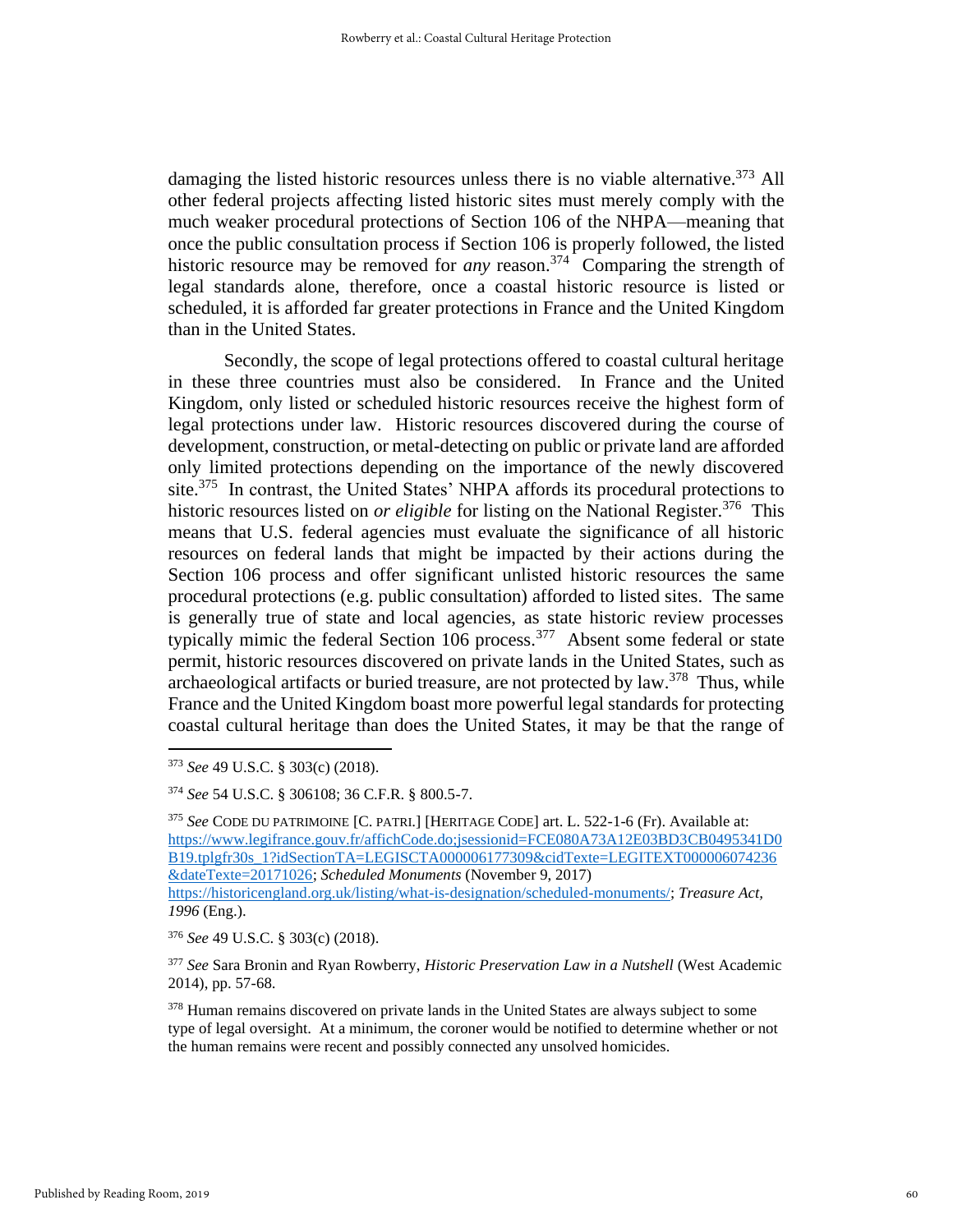historic resources protected by law in the United States is greater than those of France or the United Kingdom.

## **CONCLUSION**

Coastal cultural heritage provides an invaluable tangible window in who we were, are, and orientation on who we may yet become as a global society. But with climate change causing rapidly rising sea levels, each tide of the twenty-first century "washes away midden, domestic waste heaps," burials, artifacts, and structural materials that comprise our "cultural and economic biography."<sup>379</sup> A reminder of this fragility can be found in a recent large-scale study of UNESCO World Heritage sites in the Mediterranean which concluded that of the 49 World Heritage sites located within up to 10 meters of elevation from the sea, 37 (75%) of them are at severe risk from a 100-year storm surge event and 42 (86%) of them are at risk of dramatic coastal erosion due to sea level rise.<sup>380</sup> Among these endangered World Heritage sites are Pompeii, Carthage, Ephesus, Dubrovnik, and parts of Istanbul.<sup>381</sup>

The time to act to save priceless remnants of our ancestors, our story is now. Dilatory response to climate change is the death-knell to coastal cultural heritage. Indeed, the Sendai Framework for Disaster Risk Reduction endorsed by the United Nations General Assembly in 2015 advocates that cultural heritage protections must be integrated into national disaster preparedness frameworks in order to be effective.<sup>382</sup> One critical tool to ensuring that coastal cultural heritage in our nations will be protected for future generations is an understanding of the laws that preserve it.

This article demonstrates that the legal frameworks for preserving coastal cultural heritage in the United States, France, and the United Kingdom share illuminating similarities and marked differences. Each these countries shares a common ethos that historic resources should be protected and has decided to protect its historic resources through law by creating national inventories of historic resources, by establishing some level of governmental oversight of cultural heritage, and by integrating legal protections for coastal historic resources directly

<sup>379</sup> Jim Dwyer and Josh Haner, *Saving Scotland's Heritage From the Rising Seas*, NEW YORK TIMES Sep. 25, 2018.

<sup>380</sup> Lena Reimann et al, "Mediterranean UNESCO World Heritage at Risk from Coastal Flooding and Erosion Due to Sea-Level Rise, 9 *Nature Communications* 1 (2018). Available at: <https://www.nature.com/articles/s41467-018-06645-9/>

<sup>381</sup> *Id.*

<sup>382</sup> *See* United Nations, *The Sendai Framework for Disaster Risk Reduction 2015-2030* (2015) at 10, 15, 19. Available at: [https://www.unisdr.org/files/43291\\_sendaiframeworkfordrren.pdf](https://www.unisdr.org/files/43291_sendaiframeworkfordrren.pdf)